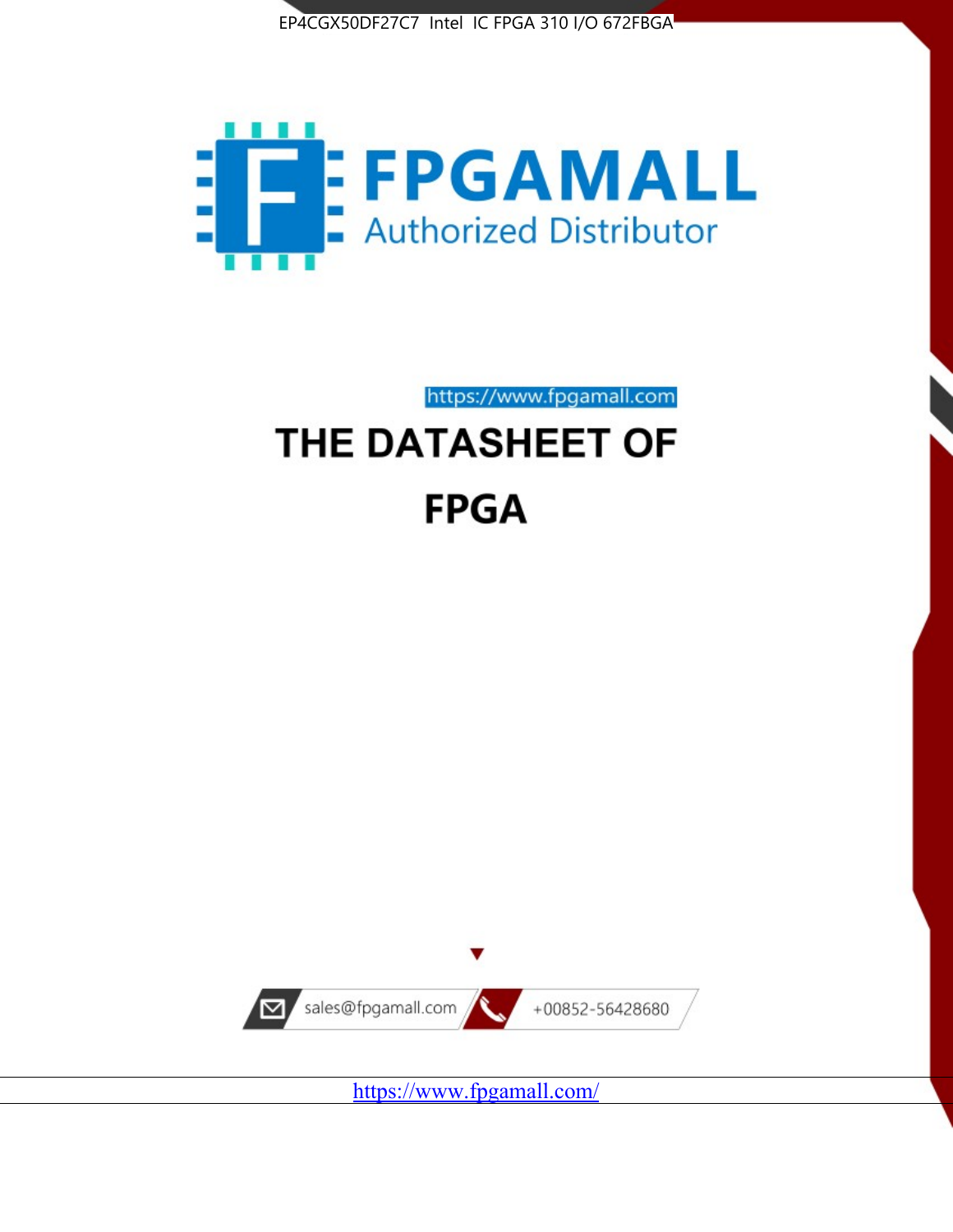

# **1. Cyclone IV Device Datasheet**

**CYIV-53001-2.0**

This chapter describes the electrical and switching characteristics for Cyclone<sup>®</sup> IV devices. Electrical characteristics include operating conditions and power consumption. Switching characteristics include transceiver specifications, core, and periphery performance. This chapter also describes I/O timing, including programmable I/O element (IOE) delay and programmable output buffer delay.

This chapter includes the following sections:

- "Operating Conditions" on page 1–1
- "Power Consumption" on page 1–16
- "Switching Characteristics" on page 1–16
- " $I/O$  Timing" on page  $1-37$
- "Glossary" on page 1–37

# **Operating Conditions**

When Cyclone IV devices are implemented in a system, they are rated according to a set of defined parameters. To maintain the highest possible performance and reliability of Cyclone IV devices, you must consider the operating requirements described in this chapter.

Cyclone IV devices are offered in commercial, industrial, extended industrial and, automotive grades. Cyclone IV E devices offer –6 (fastest), –7, –8, –8L, and –9L speed grades for commercial devices, –8L speed grades for industrial devices, and –7 speed grade for extended industrial and automotive devices. Cyclone IV GX devices offer –6 (fastest), –7, and –8 speed grades for commercial devices and –7 speed grade for industrial devices.

**For more information about the supported speed grades for respective Cyclone IV** devices, refer to the *[Cyclone IV FPGA Device Family Overview](http://www.altera.com/literature/hb/cyclone-iv/cyiv-51001.pdf)* chapter.

**1** Cyclone IV E devices are offered in core voltages of 1.0 and 1.2 V. Cyclone IV E devices with a core voltage of 1.0 V have an 'L' prefix attached to the speed grade.

In this chapter, a prefix associated with the operating temperature range is attached to the speed grades; commercial with a "C" prefix, industrial with an "I" prefix, and automotive with an "A" prefix. Therefore, commercial devices are indicated as C6, C7, C8, C8L, or C9L per respective speed grade. Industrial devices are indicated as I7, I8, or I8L. Automotive devices are indicated as A7.

@2016 Altera Corporation. All rights reserved. ALTERA, ARRIA, CYCLONE, HARDCOPY, MAX, MEGACORE, NIOS, QUARTUS and STRATIX words and logos are trademarks of Altera Corporation and registered in the U.S. Patent and Trademark



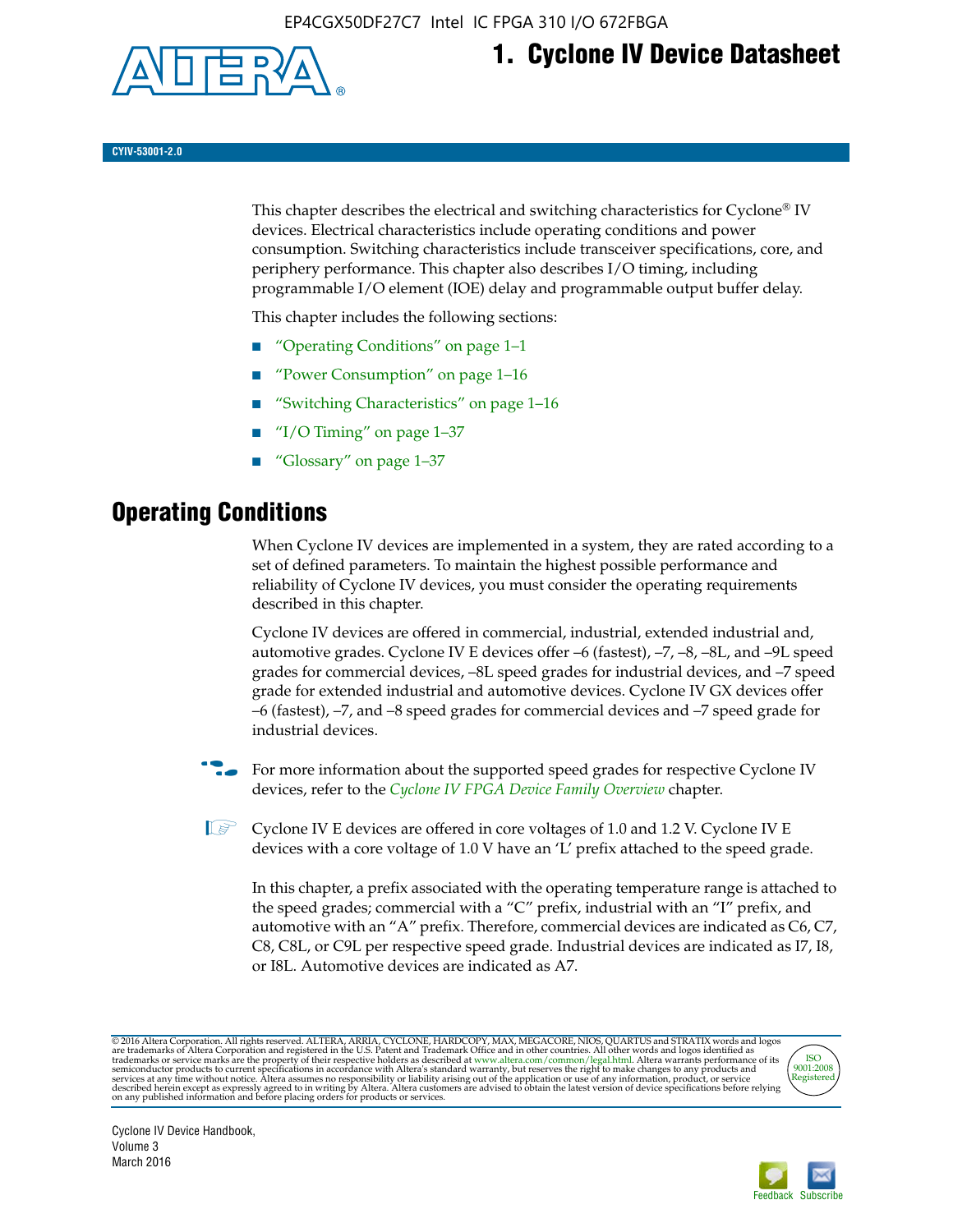**1 Cyclone IV E industrial devices I7 are offered with extended operating temperature** range.

# **Absolute Maximum Ratings**

Absolute maximum ratings define the maximum operating conditions for Cyclone IV devices. The values are based on experiments conducted with the device and theoretical modeling of breakdown and damage mechanisms. The functional operation of the device is not implied at these conditions. Table 1–1 lists the absolute maximum ratings for Cyclone IV devices.



Conditions beyond those listed in Table  $1-1$  cause permanent damage to the device. Additionally, device operation at the absolute maximum ratings for extended periods of time have adverse effects on the device.

| <b>Symbol</b>            | <b>Parameter</b>                                                                                                                             | Min    | <b>Max</b> | <b>Unit</b> |
|--------------------------|----------------------------------------------------------------------------------------------------------------------------------------------|--------|------------|-------------|
| <b>V<sub>CCINT</sub></b> | Core voltage, PCI Express <sup>®</sup> (PCIe <sup>®</sup> ) hard IP<br>block, and transceiver physical coding sublayer<br>(PCS) power supply | $-0.5$ | 1.8        | V           |
| $V_{CCA}$                | Phase-locked loop (PLL) analog power supply                                                                                                  | $-0.5$ | 3.75       | V           |
| $V_{CCD\_PLL}$           | PLL digital power supply                                                                                                                     | $-0.5$ | 1.8        | V           |
| V <sub>CCIO</sub>        | I/O banks power supply                                                                                                                       | $-0.5$ | 3.75       | V           |
| V <sub>CC_CLKIN</sub>    | Differential clock input pins power supply                                                                                                   | $-0.5$ | 4.5        | V           |
| $V_{\text{CCH_GXB}}$     | Transceiver output buffer power supply                                                                                                       | $-0.5$ | 3.75       | V           |
| $V_{\text{CCA\_GXB}}$    | Transceiver physical medium attachment (PMA)<br>and auxiliary power supply                                                                   | $-0.5$ | 3.75       | V           |
| $V_{CCL_GXB}$            | Transceiver PMA and auxiliary power supply                                                                                                   | $-0.5$ | 1.8        | V           |
| $V_{1}$                  | DC input voltage                                                                                                                             | $-0.5$ | 4.2        | V           |
| $I_{\text{OUT}}$         | DC output current, per pin                                                                                                                   | $-25$  | 40         | mA          |
| $T_{\mathtt{STG}}$       | Storage temperature                                                                                                                          | -65    | 150        | °C          |
| $T_{\rm J}$              | Operating junction temperature                                                                                                               | $-40$  | 125        | °C          |

**Table 1–1. Absolute Maximum Ratings for Cyclone IV Devices** *(1)*

**Note to Table 1–1:**

(1) Supply voltage specifications apply to voltage readings taken at the device pins with respect to ground, not at the power supply.

# **Maximum Allowed Overshoot or Undershoot Voltage**

During transitions, input signals may overshoot to the voltage shown in Table 1–2 and undershoot to –2.0 V for a magnitude of currents less than 100 mA and for periods shorter than 20 ns. Table 1–2 lists the maximum allowed input overshoot voltage and the duration of the overshoot voltage as a percentage over the lifetime of the device. The maximum allowed overshoot duration is specified as a percentage of high-time over the lifetime of the device.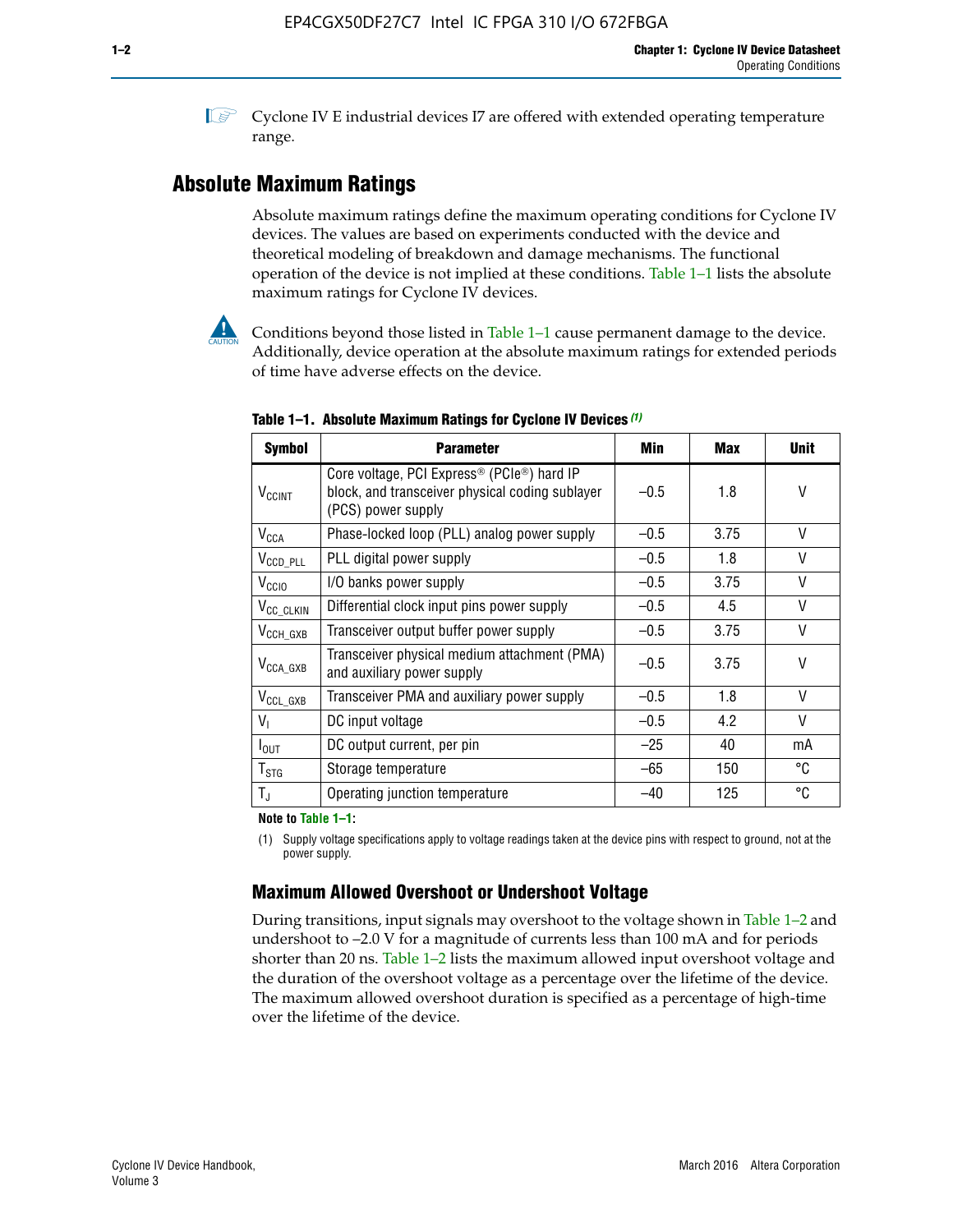$\mathbb{I}$  A DC signal is equivalent to 100% duty cycle. For example, a signal that overshoots to 4.3 V can only be at 4.3 V for 65% over the lifetime of the device; for a device lifetime of 10 years, this amounts to 65/10ths of a year.

| <b>Symbol</b> | <b>Parameter</b>    | <b>Condition (V)</b> | <b>Overshoot Duration as % of High Time</b> | <b>Unit</b> |      |  |              |
|---------------|---------------------|----------------------|---------------------------------------------|-------------|------|--|--------------|
|               |                     | $V_1 = 4.20$         | 100                                         | $\%$        |      |  |              |
|               |                     | $V_1 = 4.25$         | 98                                          | $\%$        |      |  |              |
|               | AC Input<br>Voltage | $V_1 = 4.30$         | 65                                          | $\%$        |      |  |              |
| $V_i$         |                     |                      | $V_1 = 4.35$                                | 43          | $\%$ |  |              |
|               |                     |                      |                                             |             |      |  | $V_1 = 4.40$ |
|               |                     | $V_1 = 4.45$         | 20                                          | $\%$        |      |  |              |
|               |                     | $V_1 = 4.50$         | 13                                          | $\%$        |      |  |              |
|               |                     | $V_1 = 4.55$         | 9                                           | $\%$        |      |  |              |
|               |                     | $V_1 = 4.60$         | 6                                           | $\%$        |      |  |              |

**Table 1–2. Maximum Allowed Overshoot During Transitions over a 10**-**Year Time Frame for Cyclone IV Devices**

Figure 1–1 shows the methodology to determine the overshoot duration. The overshoot voltage is shown in red and is present on the input pin of the Cyclone IV device at over 4.3 V but below 4.4 V. From Table 1–2, for an overshoot of 4.3 V, the percentage of high time for the overshoot can be as high as 65% over a 10-year period. Percentage of high time is calculated as ([delta  $T$ ]/T)  $\times$  100. This 10-year period assumes that the device is always turned on with 100% I/O toggle rate and 50% duty cycle signal. For lower I/O toggle rates and situations in which the device is in an idle state, lifetimes are increased.



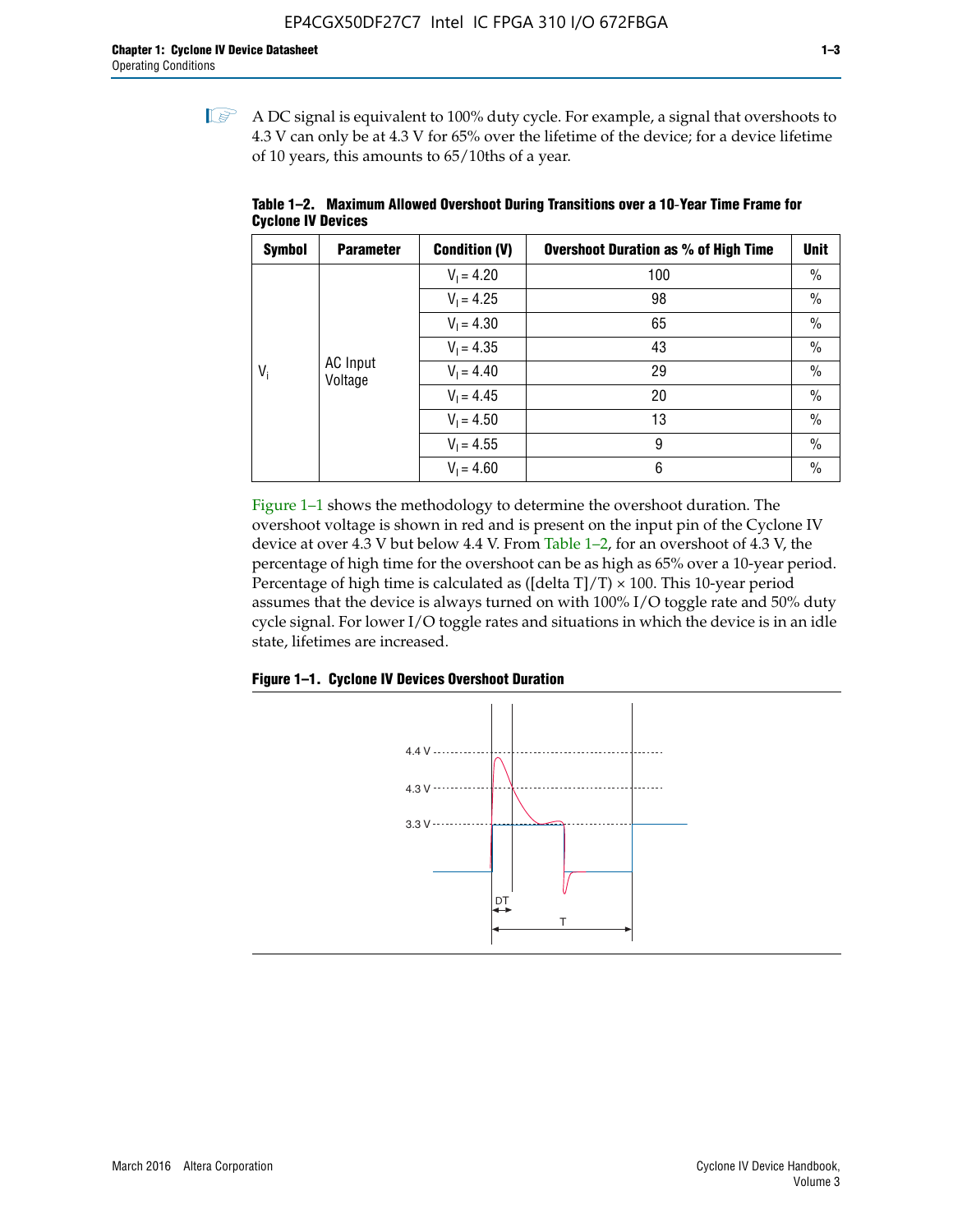# **Recommended Operating Conditions**

This section lists the functional operation limits for AC and DC parameters for Cyclone IV devices. Table 1–3 and Table 1–4 list the steady-state voltage and current values expected from Cyclone IV E and Cyclone IV GX devices. All supplies must be strictly monotonic without plateaus.

**Table 1–3. Recommended Operating Conditions for Cyclone IV E Devices** *(1)***,** *(2)* **(Part 1 of 2)**

| <b>Symbol</b>              | <b>Parameter</b>                                      | <b>Conditions</b>                        | <b>Min</b> | <b>Typ</b> | <b>Max</b>      | <b>Unit</b>  |
|----------------------------|-------------------------------------------------------|------------------------------------------|------------|------------|-----------------|--------------|
| $V_{CClNT}$ (3)            | Supply voltage for internal logic,<br>1.2-V operation |                                          | 1.15       | 1.2        | 1.25            | V            |
|                            | Supply voltage for internal logic,<br>1.0-V operation |                                          | 0.97       | 1.0        | 1.03            | $\mathsf{V}$ |
|                            | Supply voltage for output buffers,<br>3.3-V operation |                                          | 3.135      | 3.3        | 3.465           | $\vee$       |
|                            | Supply voltage for output buffers,<br>3.0-V operation |                                          | 2.85       | 3          | 3.15            | $\mathsf{V}$ |
| $V_{\text{CCIO}}$ (3), (4) | Supply voltage for output buffers,<br>2.5-V operation |                                          | 2.375      | 2.5        | 2.625           | $\vee$       |
|                            | Supply voltage for output buffers,<br>1.8-V operation |                                          | 1.71       | 1.8        | 1.89            | $\mathsf{V}$ |
|                            | Supply voltage for output buffers,<br>1.5-V operation |                                          | 1.425      | 1.5        | 1.575           | V            |
|                            | Supply voltage for output buffers,<br>1.2-V operation |                                          | 1.14       | 1.2        | 1.26            | $\mathsf{V}$ |
| $V_{CCA}$ (3)              | Supply (analog) voltage for PLL<br>regulator          |                                          | 2.375      | 2.5        | 2.625           | $\vee$       |
|                            | Supply (digital) voltage for PLL,<br>1.2-V operation  |                                          | 1.15       | 1.2        | 1.25            | $\mathsf{V}$ |
| $V_{\text{CCD\_PLL}}$ (3)  | Supply (digital) voltage for PLL,<br>1.0-V operation  |                                          | 0.97       | 1.0        | 1.03            | $\vee$       |
| V <sub>1</sub>             | Input voltage                                         |                                          | $-0.5$     |            | 3.6             | $\mathsf{V}$ |
| $V_0$                      | Output voltage                                        |                                          | $\pmb{0}$  |            | $V_{CCIO}$      | $\mathsf{V}$ |
|                            |                                                       | For commercial use                       | 0          |            | 85              | °C           |
| $T_{\rm J}$                | Operating junction temperature                        | For industrial use                       | $-40$      |            | 100             | °C           |
|                            |                                                       | For extended temperature                 | $-40$      |            | 125             | °C           |
|                            |                                                       | For automotive use                       | $-40$      |            | 125             | °C           |
| $t_{\rm{RAMP}}$            | Power supply ramp time                                | Standard power-on reset<br>$(POR)$ $(5)$ | $50 \mu s$ |            | 50 ms           |              |
|                            |                                                       | Fast POR (6)                             | $50 \mu s$ |            | 3 <sub>ms</sub> |              |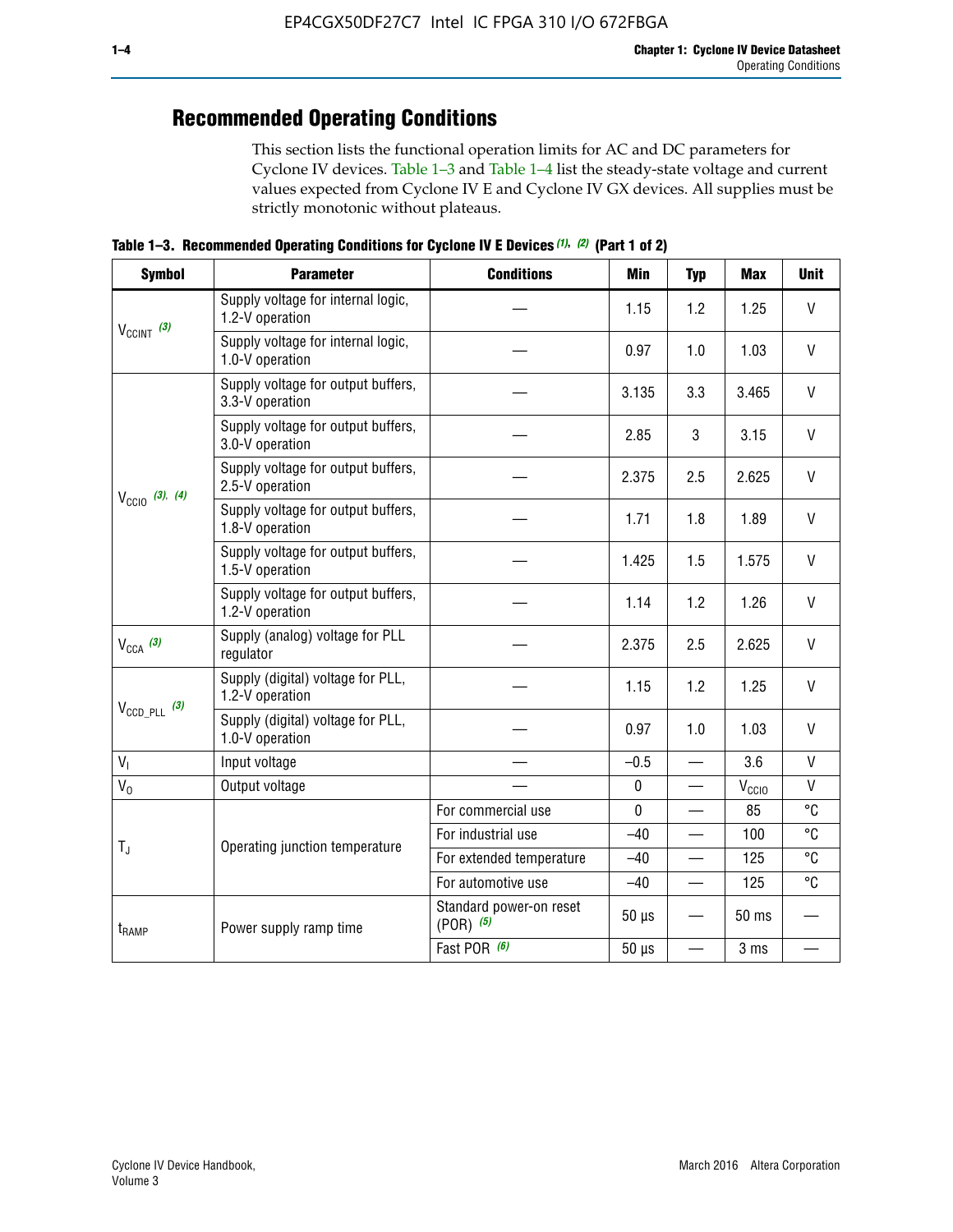|  | Table 1-3. Recommended Operating Conditions for Cyclone IV E Devices (1), (2) (Part 2 of 2) |  |  |  |
|--|---------------------------------------------------------------------------------------------|--|--|--|
|--|---------------------------------------------------------------------------------------------|--|--|--|

| <b>Symbol</b>      | Parameter                                                     | Conditions | Min | Typ | <b>Max</b> | Unit |
|--------------------|---------------------------------------------------------------|------------|-----|-----|------------|------|
| <sup>I</sup> Diode | Magnitude of DC current across<br>PCI-clamp diode when enable |            |     |     | 10         | mA   |

### **Notes to Table 1–3:**

(1) Cyclone IV E 1.0 V core voltage devices only support C8L, C9L, and I8L speed grades. Cyclone IV E 1.2 V core voltage devices only support C6, C7, C8, I7, and A7 speed grades.

(2)  $V_{CCIO}$  for all I/O banks must be powered up during device operation. All vcca pins must be powered to 2.5 V (even when PLLs are not used) and must be powered up and powered down at the same time.

(3)  $V_{CC}$  must rise monotonically.

(4)  $V_{\text{CCIO}}$  powers all input buffers.

(5) The POR time for Standard POR ranges between 50 and 200 ms. Each individual power supply must reach the recommended operating range within 50 ms.

(6) The POR time for Fast POR ranges between 3 and 9 ms. Each individual power supply must reach the recommended operating range within 3 ms.

| <b>Symbol</b>                          | <b>Parameter</b>                                                      | <b>Conditions</b> | Min   | <b>Typ</b> | <b>Max</b> | <b>Unit</b>  |
|----------------------------------------|-----------------------------------------------------------------------|-------------------|-------|------------|------------|--------------|
| $V_{CClNT}$ (3)                        | Core voltage, PCIe hard IP block, and<br>transceiver PCS power supply |                   | 1.16  | 1.2        | 1.24       | V            |
| $V_{CCA}$ (1), (3)                     | PLL analog power supply                                               |                   | 2.375 | 2.5        | 2.625      | $\mathsf{V}$ |
| $V_{\text{CCD\_PLL}}$ (2)              | PLL digital power supply                                              |                   | 1.16  | 1.2        | 1.24       | $\mathsf{V}$ |
| $V_{\text{CCIO}}$ (3), (4)             | I/O banks power supply for 3.3-V<br>operation                         |                   | 3.135 | 3.3        | 3.465      | V            |
|                                        | I/O banks power supply for 3.0-V<br>operation                         |                   | 2.85  | 3          | 3.15       | $\vee$       |
|                                        | I/O banks power supply for 2.5-V<br>operation                         |                   | 2.375 | 2.5        | 2.625      | V            |
|                                        | I/O banks power supply for 1.8-V<br>operation                         |                   | 1.71  | 1.8        | 1.89       | V            |
|                                        | I/O banks power supply for 1.5-V<br>operation                         |                   | 1.425 | 1.5        | 1.575      | V            |
|                                        | I/O banks power supply for 1.2-V<br>operation                         |                   | 1.14  | 1.2        | 1.26       | $\vee$       |
|                                        | Differential clock input pins power<br>supply for 3.3-V operation     |                   | 3.135 | 3.3        | 3.465      | V            |
|                                        | Differential clock input pins power<br>supply for 3.0-V operation     |                   | 2.85  | 3          | 3.15       | V            |
| V <sub>CC_CLKIN</sub><br>(3), (5), (6) | Differential clock input pins power<br>supply for 2.5-V operation     |                   | 2.375 | 2.5        | 2.625      | V            |
|                                        | Differential clock input pins power<br>supply for 1.8-V operation     |                   | 1.71  | 1.8        | 1.89       | V            |
|                                        | Differential clock input pins power<br>supply for 1.5-V operation     |                   | 1.425 | 1.5        | 1.575      | V            |
|                                        | Differential clock input pins power<br>supply for 1.2-V operation     |                   | 1.14  | 1.2        | 1.26       | V            |
| $V_{CCH\_GXB}$                         | Transceiver output buffer power supply                                |                   | 2.375 | 2.5        | 2.625      | V            |

# **Table 1–4. Recommended Operating Conditions for Cyclone IV GX Devices (Part 1 of 2)**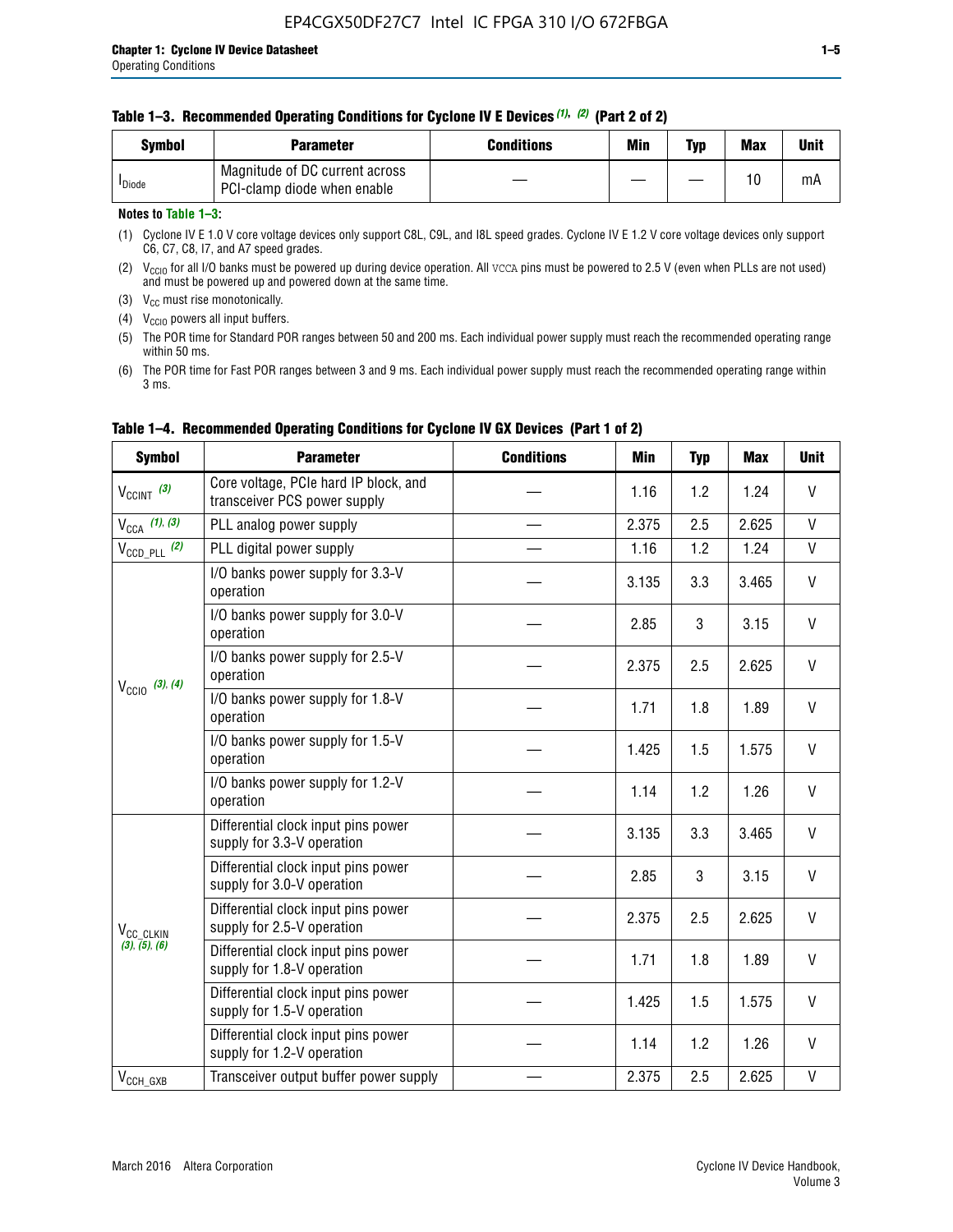| <b>Symbol</b>         | <b>Parameter</b>                                               | <b>Conditions</b>                        |              |     |                   |    |
|-----------------------|----------------------------------------------------------------|------------------------------------------|--------------|-----|-------------------|----|
| $V_{\text{CCA\_GXB}}$ | Transceiver PMA and auxiliary power<br>supply                  |                                          | 2.375        | 2.5 | 2.625             | V  |
| $V_{CCL_GXB}$         | Transceiver PMA and auxiliary power<br>supply                  |                                          | 1.16         | 1.2 | 1.24              | V  |
| V <sub>1</sub>        | DC input voltage                                               |                                          | $-0.5$       |     | 3.6               | V  |
| $V_0$                 | DC output voltage                                              |                                          | $\mathbf{0}$ |     | V <sub>CCIO</sub> | V  |
|                       |                                                                | For commercial use                       | $\mathbf{0}$ |     | 85                | °C |
| T,                    | Operating junction temperature                                 | For industrial use                       | $-40$        |     | 100               | °C |
| $t_{\rm{RAMP}}$       | Power supply ramp time                                         | Standard power-on reset<br>$(POR)$ $(7)$ | $50 \mu s$   |     | 50 ms             |    |
|                       |                                                                | Fast POR (8)                             | $50 \mu s$   |     | 3 <sub>ms</sub>   |    |
| <b>I</b> Diode        | Magnitude of DC current across<br>PCI-clamp diode when enabled |                                          |              |     | 10                | mA |

**Table 1–4. Recommended Operating Conditions for Cyclone IV GX Devices (Part 2 of 2)**

#### **Notes to Table 1–4:**

- (1) All VCCA pins must be powered to 2.5 V (even when PLLs are not used) and must be powered up and powered down at the same time.
- (2) You must connect  $V_{CCD-PLL}$  to  $V_{CCINT}$  through a decoupling capacitor and ferrite bead.
- (3) Power supplies must rise monotonically.
- (4)  $V_{\text{CCIO}}$  for all I/O banks must be powered up during device operation. Configurations pins are powered up by V<sub>CCIO</sub> of I/O Banks 3, 8, and 9 where I/O Banks 3 and 9 only support V<sub>CCIO</sub> of 1.5, 1.8, 2.5, 3.0, and 3.3 V. For fast passive parallel (FPP) configuration mode, the V<sub>CCIO</sub> level of I/O<br>Bank 8 must be powered up to 1.5, 1.8, 2.5, 3.0, and 3.3 V.
- (5) You must set  $V_{CC_CCLKIN}$  to 2.5 V if you use CLKIN as a high-speed serial interface (HSSI) refclk or as a DIFFCLK input.
- (6) The CLKIN pins in I/O Banks 3B and 8B can support single-ended I/O standard when the pins are used to clock left PLLs in non-transceiver applications.
- (7) The POR time for Standard POR ranges between 50 and 200 ms.  $V_{\text{CCIA}}$ ,  $V_{\text{CCIA}}$ , and  $V_{\text{CCIO}}$  of I/O Banks 3, 8, and 9 must reach the recommended operating range within 50 ms.
- (8) The POR time for Fast POR ranges between 3 and 9 ms.  $V_{\text{CCH},T}$ ,  $V_{\text{CCA}}$ , and  $V_{\text{CCI}}$  of I/O Banks 3, 8, and 9 must reach the recommended operating range within 3 ms.

# **ESD Performance**

This section lists the electrostatic discharge (ESD) voltages using the human body model (HBM) and charged device model (CDM) for Cyclone IV devices general purpose I/Os (GPIOs) and high-speed serial interface (HSSI) I/Os. Table 1–5 lists the ESD for Cyclone IV devices GPIOs and HSSI I/Os.

|  |  |  |  | Table 1–5. ESD for Cyclone IV Devices GPIOs and HSSI I/Os |  |
|--|--|--|--|-----------------------------------------------------------|--|
|--|--|--|--|-----------------------------------------------------------|--|

| <b>Symbol</b>  | <b>Parameter</b>                      | <b>Passing Voltage</b> | <b>Unit</b> |
|----------------|---------------------------------------|------------------------|-------------|
|                | ESD voltage using the HBM (GPIOs) (1) | ± 2000                 |             |
| <b>VESDHBM</b> | ESD using the HBM (HSSI I/Os) (2)     | ± 1000                 |             |
|                | ESD using the CDM (GPIOs)             | ± 500                  |             |
| <b>VESDCDM</b> | ESD using the CDM (HSSI I/Os) (2)     | ± 250                  |             |

#### **Notes to Table 1–5:**

(1) The passing voltage for EP4CGX15 and EP4CGX30 row I/Os is ±1000V.

(2) This value is applicable only to Cyclone IV GX devices.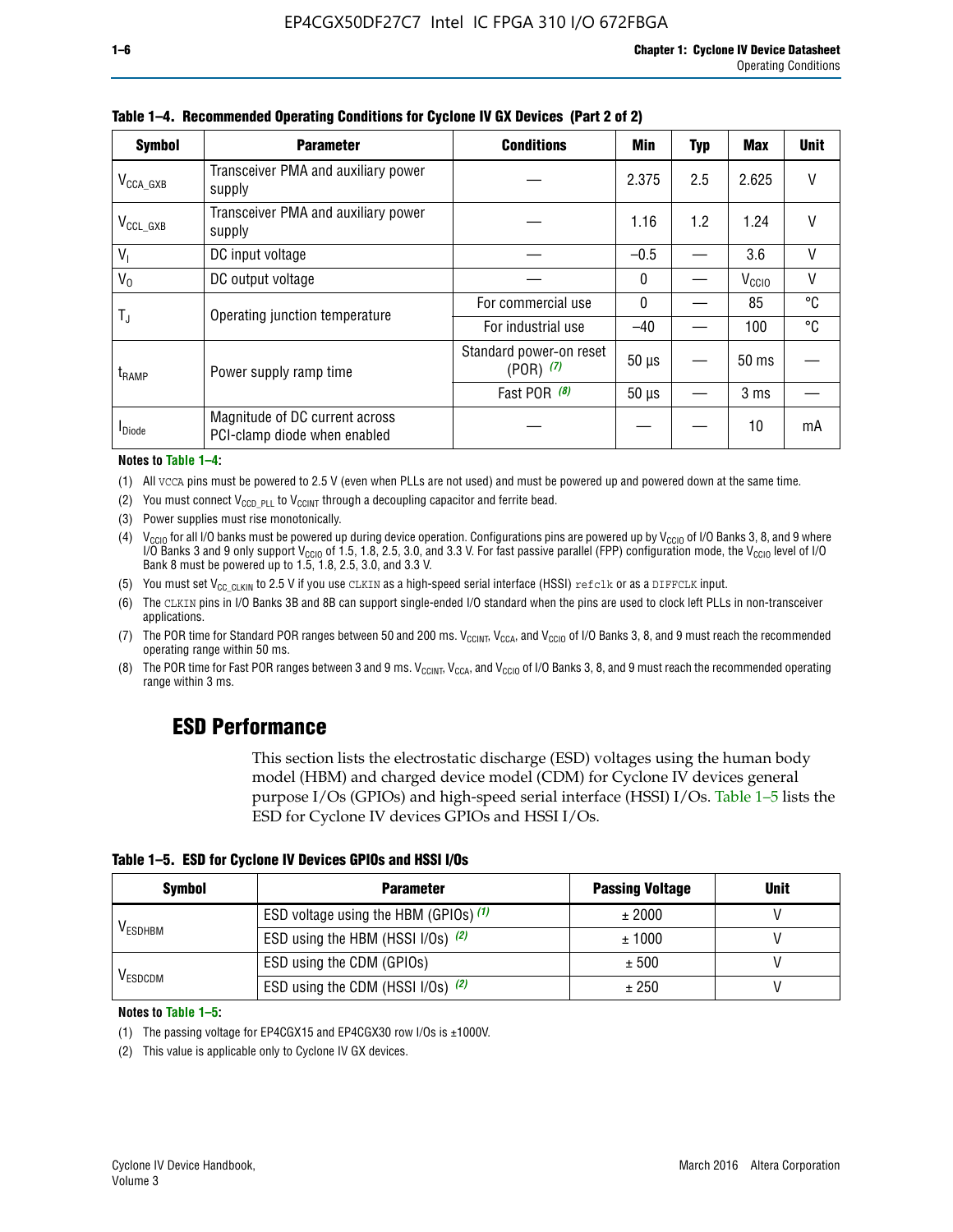# **DC Characteristics**

This section lists the I/O leakage current, pin capacitance, on-chip termination (OCT) tolerance, and bus hold specifications for Cyclone IV devices.

# **Supply Current**

The device supply current requirement is the minimum current drawn from the power supply pins that can be used as a reference for power size planning. Use the Excel-based early power estimator (EPE) to get the supply current estimates for your design because these currents vary greatly with the resources used. Table 1–6 lists the I/O pin leakage current for Cyclone IV devices.

**Table 1–6. I/O Pin Leakage Current for Cyclone IV Devices** *(1)***,** *(2)*

| <b>Symbol</b> | <b>Parameter</b>                     | <b>Conditions</b>                     | <b>Device</b> | Min   | Typ | <b>Max</b> | <b>Unit</b> |
|---------------|--------------------------------------|---------------------------------------|---------------|-------|-----|------------|-------------|
| -lı           | Input pin leakage current            | $V_1 = 0$ V to $V_{\text{CCIOMAX}}$   |               | $-10$ |     | 10         | μA          |
| $I_{0Z}$      | Tristated I/O pin leakage<br>current | $V_0 = 0 V$ to $V_{\text{CCIOMAX}}$ I |               | $-10$ |     | 10         | μA          |

**Notes to Table 1–6:**

(1) This value is specified for normal device operation. The value varies during device power-up. This applies for all V<sub>CCIO</sub> settings (3.3, 3.0, 2.5, 1.8, 1.5, and 1.2 V).

(2) The 10 µA I/O leakage current limit is applicable when the internal clamping diode is off. A higher current can be observed when the diode is on.

# **Bus Hold**

The bus hold retains the last valid logic state after the source driving it either enters the high impedance state or is removed. Each I/O pin has an option to enable bus hold in user mode. Bus hold is always disabled in configuration mode.

Table 1–7 lists bus hold specifications for Cyclone IV devices.

|                                                   |                                  |            |            |       |            |            | $V_{CCIO} (V)$ |            |            |       |            |       |            |             |
|---------------------------------------------------|----------------------------------|------------|------------|-------|------------|------------|----------------|------------|------------|-------|------------|-------|------------|-------------|
| <b>Parameter</b>                                  | <b>Condition</b>                 |            | 1.2        |       | 1.5        |            | 1.8            |            | 2.5        |       | 3.0        |       | 3.3        | <b>Unit</b> |
|                                                   |                                  | <b>Min</b> | <b>Max</b> | Min   | <b>Max</b> | <b>Min</b> | <b>Max</b>     | <b>Min</b> | <b>Max</b> | Min   | <b>Max</b> | Min   | <b>Max</b> |             |
| <b>Bus hold</b><br>low,<br>sustaining<br>current  | $V_{IN}$ > $V_{IL}$<br>(maximum) | 8          |            | 12    |            | 30         |                | 50         |            | 70    |            | 70    |            | μA          |
| <b>Bus hold</b><br>high,<br>sustaining<br>current | $V_{IN}$ < $V_{IL}$<br>(minimum) | $-8$       |            | $-12$ |            | $-30$      |                | $-50$      |            | $-70$ |            | $-70$ |            | μA          |
| <b>Bus hold</b><br>low,<br>overdrive<br>current   | $0 V < V_{IN} < V_{CG10}$        |            | 125        |       | 175        |            | 200            |            | 300        |       | 500        |       | 500        | μA          |
| <b>Bus hold</b><br>high,<br>overdrive<br>current  | $0 V < V_{IN} < V_{CG10}$        |            | $-125$     |       | $-175$     |            | $-200$         |            | $-300$     |       | $-500$     |       | $-500$     | μA          |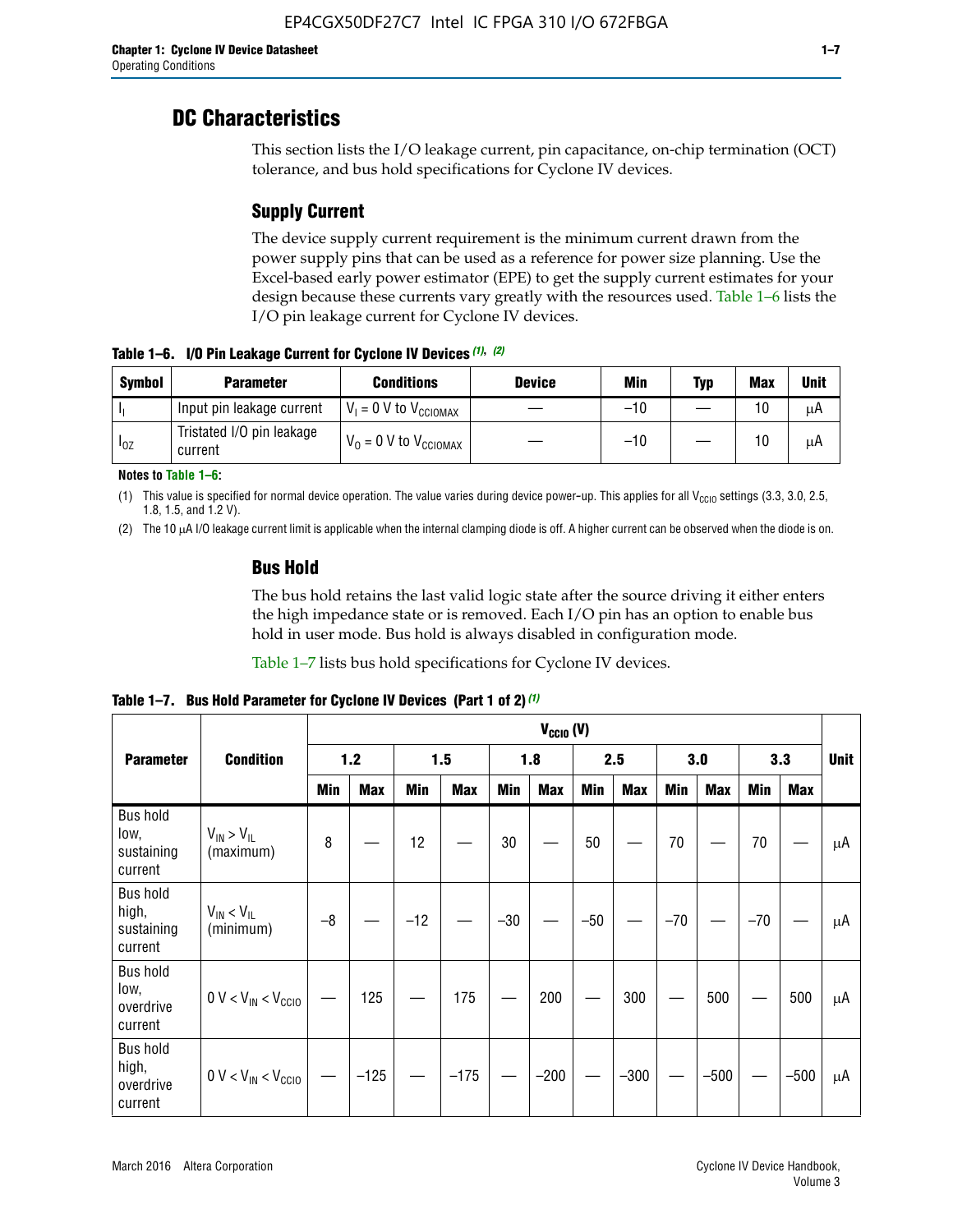|                        | <b>Condition</b> | $V_{CClO}$ (V) |            |            |                        |     |            |            |     |     |            |            |     |             |
|------------------------|------------------|----------------|------------|------------|------------------------|-----|------------|------------|-----|-----|------------|------------|-----|-------------|
| <b>Parameter</b>       |                  | 1.2            |            | 1.5        |                        | 1.8 |            | 2.5        |     | 3.0 |            | 3.3        |     | <b>Unit</b> |
|                        |                  | <b>Min</b>     | <b>Max</b> | <b>Min</b> | <b>Max</b>             | Min | <b>Max</b> | <b>Min</b> | Max | Min | <b>Max</b> | <b>Min</b> | Max |             |
| Bus hold trip<br>point |                  | 0.3            | 0.9        |            | $0.375$   1.125   0.68 |     | 1.07       | 0.7        | 1.7 | 0.8 | n          | 0.8        |     |             |

**Table 1–7. Bus Hold Parameter for Cyclone IV Devices (Part 2 of 2)** *(1)*

**Note to Table 1–7:**

(1) Bus hold trip points are based on the calculated input voltages from the JEDEC standard.

# **OCT Specifications**

Table 1–8 lists the variation of OCT without calibration across process, temperature, and voltage (PVT).

**Table 1–8. Series OCT Without Calibration Specifications for Cyclone IV Devices**

|                                   |                      | <b>Resistance Tolerance</b> |                                                                             |               |
|-----------------------------------|----------------------|-----------------------------|-----------------------------------------------------------------------------|---------------|
| <b>Description</b>                | $V_{\text{CCIO}}(V)$ | <b>Commercial Maximum</b>   | <b>Industrial, Extended</b><br>industrial, and<br><b>Automotive Maximum</b> | <b>Unit</b>   |
|                                   | 3.0                  | ±30                         | ±40                                                                         | $\frac{0}{0}$ |
|                                   | 2.5                  | ±30                         | ±40                                                                         | $\frac{0}{0}$ |
| Series OCT without<br>calibration | 1.8                  | ±40                         | ±50                                                                         | $\frac{0}{0}$ |
|                                   | 1.5                  | ±50                         | ±50                                                                         | $\frac{0}{0}$ |
|                                   | 1.2                  | ±50                         | ±50                                                                         | $\frac{0}{0}$ |

OCT calibration is automatically performed at device power-up for OCT-enabled  $I/Os.$ 

Table 1–9 lists the OCT calibration accuracy at device power-up.

|  | Table 1–9.  Series OCT with Calibration at Device Power-Up Specifications for Cyclone IV Devices |  |  |  |
|--|--------------------------------------------------------------------------------------------------|--|--|--|
|--|--------------------------------------------------------------------------------------------------|--|--|--|

|                       |                | <b>Calibration Accuracy</b> |                                                                             |               |  |
|-----------------------|----------------|-----------------------------|-----------------------------------------------------------------------------|---------------|--|
| <b>Description</b>    | $V_{CGI0} (V)$ | <b>Commercial Maximum</b>   | <b>Industrial, Extended</b><br>industrial, and<br><b>Automotive Maximum</b> | Unit          |  |
|                       | 3.0            | ±10                         | ±10                                                                         | $\%$          |  |
| Series OCT with       | 2.5            | ±10                         | ±10                                                                         | $\%$          |  |
| calibration at device | 1.8            | ±10                         | ±10                                                                         | $\frac{0}{0}$ |  |
| power-up              | 1.5            | ±10                         | ±10                                                                         | $\frac{0}{0}$ |  |
|                       | 1.2            | ±10                         | ±10                                                                         | $\frac{0}{0}$ |  |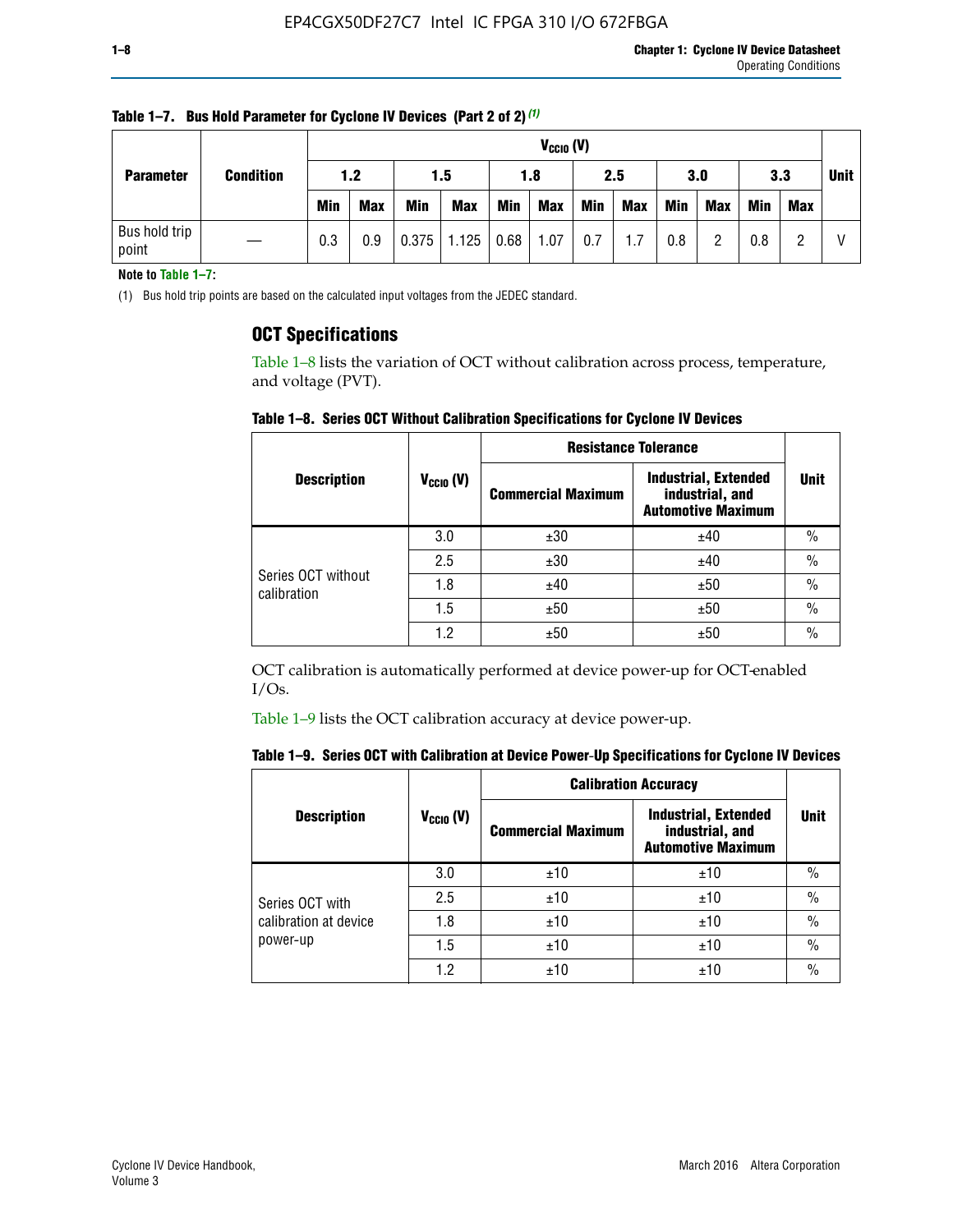The OCT resistance may vary with the variation of temperature and voltage after calibration at device power-up. Use Table 1–10 and Equation 1–1 to determine the final OCT resistance considering the variations after calibration at device power-up. Table 1–10 lists the change percentage of the OCT resistance with voltage and temperature.

**Table 1–10. OCT Variation After Calibration at Device Power**-**Up for Cyclone IV Devices**

| <b>Nominal Voltage</b> | dR/dT (%/°C) | $dR/dV$ (%/mV) |
|------------------------|--------------|----------------|
| 3.0                    | 0.262        | $-0.026$       |
| 2.5                    | 0.234        | $-0.039$       |
| 1.8                    | 0.219        | $-0.086$       |
| 1.5                    | 0.199        | $-0.136$       |
| 1.2                    | 0.161        | $-0.288$       |

#### **Equation 1–1. Final OCT Resistance** *(1)***,** *(2)***,** *(3)***,** *(4)***,** *(5)***,** *(6)*

 $\Delta R_V = (V_2 - V_1) \times 1000 \times dR/dV$  ––––––––––––(7)  $\Delta R_T = (T_2 - T_1) \times dR/dT$  ––––––– (8) For  $\Delta R_x < 0$ ; MF<sub>x</sub> = 1/ ( $|\Delta R_x|/100 + 1$ ) –––––– (9) For  $\Delta R_x > 0$ ;  $\text{MF}_x = \Delta R_x / 100 + 1$  ——– (10)  $MF = MF_V \times MF_T$  –––––––––––(11) Rfinal = Rinitial × MF ––––– *(12)*

#### **Notes to Equation 1–1:**

- (1)  $T_2$  is the final temperature.
- (2)  $T_1$  is the initial temperature.
- (3) MF is multiplication factor.
- (4)  $R<sub>final</sub>$  is final resistance.
- (5) Rinitial is initial resistance.
- (6) Subscript x refers to both  $\sqrt{v}$  and  $\sqrt{v}$ .
- (7)  $\Delta R_V$  is a variation of resistance with voltage.
- (8)  $\Delta R_T$  is a variation of resistance with temperature.
- (9) dR/dT is the change percentage of resistance with temperature after calibration at device power-up.
- (10) dR/dV is the change percentage of resistance with voltage after calibration at device power-up.
- (11)  $V_2$  is final voltage.
- (12)  $V_1$  is the initial voltage.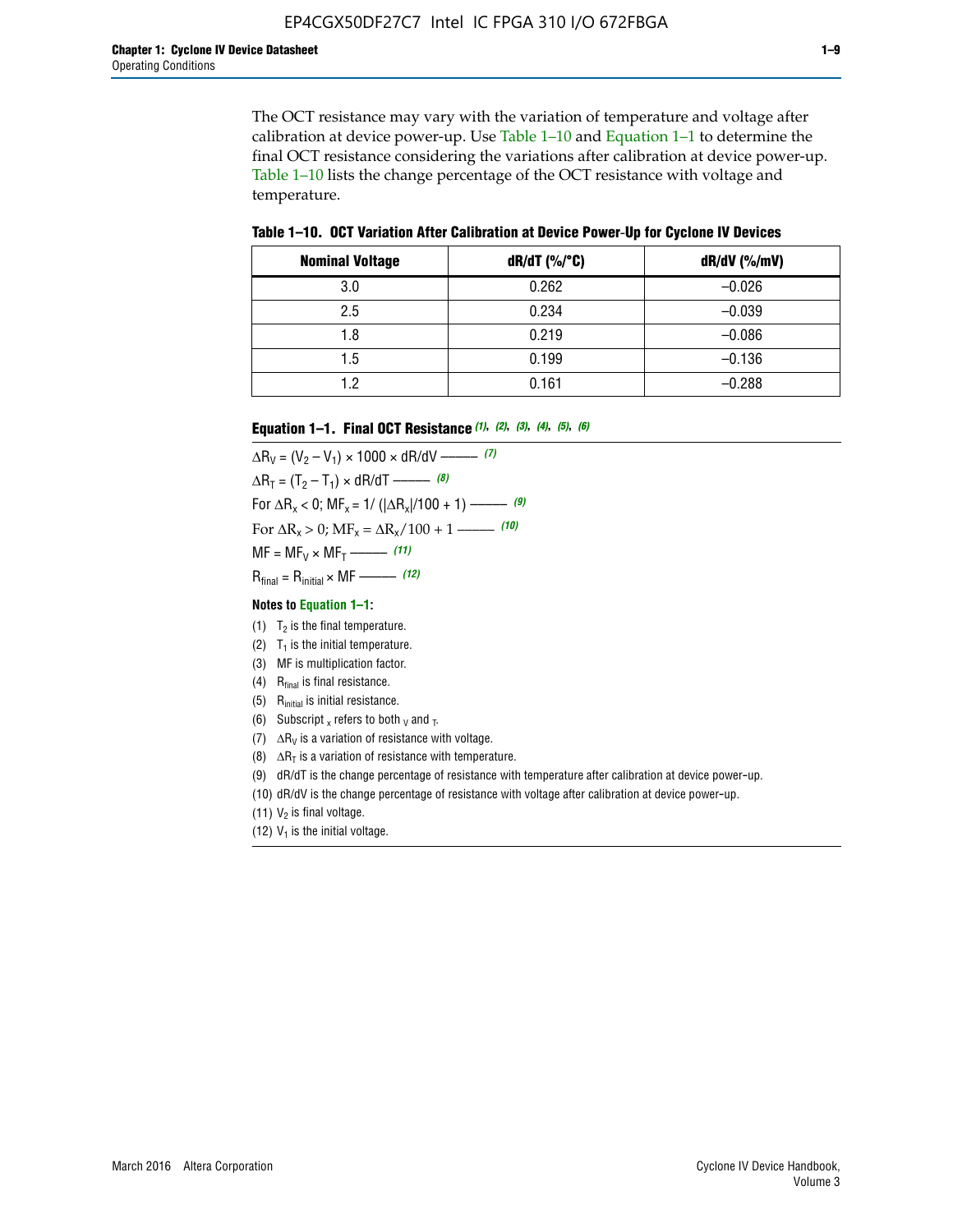Example 1-1 shows how to calculate the change of  $50$ - $\Omega$  I/O impedance from 25°C at 3.0 V to 85°C at 3.15 V.

# **Example 1–1. Impedance Change**

 $\Delta R_V = (3.15 - 3) \times 1000 \times -0.026 = -3.83$  $\Delta R_T = (85 - 25) \times 0.262 = 15.72$ Because  $\Delta R_V$  is negative,  $MF_V = 1 / (3.83/100 + 1) = 0.963$ Because  $\Delta R_T$  is positive,  $MF_T = 15.72/100 + 1 = 1.157$  $MF = 0.963 \times 1.157 = 1.114$  $R_{final} = 50 \times 1.114 = 55.71 \Omega$ 

# **Pin Capacitance**

Table 1–11 lists the pin capacitance for Cyclone IV devices.

**Table 1–11. Pin Capacitance for Cyclone IV Devices** *(1)*

| <b>Symbol</b>       | <b>Parameter</b>                                                                                    | Typical-<br><b>Quad Flat</b><br><b>Pack</b><br>(QFP) | Typical-<br><b>Quad Flat</b><br><b>No Leads</b><br>(QFN) | Typical-<br><b>Ball-Grid</b><br><b>Array</b><br>(BGA) | <b>Unit</b> |
|---------------------|-----------------------------------------------------------------------------------------------------|------------------------------------------------------|----------------------------------------------------------|-------------------------------------------------------|-------------|
| C <sub>IOTB</sub>   | Input capacitance on top and bottom I/O pins                                                        |                                                      |                                                          | 6                                                     | рF          |
| $C_{IOLR}$          | Input capacitance on right I/O pins                                                                 |                                                      |                                                          | 5                                                     | pF          |
| $C_{LVDSLR}$        | Input capacitance on right I/O pins with dedicated LVDS output                                      | 8                                                    | 8                                                        | 7                                                     | рF          |
| $C_{VREFLR}$<br>(2) | Input capacitance on right dual-purpose VREF pin when used as<br>$V_{BFF}$ or user I/O pin          | 21                                                   | 21                                                       | 21                                                    | pF          |
| $C_{VREFTB}$<br>(2) | Input capacitance on top and bottom dual-purpose VREF pin when<br>used as $V_{BFF}$ or user I/O pin | 23(3)                                                | 23                                                       | 23                                                    | рF          |
| $C_{CLKTB}$         | Input capacitance on top and bottom dedicated clock input pins                                      |                                                      | 7                                                        | 6                                                     | рF          |
| $C_{CLKLR}$         | Input capacitance on right dedicated clock input pins                                               | 6                                                    | 6                                                        | 5                                                     | рF          |

#### **Notes to Table 1–11:**

(1) The pin capacitance applies to FBGA, UBGA, and MBGA packages.

(2) When you use the VREF pin as a regular input or output, you can expect a reduced performance of toggle rate and  $t_{\rm CO}$  because of higher pin capacitance.

(3) CVREFTB for the EP4CE22 device is 30 pF.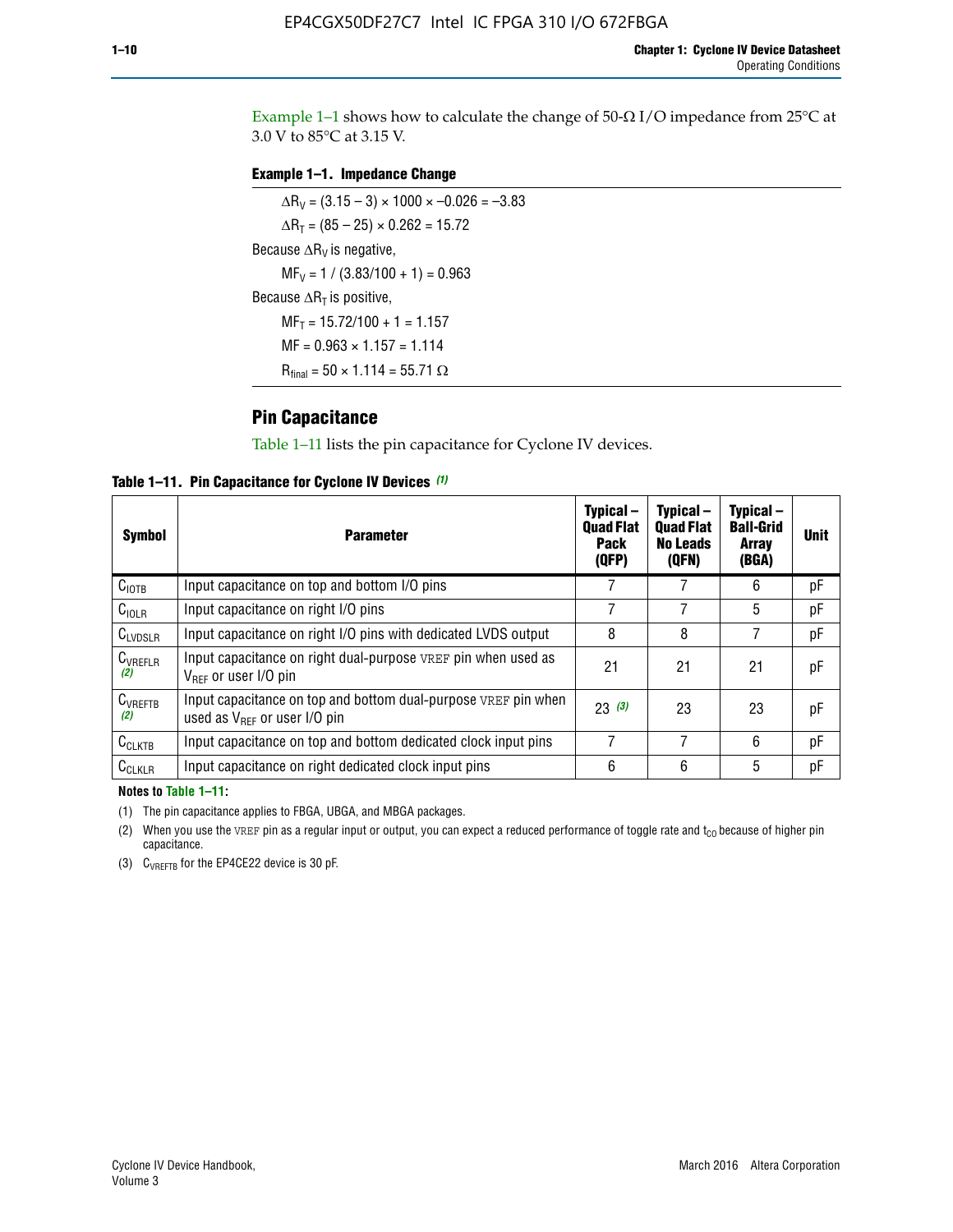# **Internal Weak Pull-Up and Weak Pull-Down Resistor**

Table 1–12 lists the weak pull-up and pull-down resistor values for Cyclone IV devices.

**Table 1–12. Internal Weak Pull**-**Up and Weak Pull**-**Down Resistor Values for Cyclone IV Devices** *(1)*

| <b>Symbol</b> | <b>Parameter</b>                                                            | <b>Conditions</b>                                  | Min | <b>Typ</b> | <b>Max</b> | <b>Unit</b> |
|---------------|-----------------------------------------------------------------------------|----------------------------------------------------|-----|------------|------------|-------------|
|               |                                                                             | $V_{\text{CC10}} = 3.3 \text{ V} \pm 5\%$ (2), (3) | 7   | 25         | 41         | $k\Omega$   |
|               | Value of the I/O pin pull-up resistor                                       | $V_{\text{CC10}} = 3.0 \text{ V} \pm 5\%$ (2), (3) | 7   | 28         | 47         | kΩ          |
|               | before and during configuration, as                                         | $V_{\text{CC10}} = 2.5 V \pm 5\%$ (2), (3)         | 8   | 35         | 61         | kΩ          |
| $R_{PU}$      | well as user mode if you enable the<br>programmable pull-up resistor option | $V_{\text{CGI0}} = 1.8 V \pm 5\%$ (2), (3)         | 10  | 57         | 108        | $k\Omega$   |
|               |                                                                             | $V_{\text{CC10}} = 1.5 V \pm 5\%$ (2), (3)         | 13  | 82         | 163        | $k\Omega$   |
|               |                                                                             | $V_{\text{CC10}} = 1.2 V \pm 5\%$ (2), (3)         | 19  | 143        | 351        | kΩ          |
|               |                                                                             | $V_{\text{CC10}} = 3.3 V \pm 5\%$ (4)              | 6   | 19         | 30         | kΩ          |
|               |                                                                             | $V_{\text{CC10}} = 3.0 V \pm 5\%$ (4)              | 6   | 22         | 36         | $k\Omega$   |
| $R_{PD}$      | Value of the I/O pin pull-down resistor<br>before and during configuration  | $V_{\text{CC10}} = 2.5 V \pm 5\%$ (4)              | 6   | 25         | 43         | kΩ          |
|               |                                                                             | $V_{\text{CC10}} = 1.8 V \pm 5\%$ (4)              | 7   | 35         | 71         | $k\Omega$   |
|               |                                                                             | $V_{\text{CC10}} = 1.5 V \pm 5\%$ (4)              | 8   | 50         | 112        | kΩ          |

#### **Notes to Table 1–12:**

- (1) All I/O pins have an option to enable weak pull-up except the configuration, test, and JTAG pins. The weak pull-down feature is only available for JTAG TCK.
- (2) Pin pull-up resistance values may be lower if an external source drives the pin higher than  $V_{\text{CCIO}}$ .
- (3)  $R_{PU} = (V_{CC10} V_1)/I_{R_PU}$ Minimum condition: –40°C; V<sub>CCIO</sub> = V<sub>CC</sub> + 5%, V<sub>I</sub> = V<sub>CC</sub> + 5% – 50 mV; Typical condition: 25°C; V<sub>CCIO</sub> = V<sub>CC</sub>, V<sub>I</sub> = 0 V; Maximum condition: 100°C;  $V_{\text{CCIO}} = V_{\text{CC}} - 5\%$ ,  $V_1 = 0$  V; in which V<sub>I</sub> refers to the input voltage at the I/O pin.
- (4)  $R_{PD} = V_I/I_{R_PD}$ Minimum condition:  $-40^{\circ}$ C; V<sub>CCIO</sub> = V<sub>CC</sub> + 5%, V<sub>I</sub> = 50 mV; Typical condition: 25°C;  $V_{\text{CCIO}} = V_{\text{CC}}$ ,  $V_{\text{I}} = V_{\text{CC}} - 5\%$ ; Maximum condition: 100°C; V<sub>CClO</sub> = V<sub>CC</sub> – 5%, V<sub>I</sub> = V<sub>CC</sub> – 5%; in which V<sub>I</sub> refers to the input voltage at the I/O pin.

# **Hot-Socketing**

Table 1–13 lists the hot-socketing specifications for Cyclone IV devices.

**Table 1–13. Hot**-**Socketing Specifications for Cyclone IV Devices**

| <b>Symbol</b> | <b>Maximum</b>                    |             |
|---------------|-----------------------------------|-------------|
| $I$ IOPIN(DC) | DC current per I/O pin            | $300 \mu A$ |
| $I$ IOPIN(AC) | AC current per I/O pin            | 8 mA $(1)$  |
| IXCVRTX(DC)   | DC current per transceiver TX pin | 100 mA      |
| IXCVRRX(DC)   | DC current per transceiver RX pin | 50 mA       |

**Note to Table 1–13:**

(1) The I/O ramp rate is 10 ns or more. For ramp rates faster than 10 ns, |IIOPIN| = C dv/dt, in which C is the I/O pin capacitance and dv/dt is the slew rate.

 $\mathbb{I} \rightarrow \mathbb{I}$  During hot-socketing, the I/O pin capacitance is less than 15 pF and the clock pin capacitance is less than 20 pF.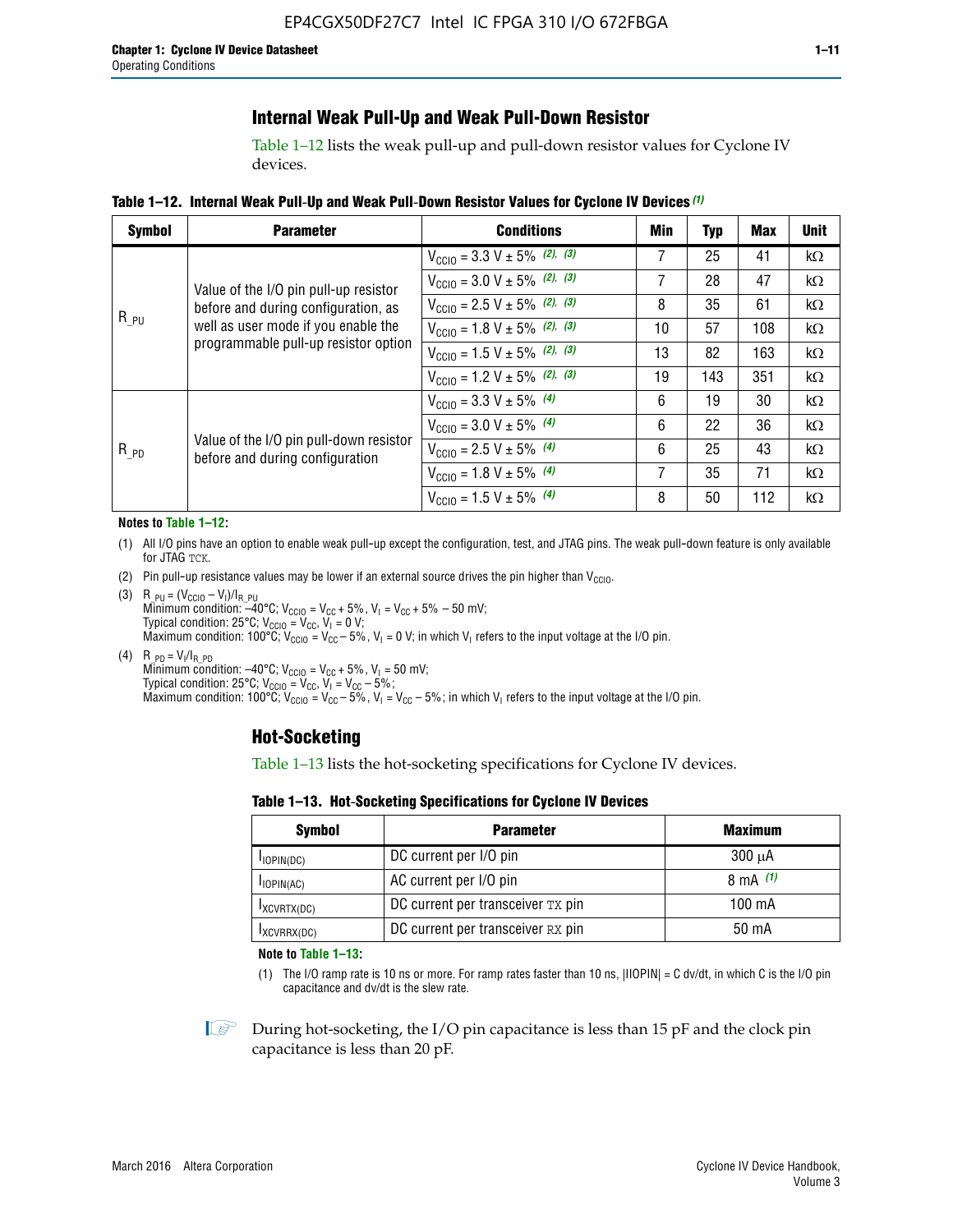# **Schmitt Trigger Input**

Cyclone IV devices support Schmitt trigger input on the TDI, TMS, TCK, nSTATUS, nCONFIG, nCE, CONF\_DONE, and DCLK pins. A Schmitt trigger feature introduces hysteresis to the input signal for improved noise immunity, especially for signals with slow edge rate. Table 1–14 lists the hysteresis specifications across the supported  $V<sub>CCIO</sub>$  range for Schmitt trigger inputs in Cyclone IV devices.

**Table 1–14. Hysteresis Specifications for Schmitt Trigger Input in Cyclone IV Devices**

| <b>Symbol</b>        | <b>Parameter</b>               | <b>Conditions (V)</b>   | <b>Minimum</b> | <b>Unit</b> |
|----------------------|--------------------------------|-------------------------|----------------|-------------|
|                      |                                | $V_{\text{CCIO}} = 3.3$ | 200            | mV          |
| V <sub>SCHMITT</sub> | Hysteresis for Schmitt trigger | $V_{\text{CGI0}} = 2.5$ | 200            | mV          |
|                      | input                          | $V_{\text{CCIO}} = 1.8$ | 140            | mV          |
|                      |                                | $V_{\text{CCIO}} = 1.5$ | 110            | mV          |

# **I/O Standard Specifications**

The following tables list input voltage sensitivities ( $V<sub>IH</sub>$  and  $V<sub>II</sub>$ ), output voltage ( $V<sub>OH</sub>$ and  $V_{OL}$ ), and current drive characteristics ( $I_{OH}$  and  $I_{OL}$ ), for various I/O standards supported by Cyclone IV devices. Table 1–15 through Table 1–20 provide the I/O standard specifications for Cyclone IV devices.

|                   | $V_{CClO}(V)$ |            | $V_{IL}(V)$ |        | $V_{IH} (V)$               |                            | $V_{OL}(V)$             | $V_{OH} (V)$                 | l <sub>OL</sub>              | $I_{0H}$       |             |
|-------------------|---------------|------------|-------------|--------|----------------------------|----------------------------|-------------------------|------------------------------|------------------------------|----------------|-------------|
| I/O Standard      | Min           | <b>Typ</b> | Max         | Min    | Max                        | Min                        | <b>Max</b>              | Max                          | Min                          | (mA)<br>(4)    | (mA)<br>(4) |
| 3.3-V LVTTL (3)   | 3.135         | 3.3        | 3.465       |        | 0.8                        | 1.7                        | 3.6                     | 0.45                         | 2.4                          | 4              | $-4$        |
| 3.3-V LVCMOS (3)  | 3.135         | 3.3        | 3.465       |        | 0.8                        | 1.7                        | 3.6                     | 0.2                          | $V_{\text{CCIO}} - 0.2$      | $\overline{2}$ | $-2$        |
| 3.0-V LVTTL $(3)$ | 2.85          | 3.0        | 3.15        | $-0.3$ | 0.8                        | 1.7                        | $V_{\text{CC10}} + 0.3$ | 0.45                         | 2.4                          | $\overline{4}$ | $-4$        |
| 3.0-V LVCMOS (3)  | 2.85          | 3.0        | 3.15        | $-0.3$ | 0.8                        | 1.7                        | $V_{\text{CCI}0}$ + 0.3 | 0.2                          | $V_{\text{CC10}} - 0.2$      | 0.1            | $-0.1$      |
| $2.5 V$ (3)       | 2.375         | 2.5        | 2.625       | $-0.3$ | 0.7                        | 1.7                        | $V_{\text{CCI}0}$ + 0.3 | 0.4                          | 2.0                          | 1              | $-1$        |
| 1.8V              | 1.71          | 1.8        | 1.89        | $-0.3$ | 0.35x<br>V <sub>CCIO</sub> | 0.65x<br>V <sub>CCIO</sub> | 2.25                    | 0.45                         | $V_{\text{CCIO}}$ –<br>0.45  | $\overline{2}$ | $-2$        |
| 1.5V              | 1.425         | 1.5        | 1.575       | $-0.3$ | 0.35x<br>V <sub>CCIO</sub> | 0.65x<br>V <sub>CCIO</sub> | $V_{\text{CGI0}} + 0.3$ | 0.25x<br>V <sub>CCIO</sub>   | 0.75x<br>V <sub>CCIO</sub>   | $\overline{2}$ | $-2$        |
| 1.2V              | 1.14          | 1.2        | 1.26        | $-0.3$ | 0.35x<br>V <sub>CCIO</sub> | 0.65x<br>V <sub>CCIO</sub> | $V_{\text{CGI0}} + 0.3$ | 0.25x<br>V <sub>CCIO</sub>   | 0.75x<br>V <sub>CCIO</sub>   | $\overline{2}$ | $-2$        |
| 3.0-V PCI         | 2.85          | 3.0        | 3.15        |        | 0.3x<br>V <sub>CCIO</sub>  | 0.5x<br>V <sub>CCIO</sub>  | $V_{\text{CC10}} + 0.3$ | $0.1 \times V_{CC10}$        | $0.9 \times V_{\text{CC10}}$ | 1.5            | $-0.5$      |
| 3.0-V PCI-X       | 2.85          | 3.0        | 3.15        |        | 0.35x<br>V <sub>CCIO</sub> | 0.5x<br>V <sub>CCIO</sub>  | $V_{\text{CC10}} + 0.3$ | $0.1 \times V_{\text{CCIO}}$ | $0.9 \times V_{\text{CC10}}$ | 1.5            | $-0.5$      |

**Table 1–15. Single**-**Ended I/O Standard Specifications for Cyclone IV Devices** *(1)***,** *(2)*

#### **Notes to Table 1–15:**

(1) For voltage-referenced receiver input waveform and explanation of terms used in Table 1–15, refer to "Glossary" on page 1–37.

(2) AC load  $CL = 10$  pF

(3) For more information about interfacing Cyclone IV devices with 3.3/3.0/2.5-V LVTTL/LVCMOS I/O standards, refer to *[AN 447: Interfacing Cyclone III](http://www.altera.com/literature/an/an447.pdf)  [and Cyclone IV Devices with 3.3/3.0/2.5-V LVTTL/LVCMOS I/O Systems](http://www.altera.com/literature/an/an447.pdf)*.

(4) To meet the IOL and IOH specifications, you must set the current strength settings accordingly. For example, to meet the **3.3-V LVTTL** specification (4 mA), set the current strength settings to 4 mA or higher. Setting at lower current strength may not meet the lou and lon specifications in the handbook.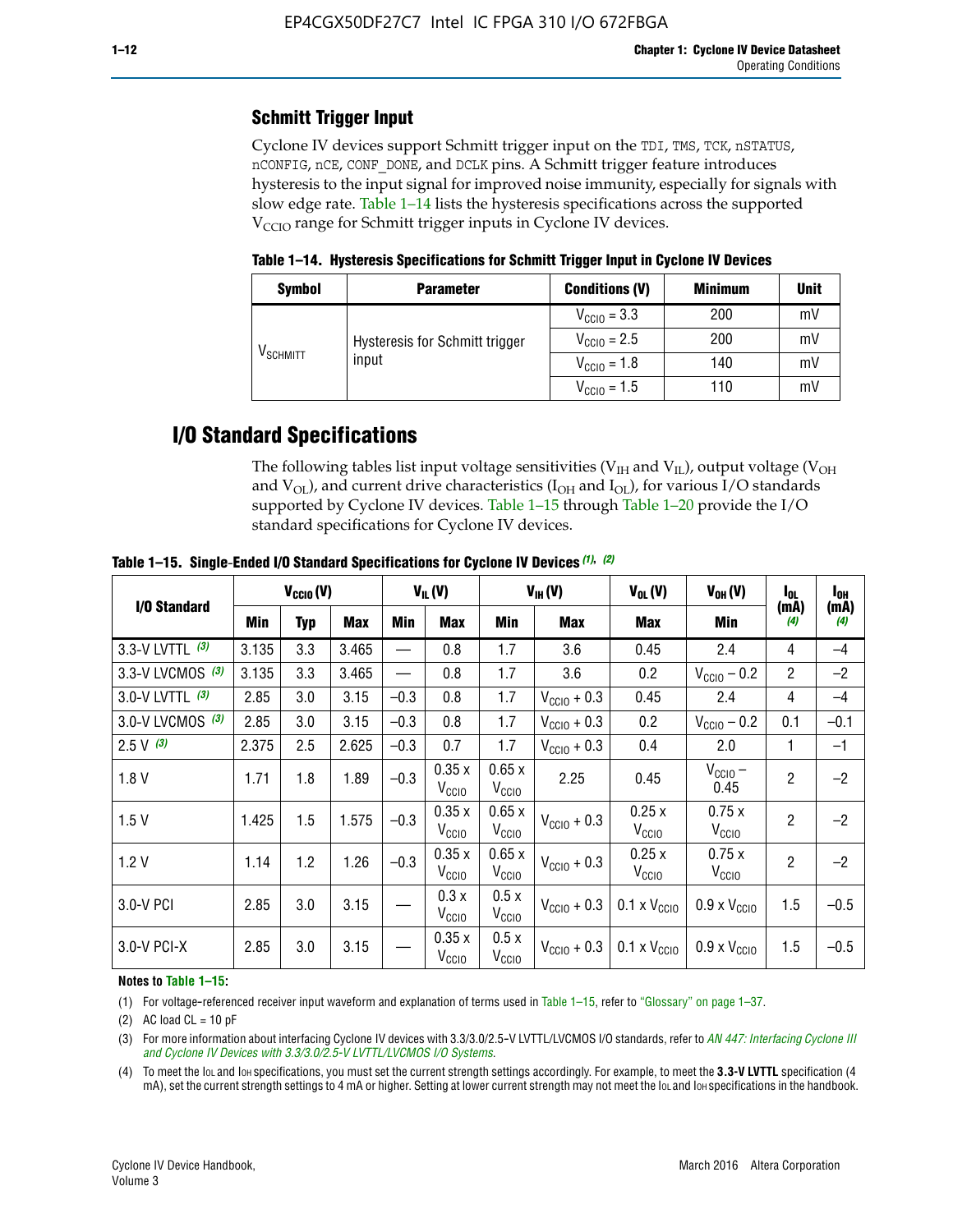| 1/0                           | $V_{\text{CC10}}(V)$                   |     |       |                                                                        | $V_{TT} (V)$ (2)                                                     |                                                                        |                     |                           |                     |
|-------------------------------|----------------------------------------|-----|-------|------------------------------------------------------------------------|----------------------------------------------------------------------|------------------------------------------------------------------------|---------------------|---------------------------|---------------------|
| <b>Standard</b>               | <b>Min</b><br><b>Max</b><br><b>Typ</b> |     |       | Min                                                                    | <b>Typ</b>                                                           | <b>Max</b>                                                             | Min                 | <b>Typ</b>                | <b>Max</b>          |
| SSTL-2<br>Class I, II         | 2.375                                  | 2.5 | 2.625 | 1.19                                                                   | 1.25                                                                 | 1.31                                                                   | $V_{REF}$ –<br>0.04 | V <sub>REF</sub>          | $V_{REF}$ +<br>0.04 |
| SSTL-18<br>Class I, II        | 1.7                                    | 1.8 | 1.9   | 0.833                                                                  | 0.9                                                                  | 0.969                                                                  | $V_{REF}$ –<br>0.04 | V <sub>REF</sub>          | $V_{REF}$ +<br>0.04 |
| HSTL-18<br>Class I, II        | 1.71                                   | 1.8 | 1.89  | 0.85                                                                   | 0.9                                                                  | 0.95                                                                   | 0.85                | 0.9                       | 0.95                |
| <b>HSTL-15</b><br>Class I, II | 1.425                                  | 1.5 | 1.575 | 0.71                                                                   | 0.75                                                                 | 0.79                                                                   | 0.71                | 0.75                      | 0.79                |
| <b>HSTL-12</b><br>Class I, II | 1.14                                   | 1.2 | 1.26  | $0.48 \times V_{\text{CC10}}$ (3)<br>$0.47 \times V_{\text{CC10}}$ (4) | $0.5 \times V_{\text{CC10}}$ (3)<br>$0.5 \times V_{\text{CC10}}$ (4) | $0.52 \times V_{\text{CC10}}$ (3)<br>$0.53 \times V_{\text{CC10}}$ (4) |                     | 0.5x<br>V <sub>CCIO</sub> |                     |

|  |  |  |  | Table 1–16. Single-Ended SSTL and HSTL I/O Reference Voltage Specifications for Cyclone IV Devices (1) |
|--|--|--|--|--------------------------------------------------------------------------------------------------------|
|--|--|--|--|--------------------------------------------------------------------------------------------------------|

### **Notes to Table 1–16:**

(1) For an explanation of terms used in Table 1–16, refer to "Glossary" on page 1–37.

(2)  $V_{TT}$  of the transmitting device must track  $V_{REF}$  of the receiving device.

(3) Value shown refers to DC input reference voltage,  $V_{REF(DC)}$ .

(4) Value shown refers to AC input reference voltage,  $V_{REF(AC)}$ .

|  | Table 1–17.  Single-Ended SSTL and HSTL I/O Standards Signal Specifications for Cyclone IV Devices |  |  |  |  |  |
|--|----------------------------------------------------------------------------------------------------|--|--|--|--|--|
|--|----------------------------------------------------------------------------------------------------|--|--|--|--|--|

| I/O                        |            | $V_{IL(DC)}(V)$      |                                      | $V_{IH(DC)}(V)$   |         | $V_{IL(AC)}(V)$     |                     | $V_{IH(AC)}(V)$      | $V_{OL}(V)$                        | $V_{OH} (V)$                       | $I_{0L}$ | $I_{0H}$ |
|----------------------------|------------|----------------------|--------------------------------------|-------------------|---------|---------------------|---------------------|----------------------|------------------------------------|------------------------------------|----------|----------|
| <b>Standard</b>            | <b>Min</b> | Max                  | <b>Min</b>                           | <b>Max</b>        | Min     | Max                 | Min                 | <b>Max</b>           | Max                                | Min                                | (mA)     | (mA)     |
| SSTL-2<br>Class I          |            | $V_{REF}$ –<br>0.18  | $V_{REF} +$<br>0.18                  |                   |         | $V_{REF}$ –<br>0.35 | $V_{REF} +$<br>0.35 |                      | $V_{TT}$ –<br>0.57                 | $V_{TT}$ +<br>0.57                 | 8.1      | $-8.1$   |
| SSTL-2<br>Class II         |            | $V_{REF}$ –<br>0.18  | $V_{REF} +$<br>0.18                  |                   |         | $V_{REF}$ –<br>0.35 | $V_{REF} +$<br>0.35 |                      | $V_{TT}$ –<br>0.76                 | $V_{TT}$ +<br>0.76                 | 16.4     | $-16.4$  |
| <b>SSTL-18</b><br>Class I  |            | $V_{REF}$ –<br>0.125 | $V_{REF}$ +<br>0.125                 |                   |         | $V_{REF}$ –<br>0.25 | $V_{REF} +$<br>0.25 |                      | $V_{TT}$ –<br>0.475                | $V_{TT}$ +<br>0.475                | 6.7      | $-6.7$   |
| SSTL-18<br>Class II        |            | $V_{REF}$ –<br>0.125 | $V_{REF}$ +<br>0.125                 |                   |         | $V_{REF}$ –<br>0.25 | $V_{REF}$ +<br>0.25 |                      | 0.28                               | $V_{CC10} -$<br>0.28               | 13.4     | $-13.4$  |
| HSTL-18<br>Class I         |            | $V_{REF}$ –<br>0.1   | $\mathsf{V}_{\mathsf{REF}}$ +<br>0.1 |                   |         | $V_{REF}$ –<br>0.2  | $V_{REF}$ +<br>0.2  |                      | 0.4                                | $V_{\text{CCIO}}-$<br>0.4          | 8        | $-8$     |
| HSTL-18<br>Class II        |            | $V_{REF}$ –<br>0.1   | $V_{REF}$ +<br>0.1                   |                   |         | $V_{REF}$ –<br>0.2  | $V_{REF} +$<br>0.2  |                      | 0.4                                | $V_{CC10}$ –<br>0.4                | 16       | $-16$    |
| HSTL-15<br>Class I         |            | $V_{REF}$ –<br>0.1   | $V_{REF}$ +<br>0.1                   |                   |         | $V_{REF}$ –<br>0.2  | $V_{REF}$ +<br>0.2  |                      | 0.4                                | $V_{CC10}$ –<br>0.4                | 8        | $-8$     |
| HSTL-15<br>Class II        |            | $V_{REF}$ –<br>0.1   | $V_{REF} +$<br>0.1                   |                   |         | $V_{REF}$ –<br>0.2  | $V_{REF} +$<br>0.2  |                      | 0.4                                | $V_{CC10}$ –<br>0.4                | 16       | $-16$    |
| <b>HSTL-12</b><br>Class I  | $-0.15$    | $V_{REF}-$<br>0.08   | $V_{REF} +$<br>0.08                  | $V_{CGI0} + 0.15$ | $-0.24$ | $V_{REF}$ –<br>0.15 | $V_{REF} +$<br>0.15 | $V_{CClO}$ +<br>0.24 | $0.25 \times$<br>$V_{\rm CClO}$    | $0.75 \times$<br>V <sub>CCIO</sub> | 8        | $-8$     |
| <b>HSTL-12</b><br>Class II | $-0.15$    | $V_{REF}-$<br>0.08   | $V_{REF} +$<br>0.08                  | $V_{CGI0} + 0.15$ | $-0.24$ | $V_{REF}$ –<br>0.15 | $V_{REF} +$<br>0.15 | $V_{CCIO}$ +<br>0.24 | $0.25 \times$<br>V <sub>CCIO</sub> | $0.75 \times$<br>V <sub>CCIO</sub> | 14       | $-14$    |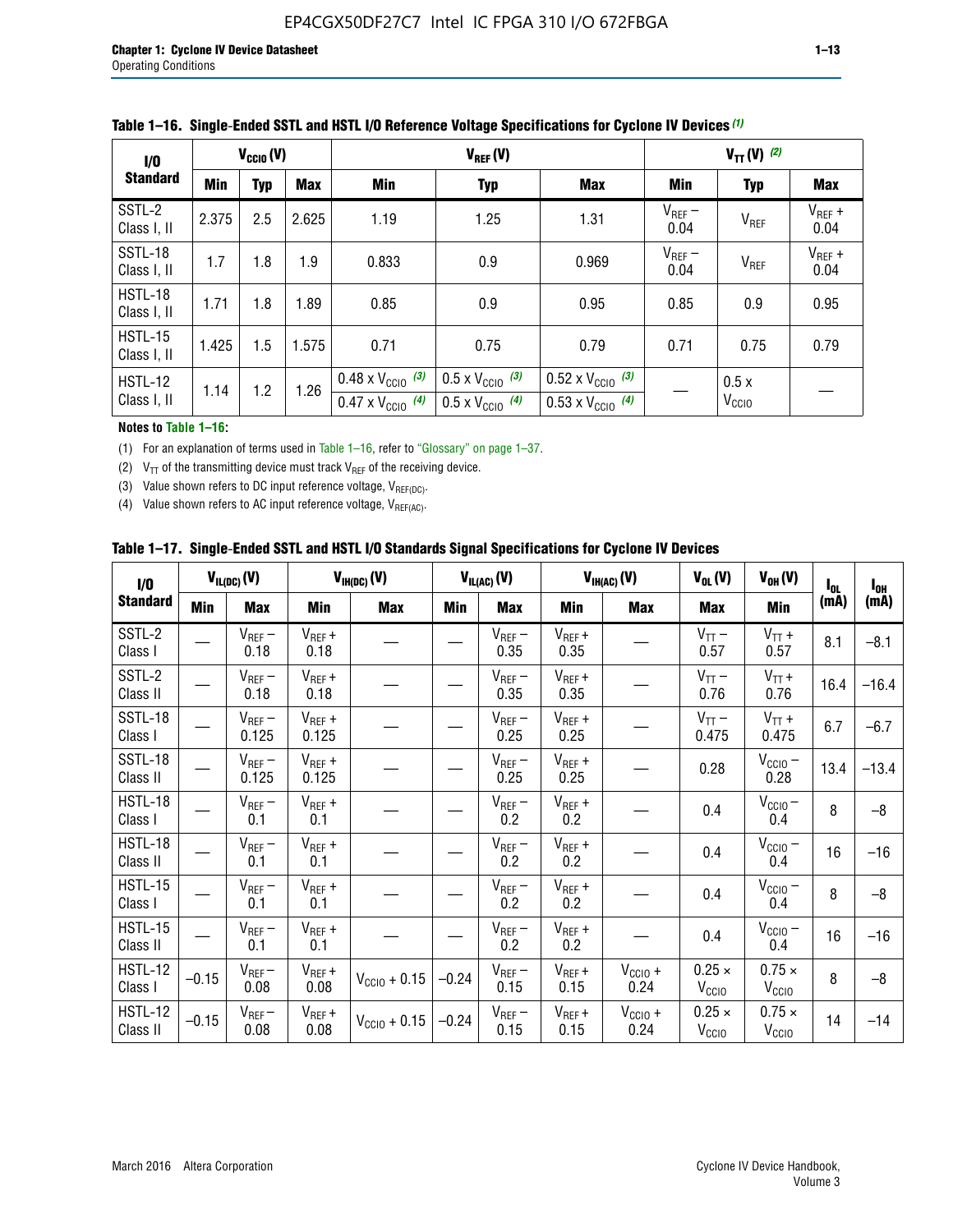**f For more information about receiver input and transmitter output waveforms, and for** other differential I/O standards, refer to the *[I/O Features in Cyclone IV Devices](http://www.altera.com/literature/hb/cyclone-iv/cyiv-51006.pdf)* chapter*.*

**Table 1–18. Differential SSTL I/O Standard Specifications for Cyclone IV Devices** *(1)*

| I/O Standard           |       | $V_{CCl0}(V)$ |            |      | $V_{\text{Swing(DC)}}(V)$ |                                | $V_{X(AC)}(V)$ |                                 |            | $V_{\text{Swing(AC)}}$<br>(V) |                                | $V_{OX(AC)}(V)$ |                                 |
|------------------------|-------|---------------|------------|------|---------------------------|--------------------------------|----------------|---------------------------------|------------|-------------------------------|--------------------------------|-----------------|---------------------------------|
|                        | Min   | Typ           | <b>Max</b> | Min  | <b>Max</b>                | <b>Min</b>                     | <b>Typ</b>     | <b>Max</b>                      | <b>Min</b> | <b>Max</b>                    | Min                            | <b>Typ</b>      | <b>Max</b>                      |
| SSTL-2<br>Class I, II  | 2.375 | 2.5           | 2.625      | 0.36 | V <sub>CCIO</sub>         | $V_{\text{CC10}}/2 - 0.2$      |                | $V_{\text{CC1O}}/2$<br>$+0.2$   | 0.7        | $V_{\rm CCI}$                 | $V_{\text{CC10}}/2 -$<br>0.125 |                 | $V_{\text{CC10}}/2$<br>$+0.125$ |
| SSTL-18<br>Class I, II | 1.7   | .8            | .90        | 0.25 | V <sub>CCIO</sub>         | $V_{\text{CC10}}/2 -$<br>0.175 |                | $V_{\text{CC10}}/2$<br>$+0.175$ | 0.5        | $V_{\rm CCI}$                 | $V_{\text{CC10}}/2 -$<br>0.125 |                 | $V_{\text{CC10}}/2$<br>$+0.125$ |

#### **Note to Table 1–18:**

(1) Differential SSTL requires a  $V_{REF}$  input.

**Table 1–19. Differential HSTL I/O Standard Specifications for Cyclone IV Devices** *(1)*

|                               | $V_{CClO}(V)$ |     |            | $V_{\text{DIF(DC)}}(V)$ |                   | $V_{X(AC)}(V)$                |            |                            | $V_{CM(DC)}(V)$            |            |                            | $V_{\text{DIF(AC)}}(V)$ |                            |
|-------------------------------|---------------|-----|------------|-------------------------|-------------------|-------------------------------|------------|----------------------------|----------------------------|------------|----------------------------|-------------------------|----------------------------|
| I/O Standard                  | Min           | Typ | <b>Max</b> | Min                     | <b>Max</b>        | Min                           | <b>Typ</b> | <b>Max</b>                 | Min                        | <b>Typ</b> | <b>Max</b>                 | Mi<br>n                 | <b>Max</b>                 |
| HSTL-18<br>Class I, II        | 1.71          | 1.8 | .89        | 0.2                     |                   | 0.85                          |            | 0.95                       | 0.85                       |            | 0.95                       | 0.4                     |                            |
| <b>HSTL-15</b><br>Class I, II | 1.425         | 1.5 | .575       | $0.2\,$                 |                   | 0.71                          |            | 0.79                       | 0.71                       |            | 0.79                       | 0.4                     |                            |
| <b>HSTL-12</b><br>Class I, II | 1.14          | 1.2 | 1.26       | 0.16                    | V <sub>CCIO</sub> | $0.48 \times V_{\text{CC10}}$ |            | 0.52x<br>V <sub>CCIO</sub> | 0.48x<br>V <sub>CCIO</sub> |            | 0.52x<br>V <sub>CCIO</sub> | 0.3                     | 0.48x<br>V <sub>CCIO</sub> |

### **Note to Table 1–19:**

(1) Differential HSTL requires a  $V_{REF}$  input.

**Table 1–20. Differential I/O Standard Specifications for Cyclone IV Devices** *(1)* **(Part 1 of 2)**

| I/O Standard                            |       | $V_{CCl0} (V)$ |            |            | $V_{ID}$ (mV) |      | $V_{\text{lcm}}(V)^{(2)}$                  |            |     | $V_{0D}$ (mV) $(3)$ |     |       | $V_{0S} (V)^{(3)}$ |       |
|-----------------------------------------|-------|----------------|------------|------------|---------------|------|--------------------------------------------|------------|-----|---------------------|-----|-------|--------------------|-------|
|                                         | Min   | Typ            | <b>Max</b> | <b>Min</b> | Max           | Min  | <b>Condition</b>                           | <b>Max</b> | Min | Typ                 | Max | Min   | <b>Typ</b>         | Max   |
|                                         |       |                |            |            |               | 0.05 | $D_{MAX} \leq 500$ Mbps                    | 1.80       |     |                     |     |       |                    |       |
| <b>LVPECL</b><br>(Row I/Os)<br>(6)      | 2.375 | 2.5            | 2.625      | 100        |               | 0.55 | 500 Mbps $\leq D_{MAX}$<br>$\leq$ 700 Mbps | 1.80       |     |                     |     |       |                    |       |
|                                         |       |                |            |            |               | 1.05 | $D_{MAX}$ > 700 Mbps                       | 1.55       |     |                     |     |       |                    |       |
| <b>LVPECL</b><br>(Column<br>$1/Os)$ (6) |       |                |            |            |               | 0.05 | $D_{MAX} \leq 500$ Mbps                    | 1.80       |     |                     |     |       |                    |       |
|                                         | 2.375 | 2.5            | 2.625      | 100        |               | 0.55 | 500 Mbps $\leq D_{MAX}$<br>$\leq$ 700 Mbps | 1.80       |     |                     |     |       |                    |       |
|                                         |       |                |            |            |               | 1.05 | $D_{MAX}$ > 700 Mbps                       | 1.55       |     |                     |     |       |                    |       |
|                                         |       |                |            |            |               | 0.05 | $D_{MAX} \leq 500$ Mbps                    | 1.80       |     |                     |     |       |                    |       |
| LVDS (Row<br>I/Os)                      | 2.375 | 2.5            | 2.625      | 100        |               | 0.55 | 500 Mbps $\leq D_{MAX}$<br>$\leq 700$ Mbps | 1.80       | 247 |                     | 600 | 1.125 | 1.25               | 1.375 |
|                                         |       |                |            |            |               | 1.05 | $D_{MAX}$ > 700 Mbps                       | 1.55       |     |                     |     |       |                    |       |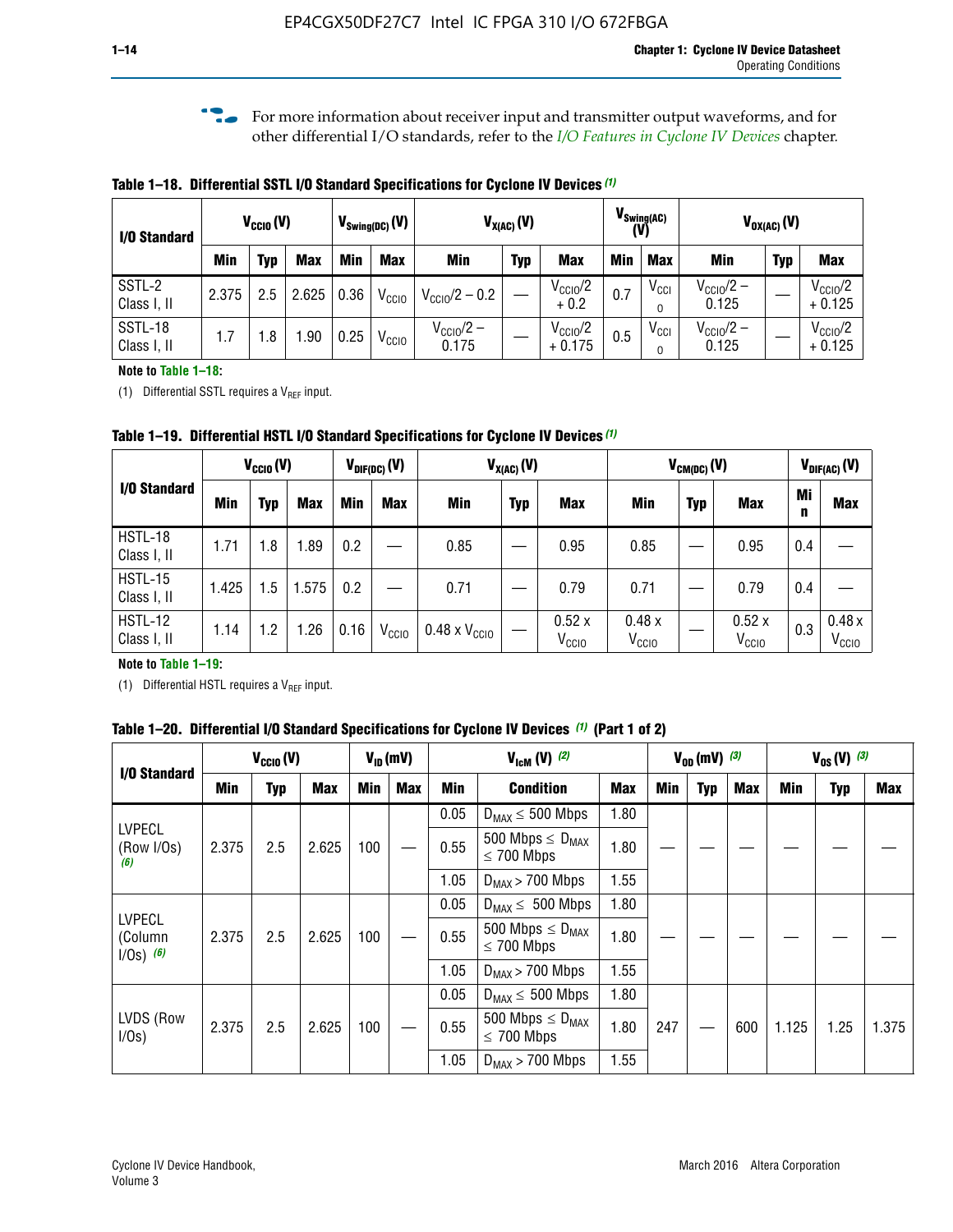# EP4CGX50DF27C7 Intel IC FPGA 310 I/O 672FBGA

| I/O Standard                             |            | $V_{CClO}(V)$ |            |            | $V_{ID}(mV)$ |            | $V_{\text{lcm}}(V)^{(2)}$                  |            |            | $V_{0D}$ (mV) $(3)$ |            |            | $V_{0S} (V)$ (3) |       |
|------------------------------------------|------------|---------------|------------|------------|--------------|------------|--------------------------------------------|------------|------------|---------------------|------------|------------|------------------|-------|
|                                          | <b>Min</b> | <b>Typ</b>    | <b>Max</b> | <b>Min</b> | <b>Max</b>   | <b>Min</b> | <b>Condition</b>                           | <b>Max</b> | <b>Min</b> | <b>Typ</b>          | <b>Max</b> | <b>Min</b> | <b>Typ</b>       | Max   |
|                                          |            |               |            |            |              | 0.05       | $D_{MAX} \leq 500$ Mbps                    | 1.80       |            |                     |            |            |                  |       |
| <b>LVDS</b><br>(Column<br>$I/Os$ )       | 2.375      | 2.5           | 2.625      | 100        |              | 0.55       | 500 Mbps $\leq D_{MAX}$<br>$\leq 700$ Mbps | 1.80       | 247        |                     | 600        | 1.125      | 1.25             | 1.375 |
|                                          |            |               |            |            |              | 1.05       | $D_{MAX}$ > 700 Mbps                       | 1.55       |            |                     |            |            |                  |       |
| <b>BLVDS (Row</b><br>$1/0s)$ (4)         | 2.375      | 2.5           | 2.625      | 100        |              |            |                                            |            |            |                     |            |            |                  |       |
| <b>BLVDS</b><br>(Column<br>$1/0s)$ (4)   | 2.375      | 2.5           | 2.625      | 100        |              |            |                                            |            |            |                     |            |            |                  |       |
| mini-LVDS<br>(Row I/Os)<br>(5)           | 2.375      | 2.5           | 2.625      |            |              |            |                                            |            | 300        |                     | 600        | 1.0        | 1.2              | 1.4   |
| mini-LVDS<br>(Column<br>$1/0s)$ (5)      | 2.375      | 2.5           | 2.625      |            |              |            |                                            |            | 300        |                     | 600        | 1.0        | 1.2              | 1.4   |
| RSDS <sup>®</sup> (Row<br>$1/0s$ ) $(5)$ | 2.375      | 2.5           | 2.625      |            |              |            |                                            |            | 100        | 200                 | 600        | 0.5        | 1.2              | 1.5   |
| <b>RSDS</b><br>(Column<br>$1/0s)$ (5)    | 2.375      | 2.5           | 2.625      |            |              |            |                                            |            | 100        | 200                 | 600        | 0.5        | 1.2              | 1.5   |
| PPDS (Row<br>$1/Os)$ (5)                 | 2.375      | 2.5           | 2.625      |            |              |            |                                            |            | 100        | 200                 | 600        | 0.5        | 1.2              | 1.4   |
| <b>PPDS</b><br>(Column<br>$1/0s)$ (5)    | 2.375      | 2.5           | 2.625      |            |              |            |                                            |            | 100        | 200                 | 600        | 0.5        | 1.2              | 1.4   |

### **Table 1–20. Differential I/O Standard Specifications for Cyclone IV Devices** *(1)* **(Part 2 of 2)**

### **Notes to Table 1–20:**

(1) For an explanation of terms used in Table 1–20, refer to "Glossary" on page 1–37.

(2)  $V_{IN}$  range: 0  $V \le V_{IN} \le 1.85$  V.

(3) R<sub>L</sub> range:  $90 \le R_L \le 110 \Omega$ .

(4) There are no fixed  $V_{IN}$ ,  $V_{OD}$ , and  $V_{OS}$  specifications for BLVDS. They depend on the system topology.

(5) The Mini-LVDS, RSDS, and PPDS standards are only supported at the output pins.

(6) The LVPECL I/O standard is only supported on dedicated clock input pins. This I/O standard is not supported for output pins.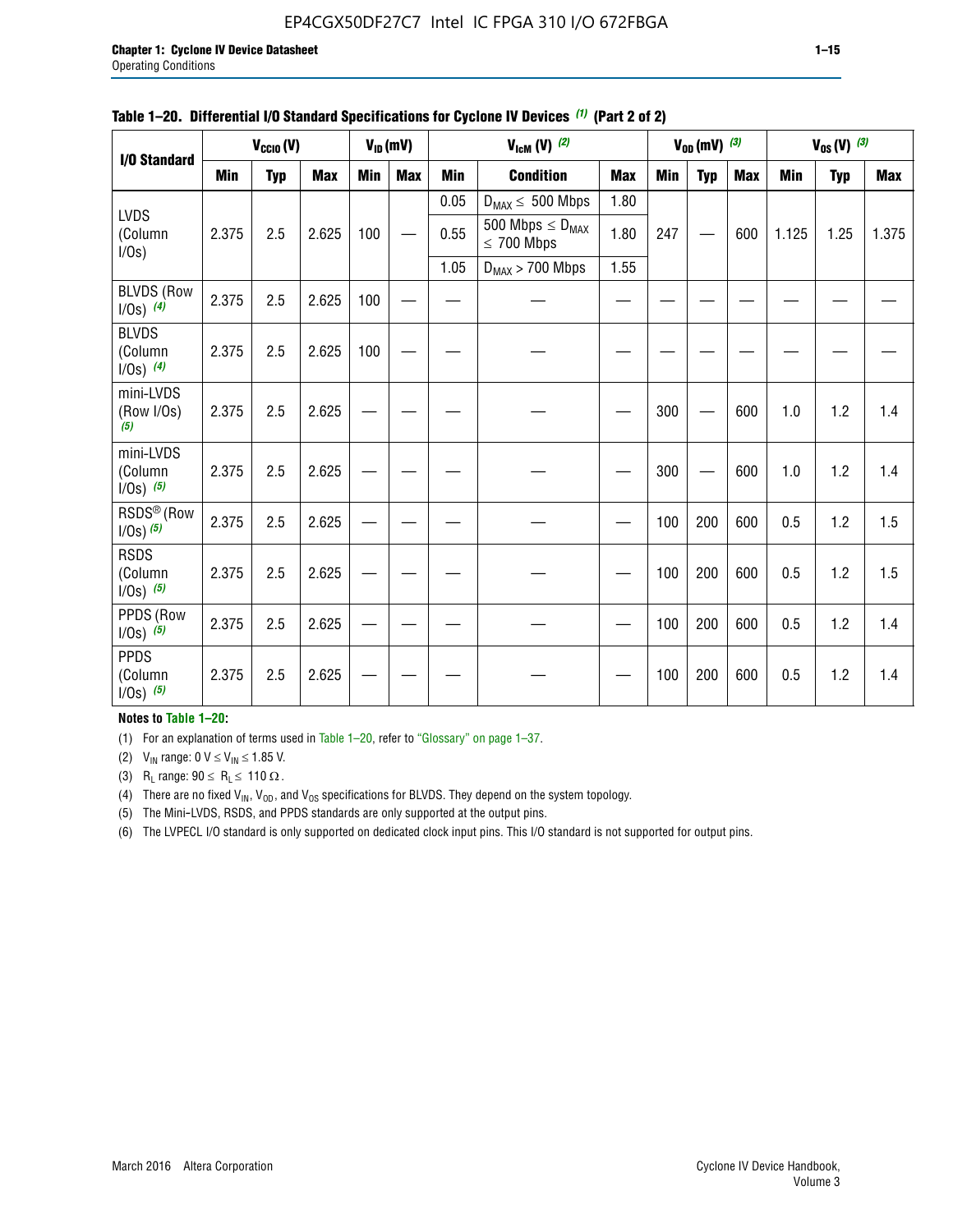# **Power Consumption**

Use the following methods to estimate power for a design:

- the Excel-based EPE
- the Quartus® II PowerPlay power analyzer feature

The interactive Excel-based EPE is used prior to designing the device to get a magnitude estimate of the device power. The Quartus II PowerPlay power analyzer provides better quality estimates based on the specifics of the design after place-and-route is complete. The PowerPlay power analyzer can apply a combination of user-entered, simulation-derived, and estimated signal activities that, combined with detailed circuit models, can yield very accurate power estimates.

f For more information about power estimation tools, refer to the *[Early Power Estimator](http://www.altera.com/literature/ug/ug_epe.pdf
)  [User Guide](http://www.altera.com/literature/ug/ug_epe.pdf
)* and the *[PowerPlay Power Analysis](http://www.altera.com/literature/hb/qts/qts_qii53013.pdf)* chapter in volume 3 of the *Quartus II Handboo*k.

# **Switching Characteristics**

This section provides performance characteristics of Cyclone IV core and periphery blocks for commercial grade devices.

These characteristics can be designated as Preliminary or Final.

- Preliminary characteristics are created using simulation results, process data, and other known parameters. The upper-right hand corner of these tables show the designation as "Preliminary".
- Final numbers are based on actual silicon characterization and testing. The numbers reflect the actual performance of the device under worst-case silicon process, voltage, and junction temperature conditions. There are no designations on finalized tables.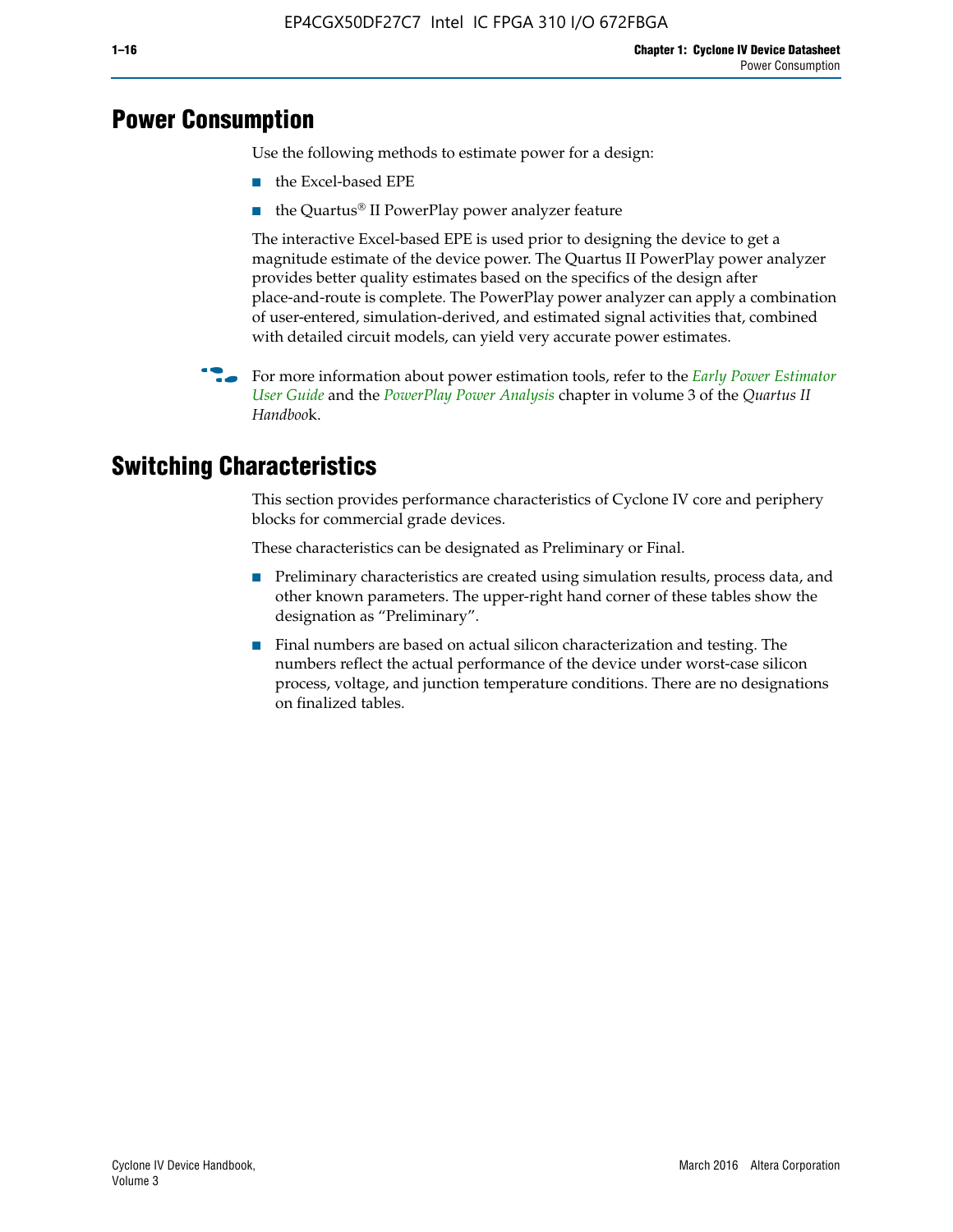# **Transceiver Performance Specifications**

Table 1–21 lists the Cyclone IV GX transceiver specifications.

# **Table 1–21. Transceiver Specification for Cyclone IV GX Devices (Part 1 of 4)**

| Symbol/                                                   | <b>Conditions</b>                                    |                     | C <sub>6</sub>             |                                                                     |                     | C7, I7                     |                               |                     | C <sub>8</sub>             |                |              |
|-----------------------------------------------------------|------------------------------------------------------|---------------------|----------------------------|---------------------------------------------------------------------|---------------------|----------------------------|-------------------------------|---------------------|----------------------------|----------------|--------------|
| <b>Description</b>                                        |                                                      | <b>Min</b>          | <b>Typ</b>                 | <b>Max</b>                                                          | <b>Min</b>          | <b>Typ</b>                 | <b>Max</b>                    | <b>Min</b>          | <b>Typ</b>                 | <b>Max</b>     | <b>Unit</b>  |
| <b>Reference Clock</b>                                    |                                                      |                     |                            |                                                                     |                     |                            |                               |                     |                            |                |              |
| Supported I/O<br><b>Standards</b>                         |                                                      |                     |                            | 1.2 V PCML, 1.5 V PCML, 3.3 V PCML, Differential LVPECL, LVDS, HCSL |                     |                            |                               |                     |                            |                |              |
| Input frequency<br>from REFCLK input<br>pins              |                                                      | 50                  |                            | 156.25                                                              | 50                  |                            | 156.25                        | 50                  | —                          | 156.25         | <b>MHz</b>   |
| Spread-spectrum<br>modulating clock<br>frequency          | Physical interface<br>for PCI Express<br>(PIPE) mode | 30                  |                            | 33                                                                  | 30                  |                            | 33                            | 30                  |                            | 33             | kHz          |
| Spread-spectrum<br>downspread                             | PIPE mode                                            |                     | 0 <sub>to</sub><br>$-0.5%$ |                                                                     |                     | 0 <sub>to</sub><br>$-0.5%$ |                               |                     | 0 <sub>to</sub><br>$-0.5%$ |                |              |
| Peak-to-peak<br>differential input<br>voltage             |                                                      | 0.1                 |                            | 1.6                                                                 | 0.1                 |                            | 1.6                           | 0.1                 |                            | 1.6            | $\mathsf{V}$ |
| V <sub>ICM</sub> (AC coupled)                             |                                                      |                     | $1100 \pm 5\%$             |                                                                     |                     | $1100 \pm 5\%$             |                               |                     | $1100 \pm 5\%$             |                | mV           |
| V <sub>ICM</sub> (DC coupled)                             | HCSL I/O<br>standard for PCIe<br>reference clock     | 250                 |                            | 550                                                                 | 250                 |                            | 550                           | 250                 |                            | 550            | mV           |
| <b>Transmitter REFCLK</b><br>Phase Noise (1)              | Frequency offset                                     |                     |                            | $-123$                                                              |                     |                            | $-123$                        |                     |                            | $-123$         | dBc/Hz       |
| <b>Transmitter REFCLK</b><br>Total Jitter (1)             | $= 1$ MHz $- 8$ MHZ                                  |                     |                            | 42.3                                                                |                     |                            | 42.3                          |                     |                            | 42.3           | ps           |
| $R_{ref}$                                                 |                                                      |                     | 2000<br>± 1%               |                                                                     |                     | 2000<br>± 1%               |                               |                     | 2000<br>± 1%               |                | $\Omega$     |
| <b>Transceiver Clock</b>                                  |                                                      |                     |                            |                                                                     |                     |                            |                               |                     |                            |                |              |
| cal blk clk clock<br>frequency                            |                                                      | 10                  |                            | 125                                                                 | 10                  |                            | 125                           | 10                  |                            | 125            | <b>MHz</b>   |
| fixedclk Clock<br>frequency                               | <b>PCIe Receiver</b><br>Detect                       |                     | 125                        |                                                                     |                     | 125                        | $\overbrace{\phantom{aaaaa}}$ |                     | 125                        |                | <b>MHz</b>   |
| reconfig_clk<br>clock frequency                           | Dynamic<br>reconfiguration<br>clock frequency        | 2.5/<br>37.5<br>(2) |                            | 50                                                                  | 2.5/<br>37.5<br>(2) |                            | 50                            | 2.5/<br>37.5<br>(2) |                            | 50             | <b>MHz</b>   |
| Delta time between<br>reconfig clk                        |                                                      |                     |                            | $\overline{c}$                                                      |                     |                            | $\overline{c}$                |                     |                            | $\overline{2}$ | ms           |
| Transceiver block<br>minimum<br>power-down pulse<br>width |                                                      |                     | 1                          |                                                                     |                     | 1                          |                               |                     | $\mathbf{1}$               |                | $\mu s$      |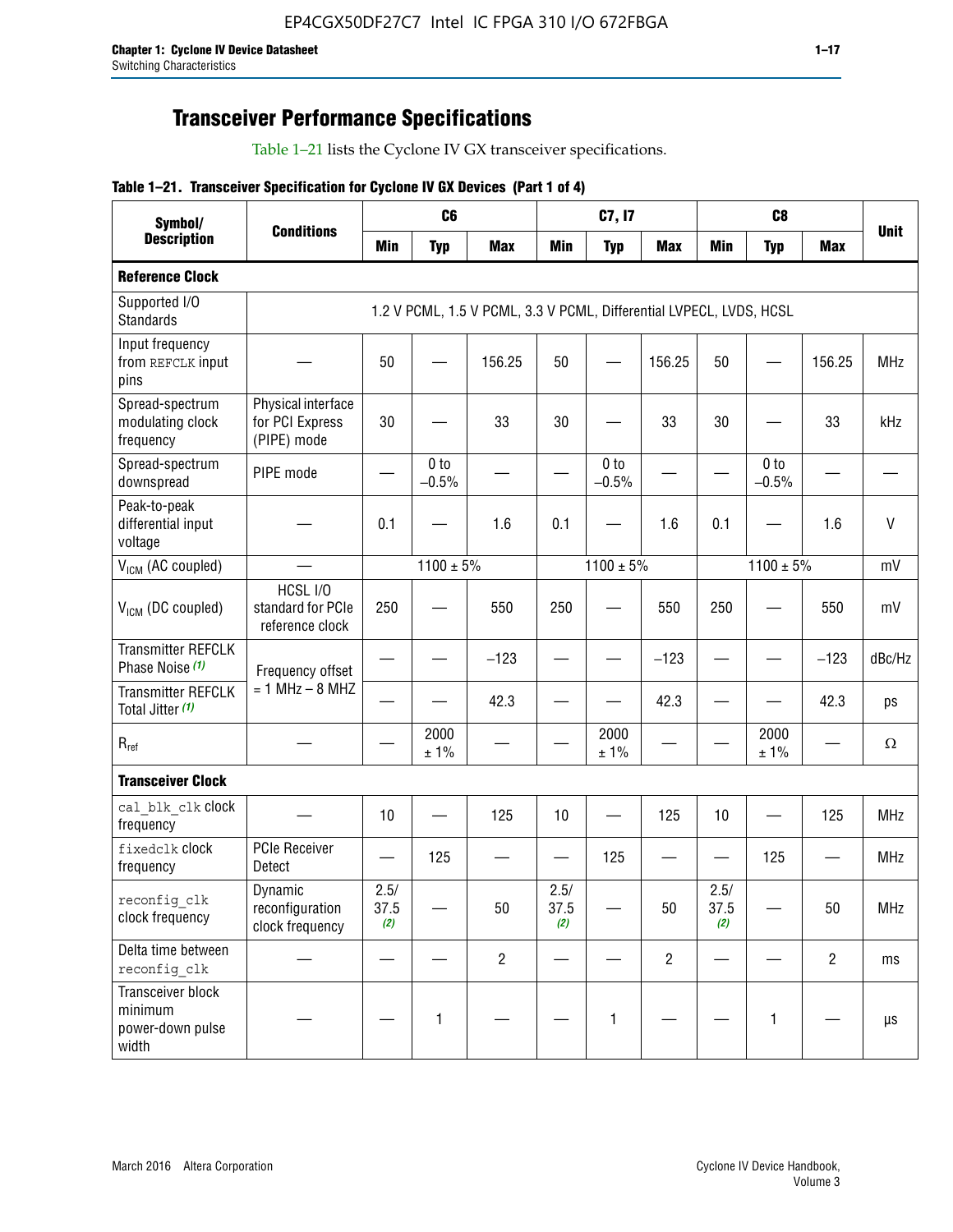#### **1–18 Chapter 1: Cyclone IV Device Datasheet** Switching Characteristics

| Symbol/                                                                                        |                                                                           | C <sub>6</sub><br>C <sub>8</sub><br>C7, I7 |                          |                                 |                          |                                    |                                               |                          |                          |                                  |              |
|------------------------------------------------------------------------------------------------|---------------------------------------------------------------------------|--------------------------------------------|--------------------------|---------------------------------|--------------------------|------------------------------------|-----------------------------------------------|--------------------------|--------------------------|----------------------------------|--------------|
| <b>Description</b>                                                                             | <b>Conditions</b>                                                         | <b>Min</b>                                 | <b>Typ</b>               | <b>Max</b>                      | <b>Min</b>               | <b>Typ</b>                         | <b>Max</b>                                    | <b>Min</b>               | <b>Typ</b>               | <b>Max</b>                       | <b>Unit</b>  |
| <b>Receiver</b>                                                                                |                                                                           |                                            |                          |                                 |                          |                                    |                                               |                          |                          |                                  |              |
| Supported I/O<br>Standards                                                                     | 1.4 V PCML,<br>1.5 V PCML,<br>2.5 V PCML,<br>LVPECL, LVDS                 |                                            |                          |                                 |                          |                                    |                                               |                          |                          |                                  |              |
| Data rate (F324 and<br>smaller package) (15)                                                   |                                                                           | 600                                        |                          | 2500                            | 600                      |                                    | 2500                                          | 600                      |                          | 2500                             | <b>Mbps</b>  |
| Data rate (F484 and<br>larger package) (15)                                                    |                                                                           | 600                                        |                          | 3125                            | 600                      |                                    | 3125                                          | 600                      |                          | 2500                             | <b>Mbps</b>  |
| Absolute V <sub>MAX</sub> for a<br>receiver pin $(3)$                                          |                                                                           |                                            |                          | 1.6                             |                          |                                    | 1.6                                           |                          |                          | 1.6                              | V            |
| Operational V <sub>MAX</sub> for<br>a receiver pin                                             |                                                                           |                                            |                          | 1.5                             |                          |                                    | 1.5                                           |                          |                          | 1.5                              | $\mathsf{V}$ |
| Absolute V <sub>MIN</sub> for a<br>receiver pin                                                |                                                                           | $-0.4$                                     |                          |                                 | $-0.4$                   |                                    |                                               | $-0.4$                   |                          |                                  | $\mathsf{V}$ |
| Peak-to-peak<br>differential input<br>voltage V <sub>ID</sub> (diff p-p)                       | $V_{IGM} = 0.82 V$<br>setting, Data Rate<br>$= 600$ Mbps to<br>3.125 Gbps | 0.1                                        |                          | 2.7                             | 0.1                      |                                    | 2.7                                           | 0.1                      |                          | 2.7                              | $\mathsf{V}$ |
| <b>V<sub>ICM</sub></b>                                                                         | $V_{ICM} = 0.82 V$<br>setting                                             |                                            | 820 $\pm$<br>10%         |                                 |                          | 820 $\pm$<br>10%                   |                                               |                          | $820 \pm$<br>10%         |                                  | mV           |
| Differential on-chip                                                                           | 100 $-\Omega$ setting                                                     | $\overline{\phantom{0}}$                   | 100                      | $\overline{\phantom{0}}$        |                          | 100                                |                                               | —                        | 100                      | $\qquad \qquad \qquad$           | $\Omega$     |
| termination resistors                                                                          | 150 $-\Omega$ setting                                                     | $\overline{\phantom{0}}$                   | 150                      |                                 |                          | 150                                |                                               | $\overline{\phantom{0}}$ | 150                      |                                  | $\Omega$     |
| Differential and<br>common mode<br>return loss                                                 | PIPE, Serial<br>Rapid I/O SR,<br>SATA, CPRI LV,<br>SDI, XAUI              |                                            |                          |                                 |                          | Compliant                          |                                               |                          |                          |                                  |              |
| Programmable ppm<br>detector $(4)$                                                             |                                                                           |                                            |                          |                                 |                          | ± 62.5, 100, 125, 200,<br>250, 300 |                                               |                          |                          |                                  | ppm          |
| Clock data recovery<br>(CDR) ppm<br>tolerance (without<br>spread-spectrum<br>clocking enabled) |                                                                           |                                            |                          | $±300$ (5),<br>±350<br>(6), (7) |                          |                                    | $\pm 300$<br>$(5)$ ,<br>$\pm 350$<br>(6), (7) |                          |                          | ±300<br>(5),<br>±350<br>(6), (7) | ppm          |
| CDR ppm tolerance<br>(with synchronous<br>spread-spectrum<br>clocking enabled) (8)             |                                                                           |                                            |                          | 350 to<br>$-5350$<br>(7), (9)   |                          |                                    | 350 to<br>$-5350$<br>(7), (9)                 |                          |                          | 350 to<br>$-5350$<br>(7), (9)    | ppm          |
| Run length                                                                                     |                                                                           | $\overline{\phantom{0}}$                   | 80                       | $\overline{\phantom{0}}$        | $\overline{\phantom{0}}$ | 80                                 |                                               | —                        | 80                       | $\overline{\phantom{0}}$         | U            |
|                                                                                                | No Equalization                                                           | $\overline{\phantom{0}}$                   |                          | 1.5                             |                          |                                    | 1.5                                           | $\overline{\phantom{0}}$ |                          | 1.5                              | dB           |
| Programmable                                                                                   | Medium Low                                                                | $\overline{\phantom{0}}$                   | $\overline{\phantom{0}}$ | 4.5                             |                          | $\overline{\phantom{0}}$           | 4.5                                           | —                        | $\overline{\phantom{0}}$ | 4.5                              | dB           |
| equalization                                                                                   | Medium High                                                               | —                                          | —                        | 5.5                             | —                        | —                                  | 5.5                                           | —                        | $\overline{\phantom{0}}$ | 5.5                              | dB           |
|                                                                                                | High                                                                      |                                            |                          | $\overline{7}$                  |                          |                                    | $\overline{7}$                                |                          |                          | $\overline{7}$                   | dB           |

### **Table 1–21. Transceiver Specification for Cyclone IV GX Devices (Part 2 of 4)**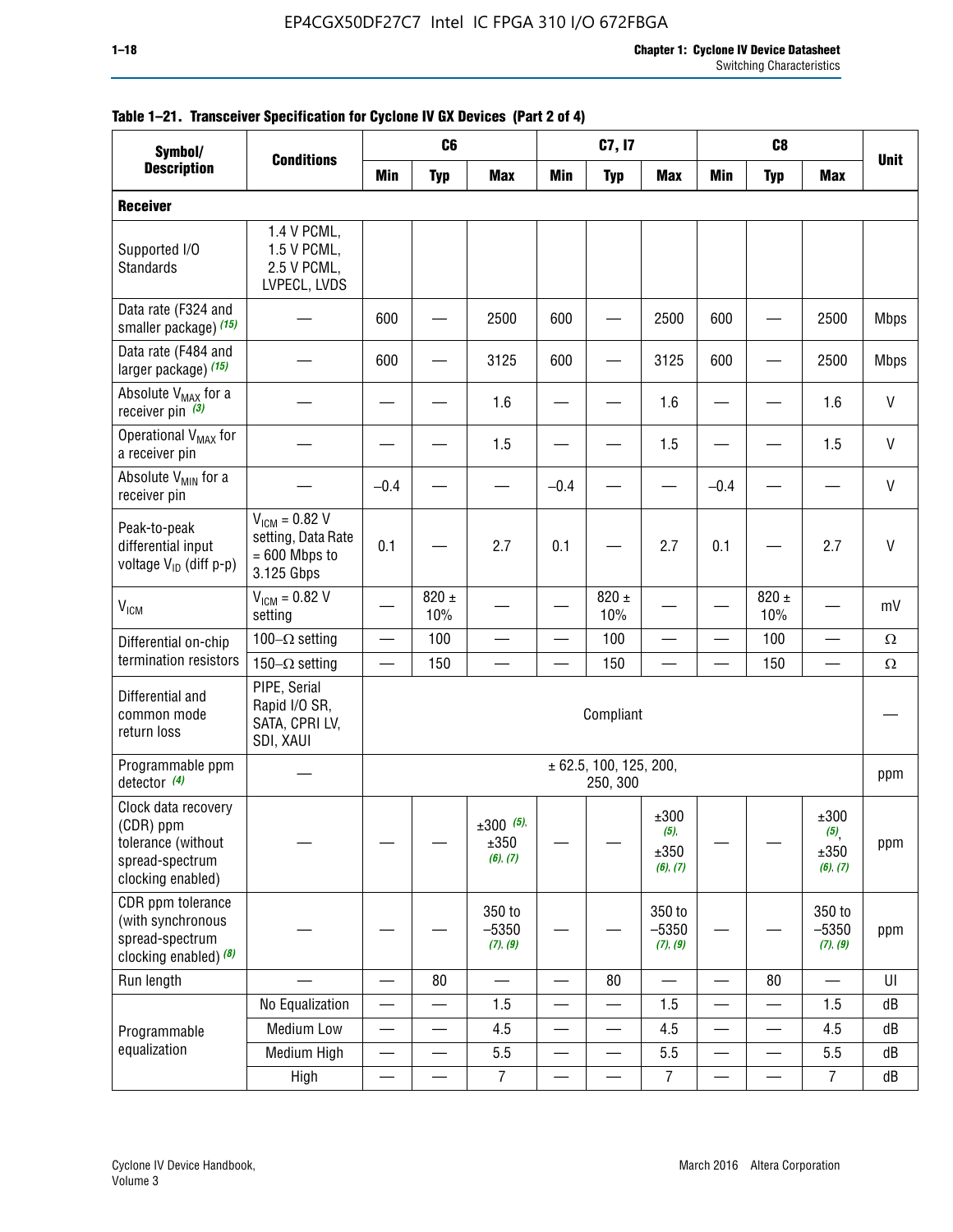| Symbol/                                                                 | <b>Conditions</b>                                                   |                          | C <sub>6</sub>           |                          |                          | C7, I7                   |                          |                          | C <sub>8</sub>           |                          |                                                                                                                                                                 |
|-------------------------------------------------------------------------|---------------------------------------------------------------------|--------------------------|--------------------------|--------------------------|--------------------------|--------------------------|--------------------------|--------------------------|--------------------------|--------------------------|-----------------------------------------------------------------------------------------------------------------------------------------------------------------|
| <b>Description</b>                                                      |                                                                     | <b>Min</b>               | <b>Typ</b>               | <b>Max</b>               | <b>Min</b>               | <b>Typ</b>               | <b>Max</b>               | <b>Min</b>               | <b>Typ</b>               | <b>Max</b>               | <b>Unit</b><br>mV<br>μs<br>μs<br>ns<br>ns<br>ns<br>recon<br>fig_c<br>1k<br>cycles<br>dB<br>dB<br>dB<br><b>Mbps</b><br><b>Mbps</b><br>mV<br>$\Omega$<br>$\Omega$ |
| Signal detect/loss<br>threshold                                         | PIPE mode                                                           | 65                       |                          | 175                      | 65                       | $\overline{\phantom{0}}$ | 175                      | 65                       |                          | 175                      |                                                                                                                                                                 |
| $t_{LTR}$ (10)                                                          |                                                                     | $\overline{\phantom{a}}$ | ÷,                       | 75                       | $\overline{\phantom{0}}$ | $\overline{\phantom{0}}$ | 75                       | $\equiv$                 | $\overline{\phantom{0}}$ | 75                       |                                                                                                                                                                 |
| $t_{\text{LTR-LTD\_Manual}}$ (11)                                       |                                                                     | 15                       | $\overline{\phantom{0}}$ | $\overline{\phantom{0}}$ | 15                       | $\overline{\phantom{0}}$ |                          | 15                       |                          | $\overline{\phantom{0}}$ |                                                                                                                                                                 |
| $t_{LTD}$ (12)                                                          | $\overline{\phantom{0}}$                                            | 0                        | 100                      | 4000                     | 0                        | 100                      | 4000                     | $\mathbf 0$              | 100                      | 4000                     |                                                                                                                                                                 |
| $t_{\text{LTD\_Manual}}$ (13)                                           |                                                                     |                          |                          | 4000                     |                          |                          | 4000                     | $\overline{\phantom{0}}$ |                          | 4000                     |                                                                                                                                                                 |
| $t_{\text{LTD\_Auto}}$ (14)                                             |                                                                     |                          |                          | 4000                     |                          |                          | 4000                     | $\overline{\phantom{0}}$ |                          | 4000                     |                                                                                                                                                                 |
| Receiver buffer and<br>CDR offset<br>cancellation time<br>(per channel) |                                                                     |                          |                          | 17000                    |                          |                          | 17000                    |                          |                          | 17000                    |                                                                                                                                                                 |
| Programmable DC<br>gain                                                 | DC Gain Setting =<br>0                                              |                          | $\mathbf{0}$             |                          |                          | 0                        |                          |                          | 0                        |                          |                                                                                                                                                                 |
|                                                                         | DC Gain Setting =<br>1                                              |                          | 3                        |                          |                          | 3                        |                          |                          | 3                        |                          |                                                                                                                                                                 |
|                                                                         | DC Gain Setting =<br>$\overline{2}$                                 |                          | 6                        |                          |                          | 6                        |                          |                          | 6                        |                          |                                                                                                                                                                 |
| <b>Transmitter</b>                                                      |                                                                     |                          |                          |                          |                          |                          |                          |                          |                          |                          |                                                                                                                                                                 |
| Supported I/O<br><b>Standards</b>                                       | 1.5 V PCML                                                          |                          |                          |                          |                          |                          |                          |                          |                          |                          |                                                                                                                                                                 |
| Data rate (F324 and<br>smaller package)                                 |                                                                     | 600                      |                          | 2500                     | 600                      | —                        | 2500                     | 600                      |                          | 2500                     |                                                                                                                                                                 |
| Data rate (F484 and<br>larger package)                                  |                                                                     | 600                      |                          | 3125                     | 600                      | $\overline{\phantom{0}}$ | 3125                     | 600                      |                          | 2500                     |                                                                                                                                                                 |
| V <sub>OCM</sub>                                                        | 0.65 V setting                                                      |                          | 650                      |                          |                          | 650                      |                          |                          | 650                      |                          |                                                                                                                                                                 |
| Differential on-chip                                                    | 100 $-\Omega$ setting                                               |                          | 100                      | $\overline{\phantom{0}}$ | $\overline{\phantom{0}}$ | 100                      | $\overline{\phantom{0}}$ | $\overline{\phantom{0}}$ | 100                      | $\overline{\phantom{0}}$ |                                                                                                                                                                 |
| termination resistors                                                   | 150 $-\Omega$ setting                                               | $\overline{\phantom{0}}$ | 150                      |                          |                          | 150                      |                          | —                        | 150                      |                          |                                                                                                                                                                 |
| Differential and<br>common mode<br>return loss                          | PIPE, CPRI LV,<br>Serial Rapid I/O<br>SR, SDI, XAUI,<br><b>SATA</b> | Compliant                |                          |                          |                          |                          |                          |                          |                          |                          |                                                                                                                                                                 |

# **Table 1–21. To**

| Data rate (F484 and<br>larger package)         |                                                                     | 600                                                    |     | 3125 | 600 |     | 3125 | 600 |     | 2500 | <b>Mbps</b> |
|------------------------------------------------|---------------------------------------------------------------------|--------------------------------------------------------|-----|------|-----|-----|------|-----|-----|------|-------------|
| $V_{OCM}$                                      | 0.65 V setting                                                      |                                                        | 650 |      |     | 650 |      |     | 650 |      | mV          |
| Differential on-chip                           | 100 $-\Omega$ setting                                               |                                                        | 100 |      |     | 100 |      |     | 100 |      | Ω           |
| termination resistors                          | 150- $\Omega$ setting                                               |                                                        | 150 |      |     | 150 |      |     | 150 |      | Ω           |
| Differential and<br>common mode<br>return loss | PIPE, CPRI LV,<br>Serial Rapid I/O<br>SR, SDI, XAUI,<br><b>SATA</b> | Compliant<br>50<br>200<br>50<br>200<br>50<br>200<br>50 |     |      |     |     |      |     |     |      |             |
| Rise time                                      |                                                                     |                                                        |     |      |     |     |      |     |     |      | ps          |
| Fall time                                      |                                                                     |                                                        |     | 200  | 50  |     | 200  | 50  |     | 200  | ps          |
| Intra-differential pair<br>skew                |                                                                     |                                                        |     | 15   |     |     | 15   |     |     | 15   | ps          |
| Intra-transceiver<br>block skew                |                                                                     |                                                        |     | 120  |     |     | 120  |     |     | 120  | ps          |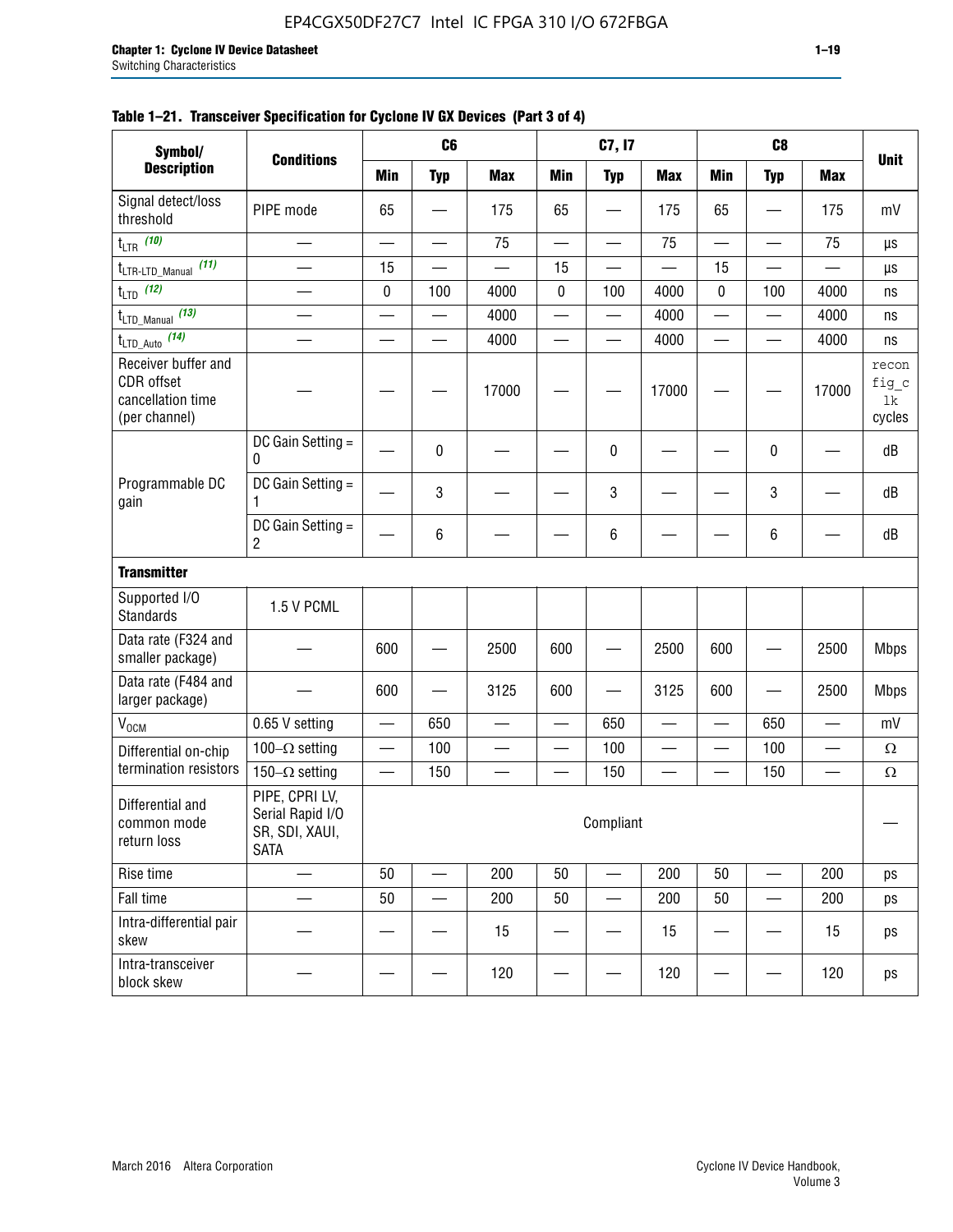### **Table 1–21. Transceiver Specification for Cyclone IV GX Devices (Part 4 of 4)**

| Symbol/                                          | <b>Conditions</b> |                                    | C <sub>6</sub> |            |            | C7, I7 |            |            | C8  |            | <b>Unit</b> |
|--------------------------------------------------|-------------------|------------------------------------|----------------|------------|------------|--------|------------|------------|-----|------------|-------------|
| <b>Description</b>                               |                   | <b>Min</b>                         | Typ            | <b>Max</b> | <b>Min</b> | Typ    | <b>Max</b> | <b>Min</b> | Typ | <b>Max</b> |             |
| <b>PLD-Transceiver Interface</b>                 |                   |                                    |                |            |            |        |            |            |     |            |             |
| Interface speed<br>(F324 and smaller<br>package) |                   | 25                                 |                | 125        | 25         |        | 125        | 25         |     | 125        | <b>MHz</b>  |
| Interface speed<br>(F484 and larger<br>package)  |                   | 25                                 |                | 156.25     | 25         |        | 156.25     | 25         |     | 156.25     | <b>MHz</b>  |
| Digital reset pulse<br>width                     |                   | Minimum is 2 parallel clock cycles |                |            |            |        |            |            |     |            |             |

#### **Notes to Table 1–21:**

(1) This specification is valid for transmitter output jitter specification with a maximum total jitter value of 112 ps, typically for 3.125 Gbps SRIO and XAUI protocols.

(2) The minimum reconfig\_clk frequency is 2.5 MHz if the transceiver channel is configured in **Transmitter Only** mode. The minimum reconfig\_clk frequency is 37.5 MHz if the transceiver channel is configured in **Receiver Only** or **Receiver and Transmitter** mode.

(3) The device cannot tolerate prolonged operation at this absolute maximum.

- (4) The rate matcher supports only up to  $\pm 300$  parts per million (ppm).
- (5) Supported for the F169 and F324 device packages only.
- (6) Supported for the F484, F672, and F896 device packages only. Pending device characterization.
- (7) To support CDR ppm tolerance greater than ±300 ppm, implement ppm detector in user logic and configure CDR to Manual Lock Mode.
- (8) Asynchronous spread-spectrum clocking is not supported.
- (9) For the EP4CGX30 (F484 package only), EP4CGX50, and EP4CGX75 devices, the CDR ppl tolerance is ±200 ppm.
- (10) Time taken until pll\_locked goes high after pll\_powerdown deasserts.
- (11) Time that the CDR must be kept in lock-to-reference mode after rx analogreset deasserts and before rx locktodata is asserted in manual mode.

(12) Time taken to recover valid data after the rx locktodata signal is asserted in manual mode (Figure 1–2), or after rx freqlocked signal goes high in automatic mode (Figure 1–3).

(13) Time taken to recover valid data after the rx locktodata signal is asserted in manual mode.

- (14) Time taken to recover valid data after the rx freqlocked signal goes high in automatic mode.
- (15) To support data rates lower than the minimum specification through oversampling, use the CDR in LTR mode only.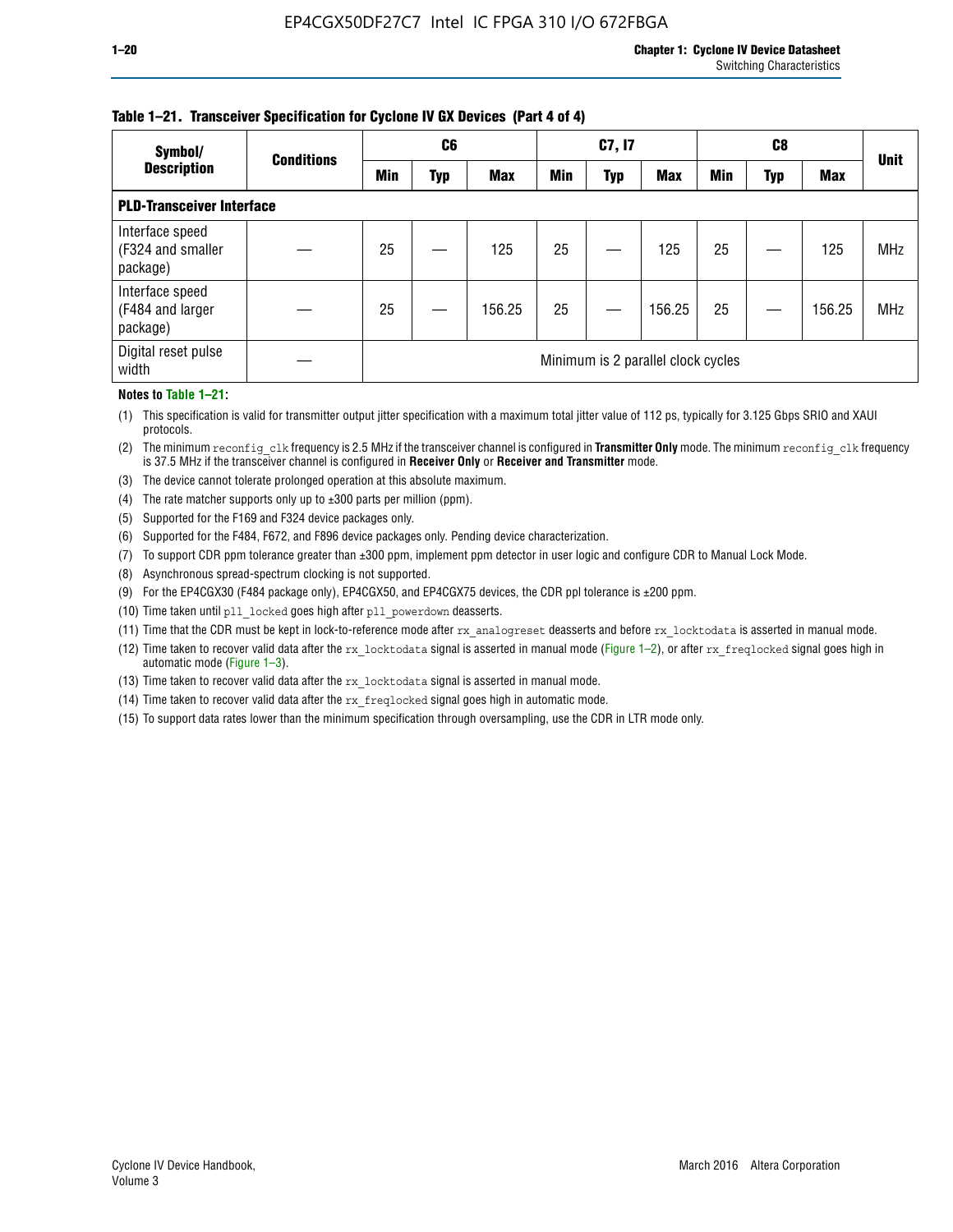Figure 1–2 shows the lock time parameters in manual mode.

 $\Box$  LTD = lock-to-data. LTR = lock-to-reference.





Figure 1–3 shows the lock time parameters in automatic mode.

**Figure 1–3. Lock Time Parameters for Automatic Mode**

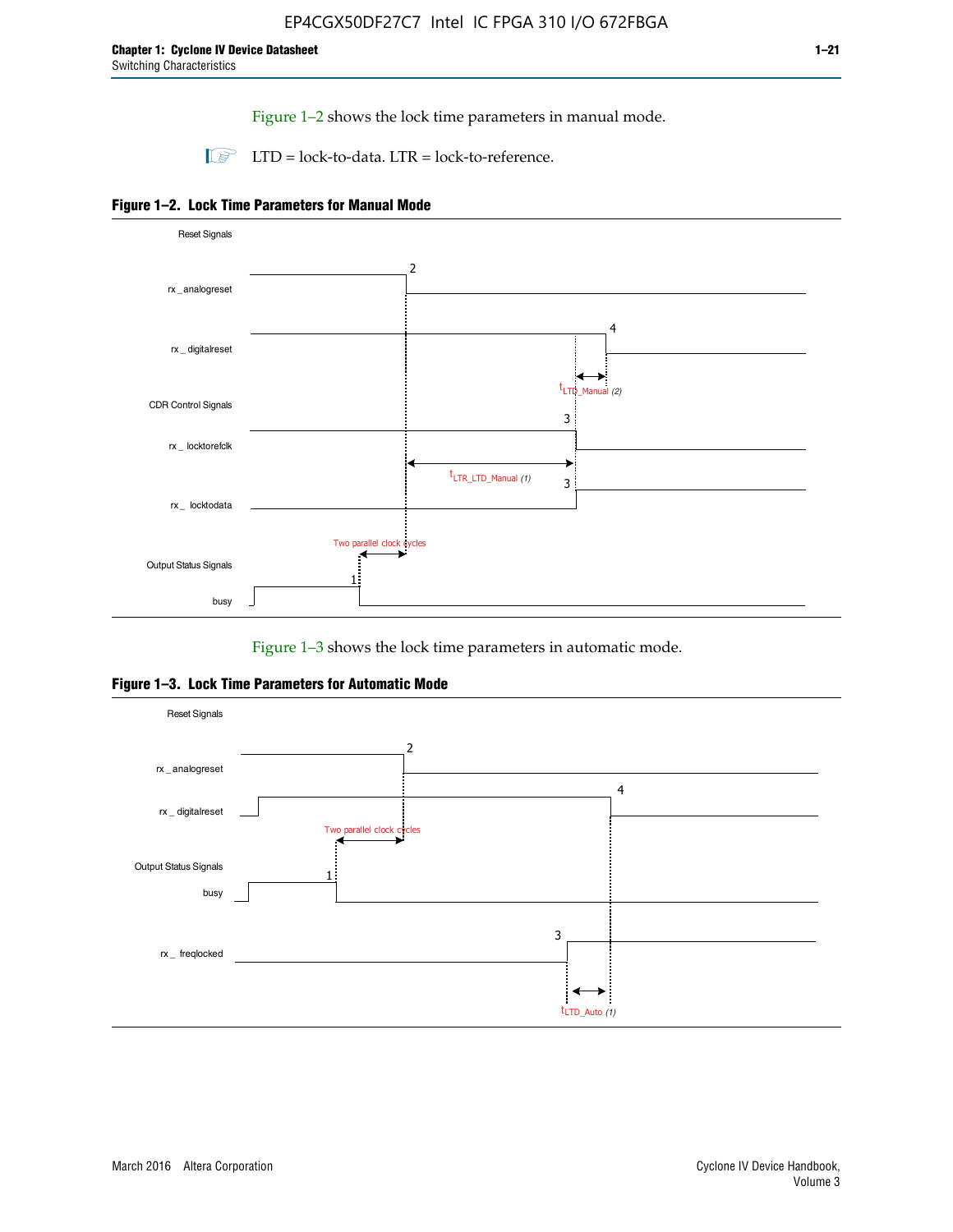# Figure 1–4 shows the differential receiver input waveform.





Figure 1–5 shows the transmitter output waveform.





Table 1–22 lists the typical V<sub>OD</sub> for Tx term that equals 100  $\Omega$ .

| Table 1–22. Typical V <sub>0D</sub> Setting, Tx Term = 100 $\Omega$ |  |  |  |  |  |  |  |
|---------------------------------------------------------------------|--|--|--|--|--|--|--|
|---------------------------------------------------------------------|--|--|--|--|--|--|--|

| <b>Symbol</b>                                          | V <sub>on</sub> Setting (mV) |     |     |      |      |      |  |  |  |  |
|--------------------------------------------------------|------------------------------|-----|-----|------|------|------|--|--|--|--|
|                                                        |                              |     |     | 4(1) |      |      |  |  |  |  |
| $\rm V_{OD}$ differential peak<br>to peak typical (mV) | 400                          | 600 | 800 | 900  | 1000 | 1200 |  |  |  |  |

**Note to Table 1–22:**

(1) This setting is required for compliance with the PCIe protocol.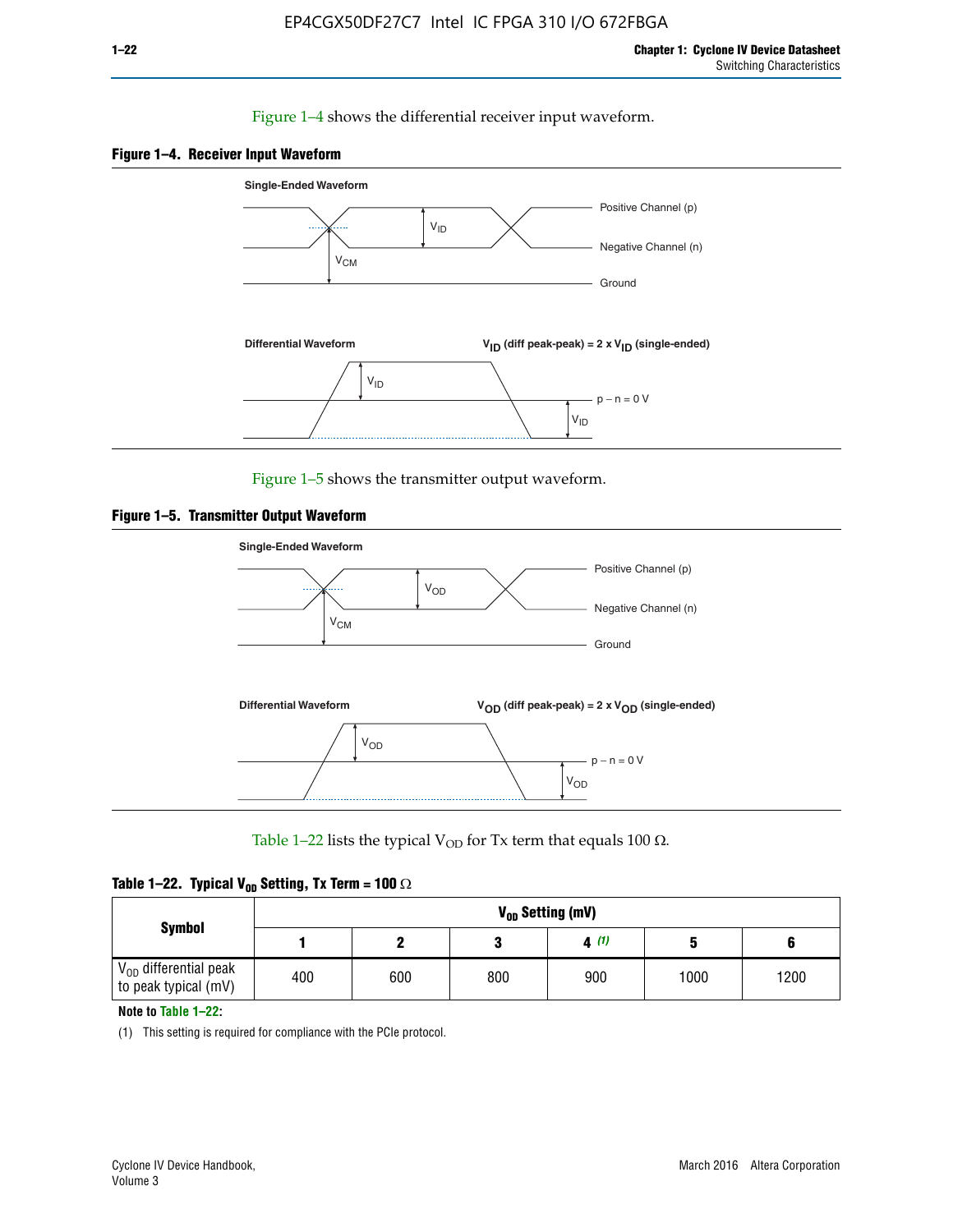Table 1–23 lists the Cyclone IV GX transceiver block AC specifications.

| Symbol/                                                                 | <b>Conditions</b>  |        | C <sub>6</sub> |            | C7, I7 |            |       | C <sub>8</sub> |            |                | <b>Unit</b> |
|-------------------------------------------------------------------------|--------------------|--------|----------------|------------|--------|------------|-------|----------------|------------|----------------|-------------|
| <b>Description</b>                                                      |                    | Min    | <b>Typ</b>     | <b>Max</b> | Min    | <b>Typ</b> | Max   | Min            | <b>Typ</b> | <b>Max</b>     |             |
| <b>PCIe Transmit Jitter Generation (3)</b>                              |                    |        |                |            |        |            |       |                |            |                |             |
| Total jitter at 2.5 Gbps<br>(Gen1)                                      | Compliance pattern |        |                | 0.25       |        |            | 0.25  |                |            | 0.25           | UI          |
| <b>PCIe Receiver Jitter Tolerance (3)</b>                               |                    |        |                |            |        |            |       |                |            |                |             |
| Total jitter at 2.5 Gbps<br>(Gen1)                                      | Compliance pattern | > 0.6  |                | > 0.6      |        | > 0.6      |       | UI             |            |                |             |
| <b>GIGE Transmit Jitter Generation (4)</b>                              |                    |        |                |            |        |            |       |                |            |                |             |
| Deterministic jitter                                                    | Pattern = CRPAT    |        |                | 0.14       |        |            | 0.14  |                |            | 0.14           | UI          |
| (peak-to-peak)                                                          |                    |        |                |            |        |            |       |                |            |                |             |
| Total jitter (peak-to-peak)                                             | Pattern = CRPAT    |        |                | 0.279      |        |            | 0.279 |                |            | 0.279          | UI          |
| <b>GIGE Receiver Jitter Tolerance</b> (4)                               |                    |        |                |            |        |            |       |                |            |                |             |
| Deterministic jitter<br>tolerance (peak-to-peak)                        | Pattern = CJPAT    | > 0.4  |                | > 0.4      |        |            | > 0.4 |                |            | $\mathsf{III}$ |             |
| Combined deterministic<br>and random jitter<br>tolerance (peak-to-peak) | Pattern = CJPAT    | > 0.66 |                | > 0.66     |        | > 0.66     |       | UI             |            |                |             |

# **Table 1–23. Transceiver Block AC Specification for Cyclone IV GX Devices** *(1)***,** *(2)*

**Notes to Table 1–23:**

(1) Dedicated refclk pins were used to drive the input reference clocks.

(2) The jitter numbers specified are valid for the stated conditions only.

(3) The jitter numbers for PIPE are compliant to the PCIe Base Specification 2.0.

(4) The jitter numbers for GIGE are compliant to the IEEE802.3-2002 Specification.

# **Core Performance Specifications**

The following sections describe the clock tree specifications, PLLs, embedded multiplier, memory block, and configuration specifications for Cyclone IV Devices.

# **Clock Tree Specifications**

Table 1–24 lists the clock tree specifications for Cyclone IV devices.

**Table 1–24. Clock Tree Performance for Cyclone IV Devices** *(Part 1 of 2)*

|               | <b>Performance</b> |       |                |           |             |       |                  |     |             |
|---------------|--------------------|-------|----------------|-----------|-------------|-------|------------------|-----|-------------|
| <b>Device</b> | C6                 | C7    | C <sub>8</sub> | $C8L$ (1) | $C9L$ $(1)$ | 17    | <b>18L</b> $(1)$ | A7  | <b>Unit</b> |
| EP4CE6        | 500                | 437.5 | 402            | 362       | 265         | 437.5 | 362              | 402 | <b>MHz</b>  |
| EP4CE10       | 500                | 437.5 | 402            | 362       | 265         | 437.5 | 362              | 402 | <b>MHz</b>  |
| EP4CE15       | 500                | 437.5 | 402            | 362       | 265         | 437.5 | 362              | 402 | <b>MHz</b>  |
| EP4CE22       | 500                | 437.5 | 402            | 362       | 265         | 437.5 | 362              | 402 | <b>MHz</b>  |
| EP4CE30       | 500                | 437.5 | 402            | 362       | 265         | 437.5 | 362              | 402 | <b>MHz</b>  |
| EP4CE40       | 500                | 437.5 | 402            | 362       | 265         | 437.5 | 362              | 402 | <b>MHz</b>  |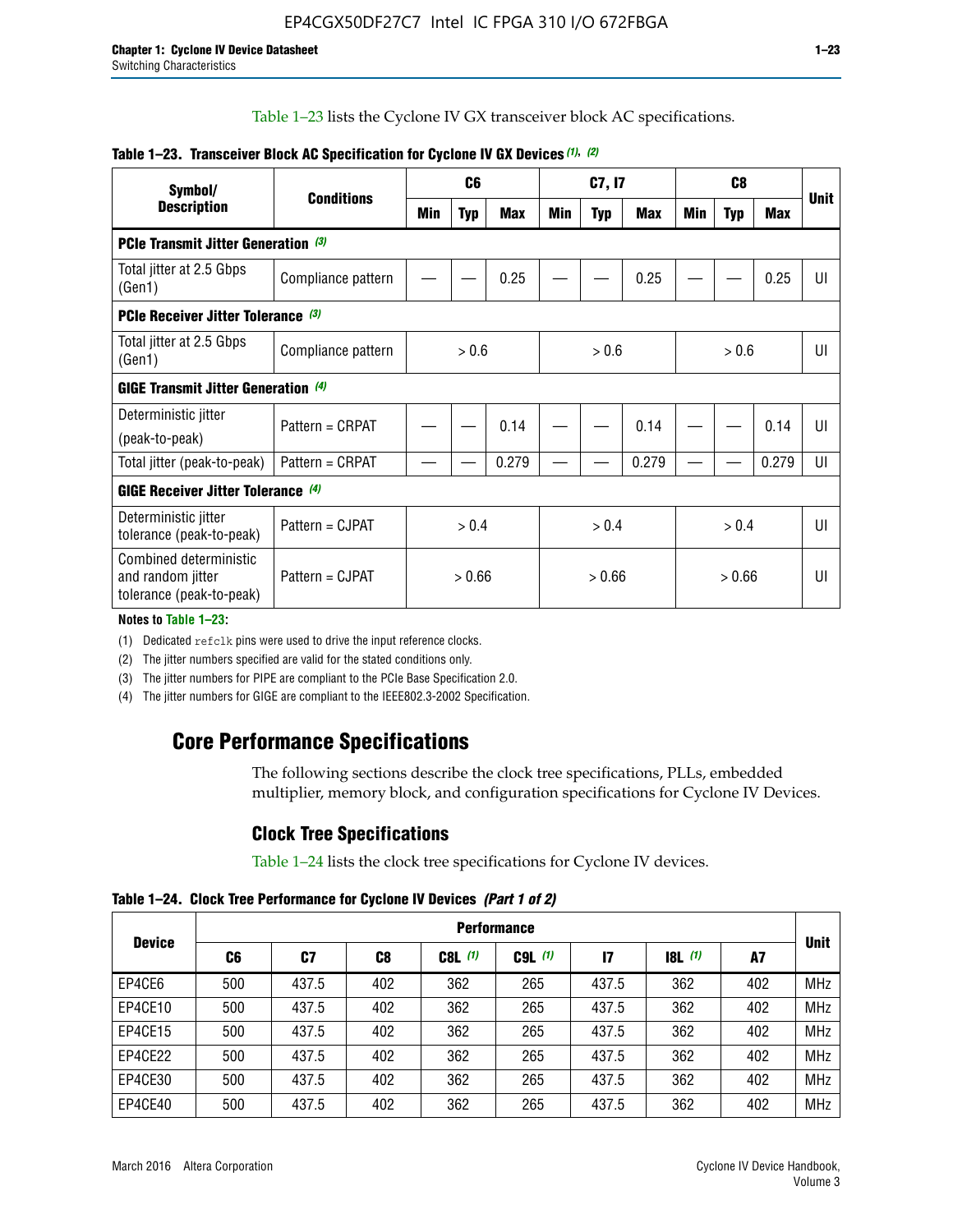|               | <b>Performance</b> |       |     |           |             |               |           |    |             |
|---------------|--------------------|-------|-----|-----------|-------------|---------------|-----------|----|-------------|
| <b>Device</b> | C6                 | C7    | C8  | $C8L$ (1) | $C9L$ $(1)$ | $\mathsf{I}7$ | $18L$ (1) | A7 | <b>Unit</b> |
| EP4CE55       | 500                | 437.5 | 402 | 362       | 265         | 437.5         | 362       |    | <b>MHz</b>  |
| EP4CE75       | 500                | 437.5 | 402 | 362       | 265         | 437.5         | 362       |    | <b>MHz</b>  |
| EP4CE115      |                    | 437.5 | 402 | 362       | 265         | 437.5         | 362       |    | <b>MHz</b>  |
| EP4CGX15      | 500                | 437.5 | 402 |           |             | 437.5         |           |    | <b>MHz</b>  |
| EP4CGX22      | 500                | 437.5 | 402 |           |             | 437.5         |           |    | <b>MHz</b>  |
| EP4CGX30      | 500                | 437.5 | 402 |           |             | 437.5         |           |    | <b>MHz</b>  |
| EP4CGX50      | 500                | 437.5 | 402 |           |             | 437.5         |           |    | <b>MHz</b>  |
| EP4CGX75      | 500                | 437.5 | 402 |           |             | 437.5         |           |    | <b>MHz</b>  |
| EP4CGX110     | 500                | 437.5 | 402 |           |             | 437.5         |           |    | <b>MHz</b>  |
| EP4CGX150     | 500                | 437.5 | 402 |           |             | 437.5         |           |    | <b>MHz</b>  |

**Table 1–24. Clock Tree Performance for Cyclone IV Devices** *(Part 2 of 2)*

**Note to Table 1–24:**

(1) Cyclone IV E 1.0 V core voltage devices only support C8L, C9L, and I8L speed grades.

# **PLL Specifications**

Table 1–25 lists the PLL specifications for Cyclone IV devices when operating in the commercial junction temperature range (0°C to 85°C), the industrial junction temperature range (–40°C to 100°C), the extended industrial junction temperature range (–40°C to 125°C), and the automotive junction temperature range (–40°C to 125°C). For more information about the PLL block, refer to "Glossary" on page 1–37.

|  |  | Table 1–25. PLL Specifications for Cyclone IV Devices $(1)$ , $(2)$ (Part 1 of 2) |  |
|--|--|-----------------------------------------------------------------------------------|--|
|--|--|-----------------------------------------------------------------------------------|--|

| <b>Symbol</b>                                          | <b>Parameter</b>                                            | Min | <b>Typ</b>               | <b>Max</b> | <b>Unit</b>   |
|--------------------------------------------------------|-------------------------------------------------------------|-----|--------------------------|------------|---------------|
|                                                        | Input clock frequency $(-6, -7, -8)$ speed grades)          | 5   | —                        | 472.5      | <b>MHz</b>    |
| $f_{\text{IN}}(3)$                                     | Input clock frequency (-8L speed grade)                     | 5   |                          | 362        | <b>MHz</b>    |
|                                                        | Input clock frequency (-9L speed grade)                     | 5   | $\overline{\phantom{0}}$ | 265        | <b>MHz</b>    |
| f <sub>INPFD</sub>                                     | PFD input frequency                                         | 5   | $\overline{\phantom{0}}$ | 325        | <b>MHz</b>    |
| $f_{VCO}$ (4)                                          | PLL internal VCO operating range                            | 600 | $\overline{\phantom{0}}$ | 1300       | <b>MHz</b>    |
| f <sub>INDUTY</sub>                                    | Input clock duty cycle                                      | 40  |                          | 60         | $\frac{0}{0}$ |
| $t_{\text{INJITTER\_CCJ}}$ (5)                         | Input clock cycle-to-cycle jitter<br>$F_{RFF} \geq 100$ MHz |     |                          | 0.15       | UI            |
|                                                        | $F_{RFF}$ < 100 MHz                                         |     |                          | ±750       | ps            |
| $f_{\text{OUT\_EXT}}$ (external clock<br>output) $(3)$ | PLL output frequency                                        |     |                          | 472.5      | <b>MHz</b>    |
|                                                        | PLL output frequency (-6 speed grade)                       |     |                          | 472.5      | <b>MHz</b>    |
|                                                        | PLL output frequency (-7 speed grade)                       |     |                          | 450        | <b>MHz</b>    |
| $f_{\text{OUT}}$ (to global clock)                     | PLL output frequency (-8 speed grade)                       |     |                          | 402.5      | <b>MHz</b>    |
|                                                        | PLL output frequency (-8L speed grade)                      |     |                          | 362        | <b>MHz</b>    |
|                                                        | PLL output frequency (-9L speed grade)                      |     |                          | 265        | <b>MHz</b>    |
| t <sub>outduty</sub>                                   | Duty cycle for external clock output (when set to 50%)      | 45  | 50                       | 55         | $\frac{0}{0}$ |
| $t_{\text{LOCK}}$                                      | Time required to lock from end of device configuration      |     |                          |            | ms            |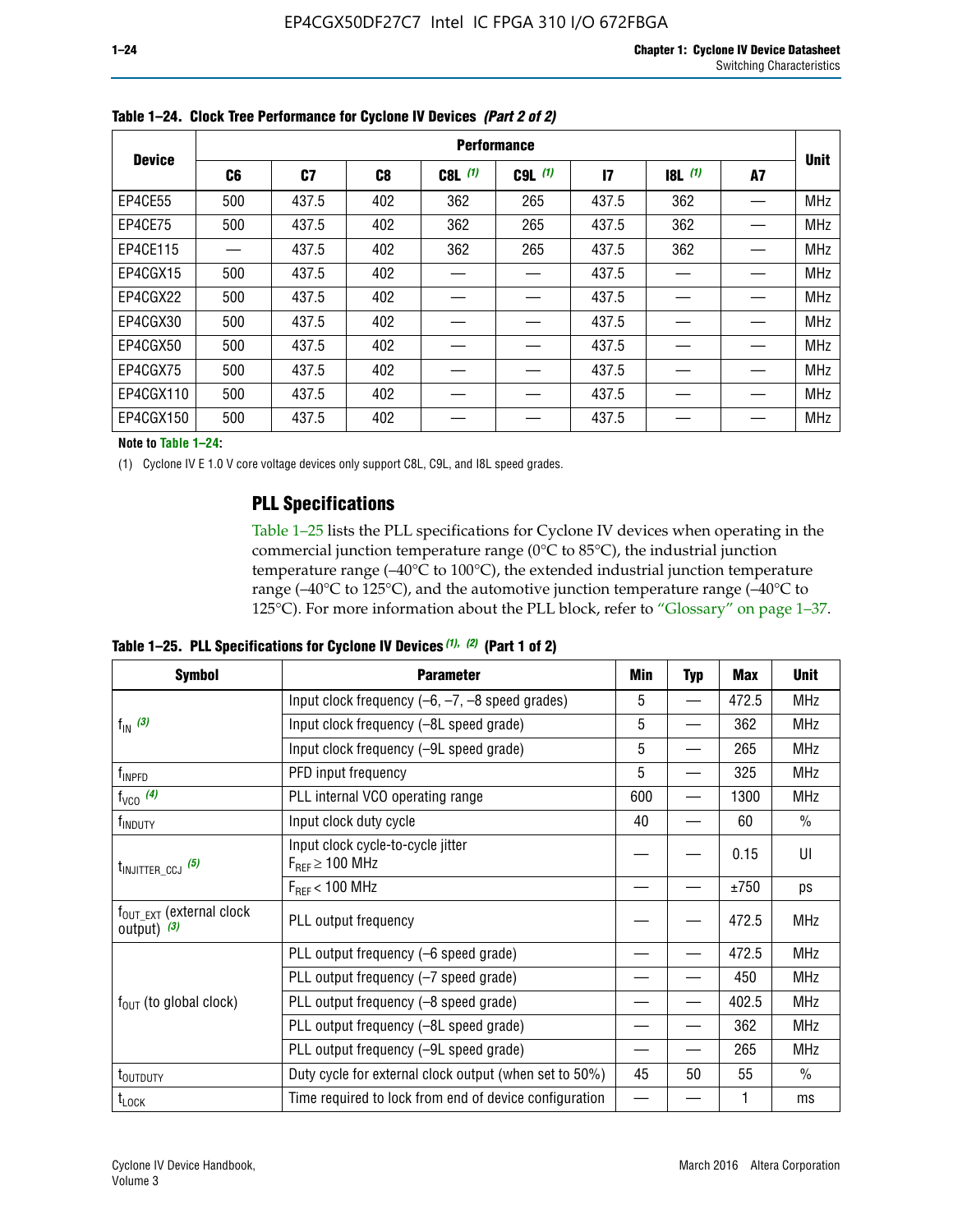|  |  | Table 1–25. PLL Specifications for Cyclone IV Devices $(1)$ , $(2)$ (Part 2 of 2) |  |
|--|--|-----------------------------------------------------------------------------------|--|
|--|--|-----------------------------------------------------------------------------------|--|

| <b>Symbol</b>                             | <b>Parameter</b>                                                                                                                     | Min | <b>Typ</b> | <b>Max</b> | <b>Unit</b>              |
|-------------------------------------------|--------------------------------------------------------------------------------------------------------------------------------------|-----|------------|------------|--------------------------|
| t <sub>DLOCK</sub>                        | Time required to lock dynamically (after switchover,<br>reconfiguring any non-post-scale counters/delays or<br>areset is deasserted) |     |            | 1          | ms                       |
| t <sub>outjitter_period_dedclk</sub> (6)  | Dedicated clock output period jitter<br>$F_{OIII} \geq 100$ MHz                                                                      |     |            | 300        | ps                       |
|                                           | $F_{OUT}$ < 100 MHz                                                                                                                  |     |            | 30         | mUI                      |
| t <sub>outjitter_ccj_dedclk</sub> (6)     | Dedicated clock output cycle-to-cycle jitter<br>$F_{OUT} \geq 100$ MHz                                                               |     |            | 300        | ps                       |
|                                           | $F_{OUT}$ < 100 MHz                                                                                                                  |     |            | 30         | mUI                      |
| t <sub>outjitter_period_io</sub> (6)      | Regular I/O period jitter<br>$F_{OIII} \geq 100$ MHz                                                                                 |     |            | 650        | ps                       |
|                                           | $F_{OUT}$ < 100 MHz                                                                                                                  |     |            | 75         | mUI                      |
| t <sub>outjitter_ccj_io</sub> (6)         | Regular I/O cycle-to-cycle jitter<br>$F_{OUT} \geq 100$ MHz                                                                          |     |            | 650        | ps                       |
|                                           | $F_{OUT}$ < 100 MHz                                                                                                                  |     |            | 75         | mUI                      |
| t <sub>PLL_PSERR</sub>                    | Accuracy of PLL phase shift                                                                                                          |     |            | ±50        | ps                       |
| <b>t</b> <sub>ARESET</sub>                | Minimum pulse width on areset signal.                                                                                                | 10  |            |            | ns                       |
| t <sub>configpll</sub>                    | Time required to reconfigure scan chains for PLLs                                                                                    |     | 3.5(7)     |            | <b>SCANCLK</b><br>cycles |
| f <sub>SCANCLK</sub>                      | scanclk frequency                                                                                                                    |     |            | 100        | <b>MHz</b>               |
| t <sub>CASC_OUTJITTER_PERIOD_DEDCLK</sub> | Period jitter for dedicated clock output in cascaded<br>PLLs ( $F_{OUT} \ge 100$ MHz)                                                |     |            | 425        | ps                       |
| (8), (9)                                  | Period jitter for dedicated clock output in cascaded<br>PLLs ( $F_{OUT}$ < 100 MHz)                                                  |     |            | 42.5       | mUI                      |

#### **Notes to Table 1–25:**

- (1) This table is applicable for general purpose PLLs and multipurpose PLLs.
- (2) You must connect  $V_{CCD-PLL}$  to  $V_{CCINT}$  through the decoupling capacitor and ferrite bead.
- (3) This parameter is limited in the Quartus II software by the I/O maximum frequency. The maximum I/O frequency is different for each I/O standard.
- (4) The  $V_{CO}$  frequency reported by the Quartus II software in the PLL Summary section of the compilation report takes into consideration the  $V_{CO}$ post-scale counter K value. Therefore, if the counter K has a value of 2, the frequency reported can be lower than the f<sub>VCO</sub> specification.
- (5) A high input jitter directly affects the PLL output jitter. To have low PLL output clock jitter, you must provide a clean clock source that is less than 200 ps.
- (6) Peak-to-peak jitter with a probability level of 10–12 (14 sigma, 99.99999999974404% confidence level). The output jitter specification applies to the intrinsic jitter of the PLL when an input jitter of 30 ps is applied.
- (7) With 100-MHz scanclk frequency.
- (8) The cascaded PLLs specification is applicable only with the following conditions:
	- **■** Upstream PLL—0.59 MHz  $\leq$  Upstream PLL bandwidth  $<$  1 MHz
	- Downstream PLL—Downstream PLL bandwidth > 2 MHz
- (9) PLL cascading is not supported for transceiver applications.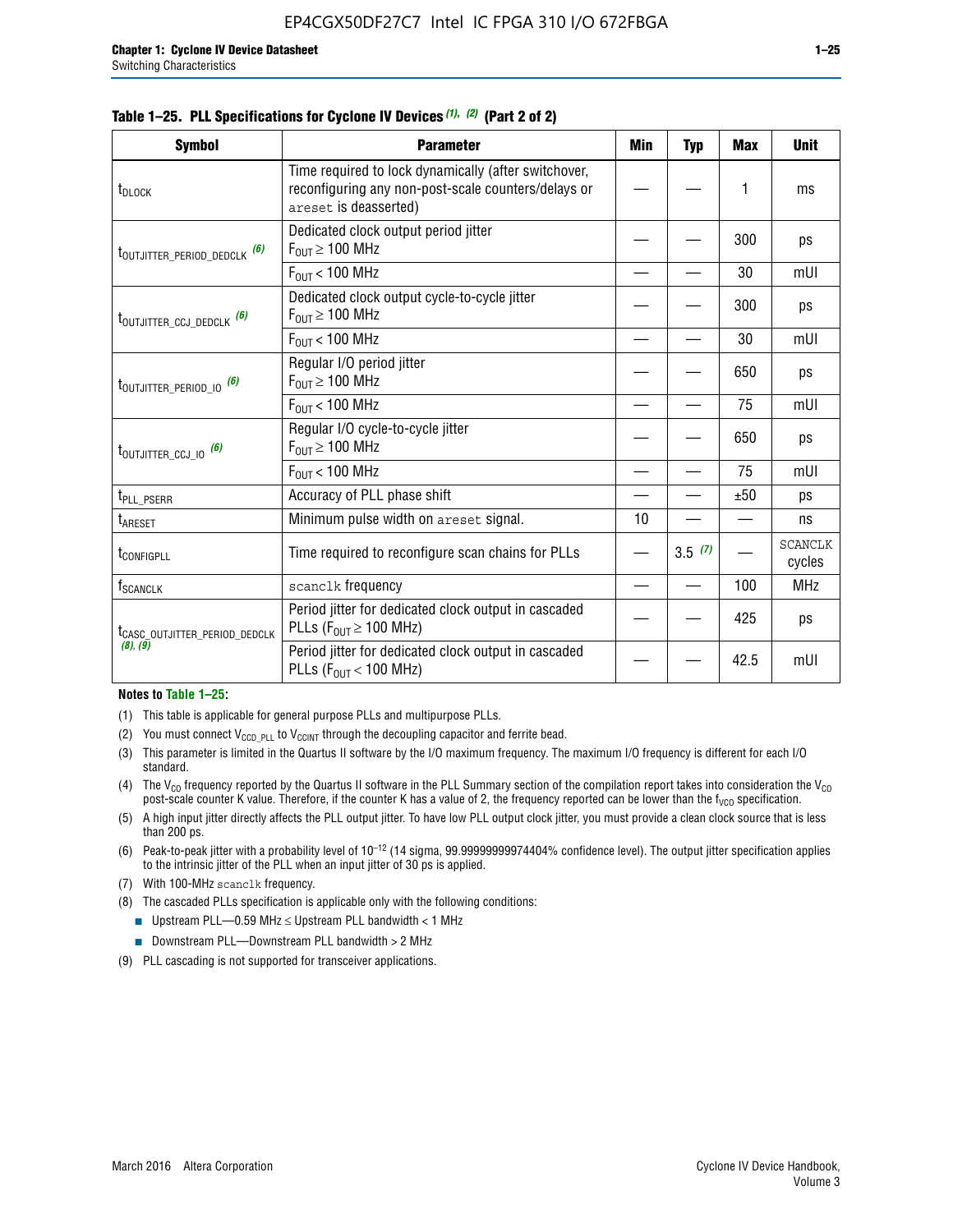# **Embedded Multiplier Specifications**

Table 1–26 lists the embedded multiplier specifications for Cyclone IV devices.

### **Table 1–26. Embedded Multiplier Specifications for Cyclone IV Devices**

|                                | <b>Resources Used</b>        | <b>Performance</b> |            |     |                 |     |             |
|--------------------------------|------------------------------|--------------------|------------|-----|-----------------|-----|-------------|
| Mode                           | <b>Number of Multipliers</b> | C6                 | C7, I7, A7 | C8  | <b>C8L, I8L</b> | C9L | <b>Unit</b> |
| $9 \times 9$ -bit multiplier   |                              | 340                | 300        | 260 | 240             | 175 | <b>MHz</b>  |
| $18 \times 18$ -bit multiplier |                              | 287                | 250        | 200 | 185             | 135 | <b>MHz</b>  |

# **Memory Block Specifications**

Table 1–27 lists the M9K memory block specifications for Cyclone IV devices.

### **Table 1–27. Memory Block Performance Specifications for Cyclone IV Devices**

|               |                                           | <b>Resources Used</b> |                             | <b>Performance</b> |            |                |                 |     |             |
|---------------|-------------------------------------------|-----------------------|-----------------------------|--------------------|------------|----------------|-----------------|-----|-------------|
| <b>Memory</b> | <b>Mode</b>                               | LEs                   | <b>M9K</b><br><b>Memory</b> | C <sub>6</sub>     | C7, I7, A7 | C <sub>8</sub> | <b>C8L, I8L</b> | C9L | <b>Unit</b> |
|               | FIFO 256 $\times$ 36                      | 47                    |                             | 315                | 274        | 238            | 200             | 157 | <b>MHz</b>  |
| M9K Block     | Single-port $256 \times 36$               | 0                     |                             | 315                | 274        | 238            | 200             | 157 | <b>MHz</b>  |
|               | Simple dual-port $256 \times 36$ CLK      | 0                     |                             | 315                | 274        | 238            | 200             | 157 | <b>MHz</b>  |
|               | True dual port $512 \times 18$ single CLK | 0                     |                             | 315                | 274        | 238            | 200             | 157 | <b>MHz</b>  |

# **Configuration and JTAG Specifications**

Table 1–28 lists the configuration mode specifications for Cyclone IV devices.

### **Table 1–28. Passive Configuration Mode Specifications for Cyclone IV Devices** *(1)*

| <b>Programming Mode</b>         | V <sub>CCINT</sub> Voltage Level (V) | <b>DCLK f<sub>MAX</sub></b> | <b>Unit</b> |
|---------------------------------|--------------------------------------|-----------------------------|-------------|
| Passive Serial (PS)             | 1.0 $(3)$                            | 66                          | MHz         |
|                                 | 1.2                                  | 133                         | MHz         |
| Fast Passive Parallel (FPP) (2) | 1.0 $(3)$                            | 66                          | <b>MHz</b>  |
|                                 | 12(4)                                | 100                         | <b>MHz</b>  |

#### **Notes to Table 1–28:**

- (1) For more information about PS and FPP configuration timing parameters, refer to the *[Configuration and Remote](http://www.altera.com/literature/hb/cyclone-iv/cyiv-51008.pdf)  [System Upgrades in Cyclone IV Devices](http://www.altera.com/literature/hb/cyclone-iv/cyiv-51008.pdf)* chapter.
- (2) FPP configuration mode supports all Cyclone IV E devices (except for E144 package devices) and EP4CGX50, EP4CGX75, EP4CGX110, and EP4CGX150 only.
- (3)  $V_{CCMT}$  = 1.0 V is only supported for Cyclone IV E 1.0 V core voltage devices.
- (4) Cyclone IV E devices support 1.2 V V<sub>CCINT</sub>. Cyclone IV E 1.2 V core voltage devices support 133 MHz DCLK f<sub>MAX</sub> for EP4CE6, EP4CE10, EP4CE15, EP4CE22, EP4CE30, and EP4CE40 only.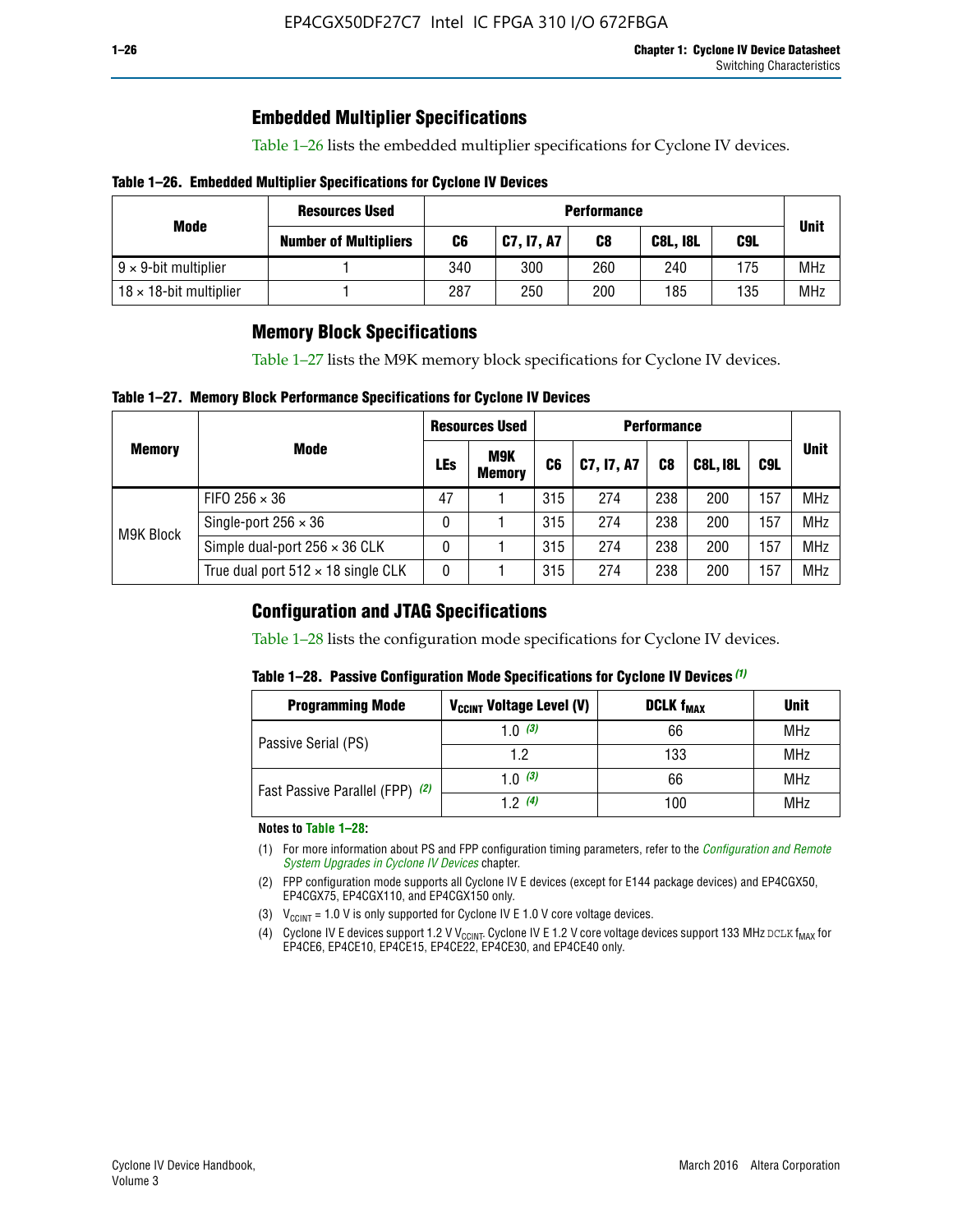Table 1–29 lists the active configuration mode specifications for Cyclone IV devices.

**Table 1–29. Active Configuration Mode Specifications for Cyclone IV Devices**

| <b>Programming Mode</b>  | <b>DCLK Range</b> | <b>Typical DCLK</b> | Unit |
|--------------------------|-------------------|---------------------|------|
| Active Parallel (AP) (1) | 20 to 40          | 33                  | MHz  |
| Active Serial (AS)       | 20 to 40          | 33                  | MHz  |

**Note to Table 1–29:**

(1) AP configuration mode is only supported for Cyclone IV E devices.

Table 1–30 lists the JTAG timing parameters and values for Cyclone IV devices.

**Table 1–30. JTAG Timing Parameters for Cyclone IV Devices** *(1)*

| <b>Symbol</b>         | <b>Parameter</b>                                       | Min | <b>Max</b> | <b>Unit</b> |
|-----------------------|--------------------------------------------------------|-----|------------|-------------|
| $t_{JCP}$             | <b>TCK clock period</b>                                | 40  |            | ns          |
| $t_{\rm JCH}$         | TCK clock high time                                    | 19  |            | ns          |
| $t_{JCL}$             | TCK clock low time                                     | 19  |            | ns          |
| t <sub>JPSU_TDI</sub> | JTAG port setup time for TDI                           | 1   |            | ns          |
| t <sub>JPSU_TMS</sub> | JTAG port setup time for TMS                           | 3   |            | ns          |
| t <sub>JPH</sub>      | JTAG port hold time                                    | 10  |            | ns          |
| t <sub>JPCO</sub>     | JTAG port clock to output (2), (3)                     |     | 15         | ns          |
| $t_{JPZX}$            | JTAG port high impedance to valid output $(2)$ , $(3)$ |     | 15         | ns          |
| t <sub>JPXZ</sub>     | JTAG port valid output to high impedance $(2)$ , $(3)$ |     | 15         | ns          |
| $t_{\rm JSSU}$        | Capture register setup time                            | 5   |            | ns          |
| $t_{\mathsf{JSH}}$    | Capture register hold time                             | 10  |            | ns          |
| $t_{\rm JSCO}$        | Update register clock to output                        |     | 25         | ns          |
| $t_{\text{JSZX}}$     | Update register high impedance to valid output         |     | 25         | ns          |
| $t_{JSXZ}$            | Update register valid output to high impedance         |     | 25         | ns          |

**Notes to Table 1–30:**

(1) For more information about JTAG waveforms, refer to "JTAG Waveform" in "Glossary" on page 1–37.

(2) The specification is shown for 3.3-, 3.0-, and 2.5-V LVTTL/LVCMOS operation of JTAG pins. For 1.8-V LVTTL/LVCMOS and 1.5-V LVCMOS, the output time specification is 16 ns.

(3) For EP4CGX22, EP4CGX30 (F324 and smaller package), EP4CGX110, and EP4CGX150 devices, the output time specification for 3.3-, 3.0-, and 2.5-V LVTTL/LVCMOS operation of JTAG pins is 16 ns. For 1.8-V LVTTL/LVCMOS and 1.5-V LVCMOS, the output time specification is 18 ns.

# **Periphery Performance**

This section describes periphery performance, including high-speed I/O and external memory interface.

I/O performance supports several system interfaces, such as the high-speed I/O interface, external memory interface, and the PCI/PCI-X bus interface. I/Os using the SSTL-18 Class I termination standard can achieve up to the stated DDR2 SDRAM interfacing speeds. I/Os using general-purpose I/O standards such as 3.3-, 3.0-, 2.5-, 1.8-, or 1.5-LVTTL/LVCMOS are capable of a typical 200 MHz interfacing frequency with a 10 pF load.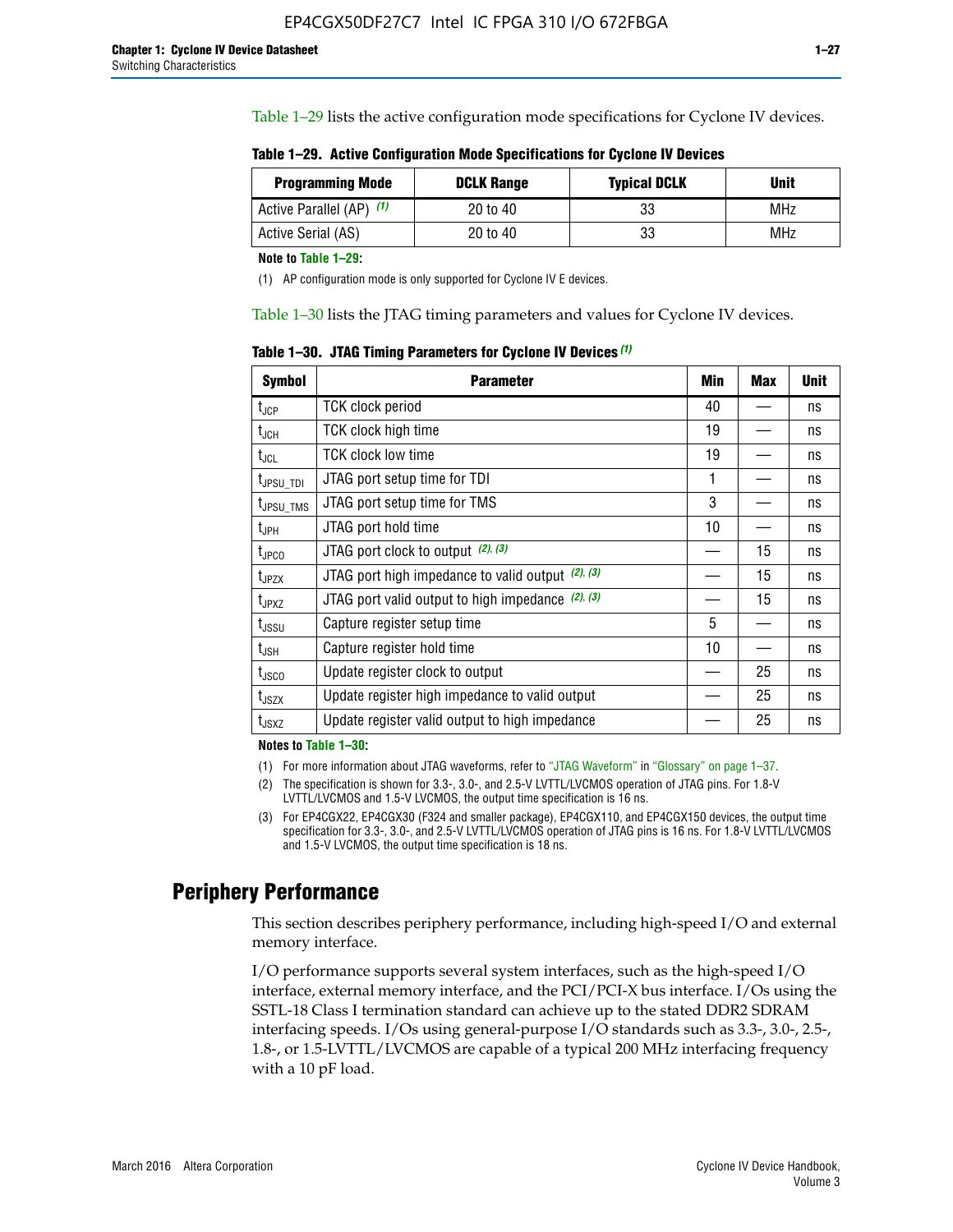- For more information about the supported maximum clock rate, device and pin planning, IP implementation, and device termination, refer to *[Section III: System](http://www.altera.com/literature/hb/external-memory/emi_intro_specs.pdf)  [Performance Specifications](http://www.altera.com/literature/hb/external-memory/emi_intro_specs.pdf)* of the *External Memory Interfaces Handbook*.
- **1 Actual achievable frequency depends on design- and system-specific factors. Perform** HSPICE/IBIS simulations based on your specific design and system setup to determine the maximum achievable frequency in your system.

# **High-Speed I/O Specifications**

Table 1–31 through Table 1–36 list the high-speed I/O timing for Cyclone IV devices. For definitions of high-speed timing specifications, refer to "Glossary" on page 1–37.

**Table 1–31. RSDS Transmitter Timing Specifications for Cyclone IV Devices** *(1)***,** *(2)***,** *(4)* **(Part 1 of 2)**

| <b>Symbol</b>                                        |                                            |            | C <sub>6</sub>           |            |            | C7, I7                   |            |            | <b>C8, A7</b>            |            |     | <b>C8L, I8L</b>          |            |     | C <sub>9</sub> L         |            |             |
|------------------------------------------------------|--------------------------------------------|------------|--------------------------|------------|------------|--------------------------|------------|------------|--------------------------|------------|-----|--------------------------|------------|-----|--------------------------|------------|-------------|
|                                                      | <b>Modes</b>                               | <b>Min</b> | <b>Typ</b>               | <b>Max</b> | <b>Min</b> | <b>Typ</b>               | <b>Max</b> | <b>Min</b> | <b>Typ</b>               | <b>Max</b> | Min | <b>Typ</b>               | <b>Max</b> | Min | <b>Typ</b>               | <b>Max</b> | <b>Unit</b> |
|                                                      | $\times$ 10                                | 5          | $\overline{\phantom{0}}$ | 180        | 5          |                          | 155.5      | 5          | —                        | 155.5      | 5   |                          | 155.5      | 5   |                          | 132.5      | <b>MHz</b>  |
|                                                      | $\times$ 8                                 | 5          | $\overline{\phantom{0}}$ | 180        | 5          |                          | 155.5      | 5          | $\overline{\phantom{0}}$ | 155.5      | 5   |                          | 155.5      | 5   |                          | 132.5      | <b>MHz</b>  |
| f <sub>HSCLK</sub><br>(input clock                   | $\times 7$                                 | 5          | $\overline{\phantom{0}}$ | 180        | 5          |                          | 155.5      | 5          | $\overline{\phantom{0}}$ | 155.5      | 5   |                          | 155.5      | 5   |                          | 132.5      | <b>MHz</b>  |
| frequency)                                           | $\times$ 4                                 | 5          | $\overline{\phantom{0}}$ | 180        | 5          | —                        | 155.5      | 5          |                          | 155.5      | 5   | $\overline{\phantom{0}}$ | 155.5      | 5   | <u>—</u>                 | 132.5      | <b>MHz</b>  |
|                                                      | $\times 2$                                 | 5          |                          | 180        | 5          | $\overline{\phantom{0}}$ | 155.5      | 5          | $\overline{\phantom{0}}$ | 155.5      | 5   | $\overline{\phantom{0}}$ | 155.5      | 5   | —                        | 132.5      | <b>MHz</b>  |
|                                                      | $\times$ 1                                 | 5          |                          | 360        | 5          | <u>e a</u>               | 311        | 5          | $\overline{\phantom{0}}$ | 311        | 5   | $\overline{\phantom{0}}$ | 311        | 5   | $\overline{\phantom{0}}$ | 265        | <b>MHz</b>  |
|                                                      | $\times$ 10                                | 100        | $\overline{\phantom{0}}$ | 360        | 100        |                          | 311        | 100        | $\overline{\phantom{0}}$ | 311        | 100 | $\overline{\phantom{0}}$ | 311        | 100 |                          | 265        | <b>Mbps</b> |
|                                                      | $\times 8$                                 | 80         |                          | 360        | 80         |                          | 311        | 80         | $\overline{\phantom{0}}$ | 311        | 80  | $\overline{\phantom{0}}$ | 311        | 80  | $\overline{\phantom{0}}$ | 265        | <b>Mbps</b> |
| Device                                               | $\times 7$                                 | 70         |                          | 360        | 70         |                          | 311        | 70         | $\overline{\phantom{0}}$ | 311        | 70  | $\qquad \qquad -$        | 311        | 70  | $\overline{\phantom{0}}$ | 265        | <b>Mbps</b> |
| operation in<br><b>Mbps</b>                          | $\times$ 4                                 | 40         |                          | 360        | 40         |                          | 311        | 40         | $\overline{\phantom{0}}$ | 311        | 40  | $\overline{\phantom{0}}$ | 311        | 40  | $\overline{\phantom{0}}$ | 265        | <b>Mbps</b> |
|                                                      | $\times 2$                                 | 20         |                          | 360        | 20         | $\equiv$                 | 311        | 20         | $\overline{\phantom{0}}$ | 311        | 20  | $\overline{\phantom{0}}$ | 311        | 20  | $\overline{\phantom{0}}$ | 265        | <b>Mbps</b> |
|                                                      | $\times$ 1                                 | 10         |                          | 360        | 10         |                          | 311        | 10         | $\overline{\phantom{0}}$ | 311        | 10  | $\overline{\phantom{0}}$ | 311        | 10  |                          | 265        | <b>Mbps</b> |
| $t_{\text{DUTY}}$                                    | $\overline{\phantom{0}}$                   | 45         |                          | 55         | 45         |                          | 55         | 45         | $\overline{\phantom{0}}$ | 55         | 45  | —                        | 55         | 45  |                          | 55         | $\%$        |
| Transmitter<br>channel-to-<br>channel skew<br>(TCCS) |                                            |            |                          | 200        |            |                          | 200        |            |                          | 200        |     |                          | 200        |     |                          | 200        | ps          |
| Output jitter<br>(peak to peak)                      |                                            |            |                          | 500        |            |                          | 500        |            |                          | 550        |     |                          | 600        |     |                          | 700        | ps          |
| t <sub>rise</sub>                                    | $20 - 80\%$<br>$C_{\text{LOAD}} =$<br>5 pF |            | 500                      |            |            | 500                      |            |            | 500                      |            |     | 500                      |            |     | 500                      |            | ps          |
| t <sub>FALL</sub>                                    | $20 - 80\%$<br>$C_{LOAD} =$<br>5 pF        |            | 500                      |            |            | 500                      |            |            | 500                      |            |     | 500                      |            |     | 500                      |            | ps          |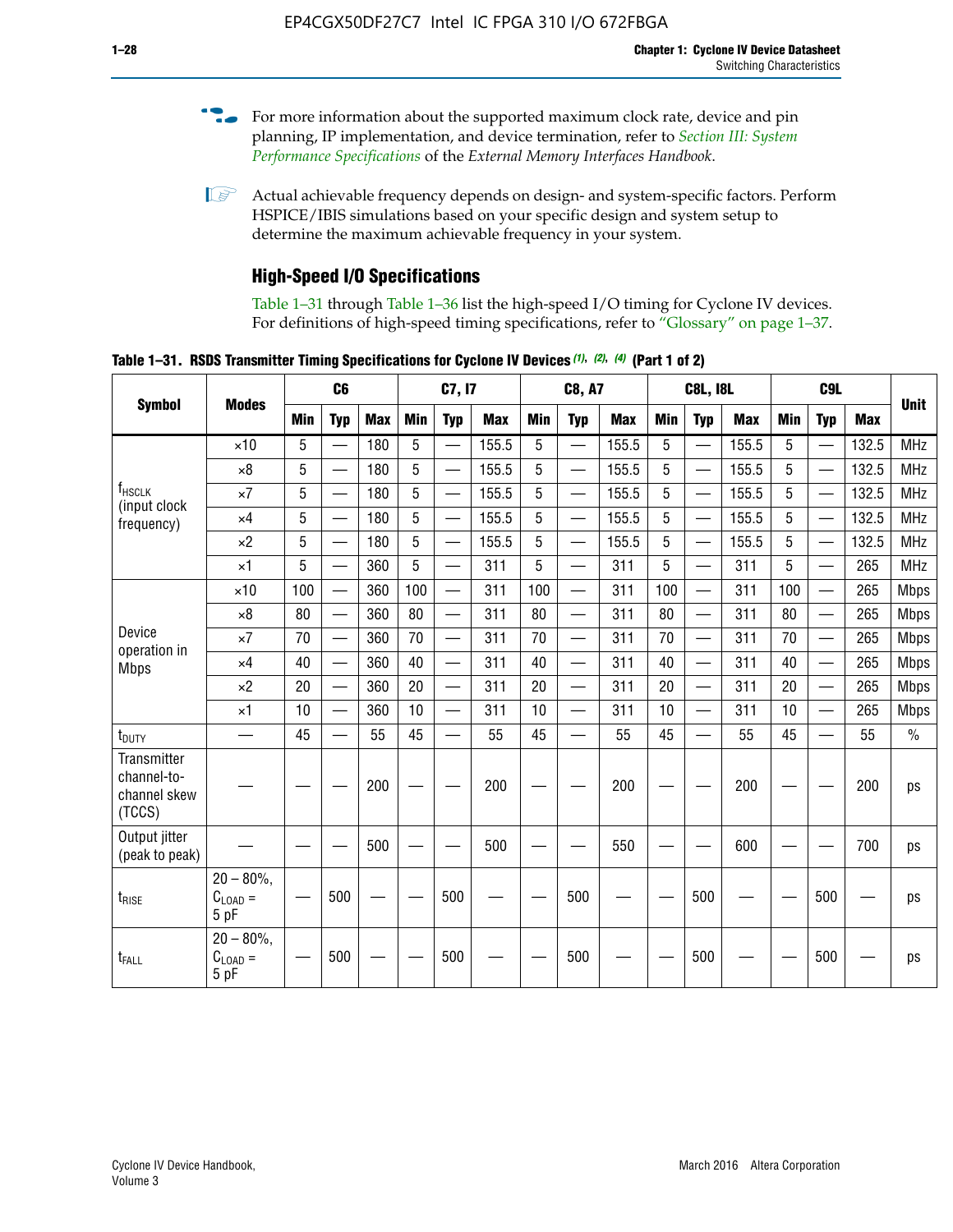#### **Table 1–31. RSDS Transmitter Timing Specifications for Cyclone IV Devices** *(1)***,** *(2)***,** *(4)* **(Part 2 of 2)**

**Notes to Table 1–31:**

(1) Applicable for true RSDS and emulated RSDS\_E\_3R transmitter.

(2) Cyclone IV E devices—true RSDS transmitter is only supported at the output pin of Row I/O Banks 1, 2, 5, and 6. Emulated RSDS transmitter is supported at the output pin of all I/O Banks. Cyclone IV GX devices—true RSDS transmitter is only supported at the output pin of Row I/O Banks 5 and 6. Emulated RSDS transmitter is supported at the output

pin of I/O Banks 3, 4, 5, 6, 7, 8, and 9.

(3)  $t_{\text{LOCK}}$  is the time required for the PLL to lock from the end-of-device configuration.

(4) Cyclone IV E 1.0 V core voltage devices only support C8L, C9L, and I8L speed grades. Cyclone IV E 1.2 V core voltage devices only support C6, C7, C8, I7, and A7 speed grades. Cyclone IV GX devices only support C6, C7, C8, and I7 speed grades.

| <b>Symbol</b>                   |                                              |     | C <sub>6</sub>           |     |     | C7, I7                   |            |            | <b>C8, A7</b>            |            |            | <b>C8L, I8L</b>          |            |     | C <sub>9</sub> L         |            |               |
|---------------------------------|----------------------------------------------|-----|--------------------------|-----|-----|--------------------------|------------|------------|--------------------------|------------|------------|--------------------------|------------|-----|--------------------------|------------|---------------|
|                                 | <b>Modes</b>                                 | Min | <b>Typ</b>               | Max | Min | <b>Typ</b>               | <b>Max</b> | <b>Min</b> | <b>Typ</b>               | <b>Max</b> | <b>Min</b> | <b>Typ</b>               | <b>Max</b> | Min | <b>Typ</b>               | <b>Max</b> | <b>Unit</b>   |
|                                 | $\times$ 10                                  | 5   |                          | 85  | 5   |                          | 85         | 5          |                          | 85         | 5          |                          | 85         | 5   |                          | 72.5       | <b>MHz</b>    |
|                                 | $\times 8$                                   | 5   | —                        | 85  | 5   | —                        | 85         | 5          | $\qquad \qquad$          | 85         | 5          | —                        | 85         | 5   | —                        | 72.5       | <b>MHz</b>    |
| f <sub>HSCLK</sub> (input       | $\times 7$                                   | 5   | —                        | 85  | 5   |                          | 85         | 5          | $\overline{\phantom{0}}$ | 85         | 5          | —                        | 85         | 5   | —<br>—                   | 72.5       | <b>MHz</b>    |
| clock<br>frequency)             | $\times$ 4                                   | 5   | $\overline{\phantom{0}}$ | 85  | 5   | $\sim$                   | 85         | 5          | $\overline{\phantom{0}}$ | 85         | 5          | $\overline{\phantom{0}}$ | 85         | 5   | $\overline{\phantom{0}}$ | 72.5       | <b>MHz</b>    |
|                                 | $\times 2$                                   | 5   | —                        | 85  | 5   | —                        | 85         | 5          |                          | 85         | 5          | —                        | 85         | 5   | $\hspace{0.05cm}$        | 72.5       | <b>MHz</b>    |
|                                 | $\times$ 1                                   | 5   | $\overline{\phantom{0}}$ | 170 | 5   | $\overline{\phantom{0}}$ | 170        | 5          | $\overline{\phantom{0}}$ | 170        | 5          | $\overline{\phantom{0}}$ | 170        | 5   |                          | 145        | <b>MHz</b>    |
|                                 | $\times$ 10                                  | 100 | $\equiv$                 | 170 | 100 | $\overline{\phantom{0}}$ | 170        | 100        | $\overline{\phantom{0}}$ | 170        | 100        | $\overline{\phantom{0}}$ | 170        | 100 |                          | 145        | <b>Mbps</b>   |
|                                 | $\times 8$                                   | 80  | $\qquad \qquad$          | 170 | 80  | —                        | 170        | 80         | —                        | 170        | 80         | $\overline{\phantom{0}}$ | 170        | 80  |                          | 145        | <b>Mbps</b>   |
| Device                          | $\times 7$                                   | 70  | $\overline{\phantom{0}}$ | 170 | 70  | $\overline{\phantom{0}}$ | 170        | 70         | $\overline{\phantom{0}}$ | 170        | 70         | $\overline{\phantom{0}}$ | 170        | 70  |                          | 145        | <b>Mbps</b>   |
| operation in<br><b>Mbps</b>     | $\times$ 4                                   | 40  | $\qquad \qquad$          | 170 | 40  | —                        | 170        | 40         | $\overline{\phantom{0}}$ | 170        | 40         | $\overline{\phantom{0}}$ | 170        | 40  | —                        | 145        | <b>Mbps</b>   |
|                                 | $\times 2$                                   | 20  | $\overline{\phantom{0}}$ | 170 | 20  | $\overline{\phantom{0}}$ | 170        | 20         | $\overline{\phantom{0}}$ | 170        | 20         |                          | 170        | 20  | $\overline{\phantom{0}}$ | 145        | <b>Mbps</b>   |
|                                 | $\times$ 1                                   | 10  | $\overline{\phantom{0}}$ | 170 | 10  | $\overline{\phantom{0}}$ | 170        | 10         | $\overline{\phantom{0}}$ | 170        | 10         | $\overline{\phantom{0}}$ | 170        | 10  |                          | 145        | <b>Mbps</b>   |
| t <sub>DUTY</sub>               | $\overline{\phantom{0}}$                     | 45  | $\equiv$                 | 55  | 45  | $\sim$                   | 55         | 45         | $\overline{\phantom{0}}$ | 55         | 45         | $\overline{\phantom{0}}$ | 55         | 45  |                          | 55         | $\frac{0}{0}$ |
| <b>TCCS</b>                     |                                              |     |                          | 200 |     |                          | 200        | $\sim$     |                          | 200        |            | <u>—</u>                 | 200        |     |                          | 200        | ps            |
| Output jitter<br>(peak to peak) |                                              |     |                          | 500 |     |                          | 500        |            |                          | 550        |            |                          | 600        |     |                          | 700        | ps            |
| $t_{\text{RISE}}$               | $20 - 80\%$ ,<br>$C_{LOAD} =$<br>5 pF        |     | 500                      |     |     | 500                      |            |            | 500                      |            |            | 500                      |            |     | 500                      |            | ps            |
| t <sub>FALL</sub>               | $20 - 80\%$ ,<br>$C_{\text{LOAD}} =$<br>5 pF |     | 500                      |     |     | 500                      |            |            | 500                      |            |            | 500                      |            |     | 500                      |            | ps            |

# **Table 1–32. Emulated RSDS\_E\_1R Transmitter Timing Specifications for Cyclone IV Devices** *(1), (3)* **(Part 1 of 2)**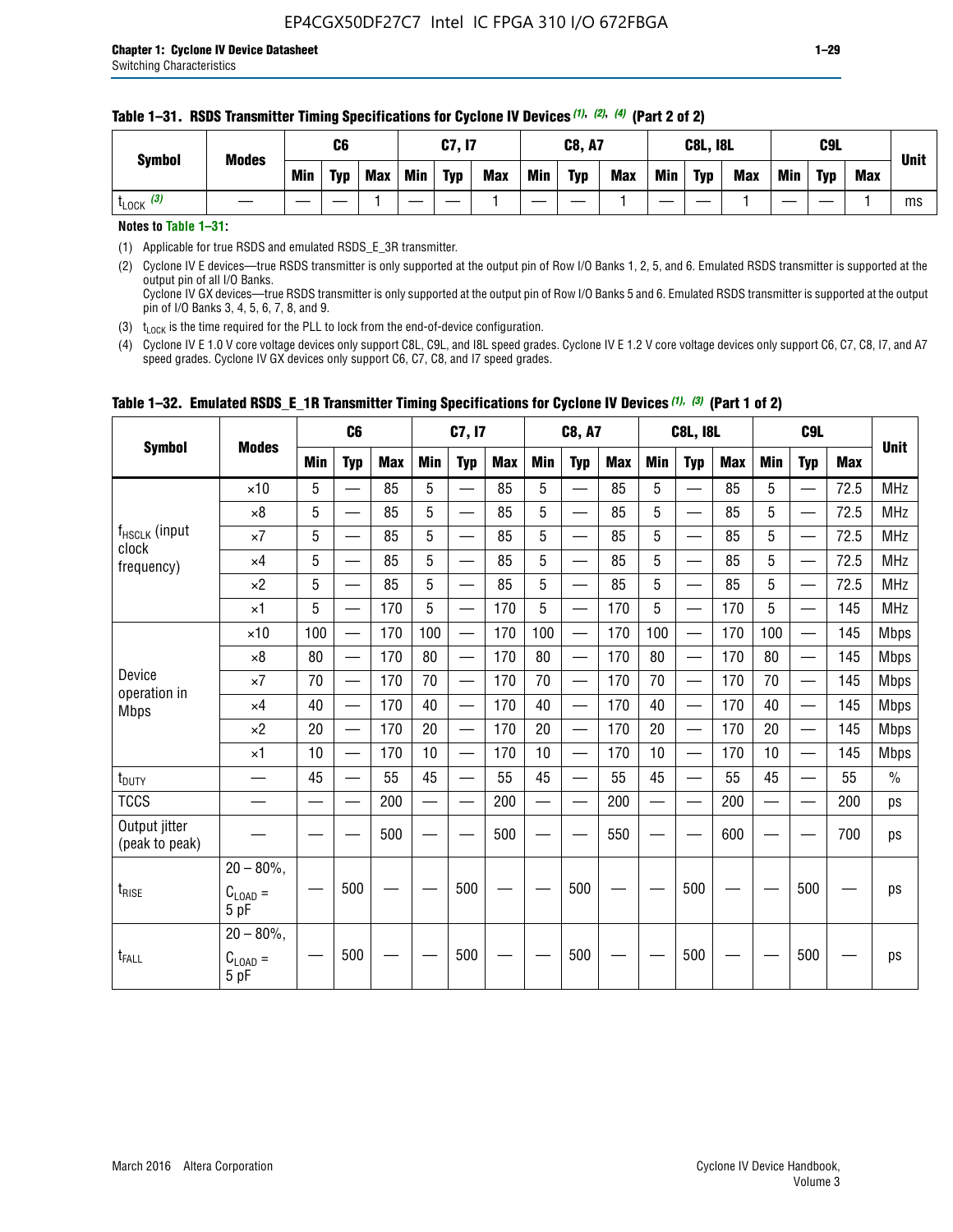|                      | <b>Modes</b> |     | C6         |            |            | C7, I7     |            |            | <b>C8, A7</b> |            |            | <b>C8L, I8L</b> |            |     | C <sub>9</sub> L |     | <b>Unit</b> |
|----------------------|--------------|-----|------------|------------|------------|------------|------------|------------|---------------|------------|------------|-----------------|------------|-----|------------------|-----|-------------|
| <b>Symbol</b>        |              | Min | <b>Typ</b> | <b>Max</b> | <b>Min</b> | <b>Typ</b> | <b>Max</b> | <b>Min</b> | <b>Typ</b>    | <b>Max</b> | <b>Min</b> | <b>Typ</b>      | <b>Max</b> | Min | <b>Typ</b>       | Max |             |
| (2)<br><b>L</b> LOCK |              |     |            |            |            |            |            |            |               |            |            |                 |            |     |                  |     | ms          |

### **Table 1–32. Emulated RSDS\_E\_1R Transmitter Timing Specifications for Cyclone IV Devices** *(1), (3)* **(Part 2 of 2)**

**Notes to Table 1–32:**

(1) Emulated RSDS\_E\_1R transmitter is supported at the output pin of all I/O Banks of Cyclone IV E devices and I/O Banks 3, 4, 5, 6, 7, 8, and 9 of Cyclone IV GX devices.

(2)  $t_{\text{LOCK}}$  is the time required for the PLL to lock from the end-of-device configuration.

(3) Cyclone IV E 1.0 V core voltage devices only support C8L, C9L, and I8L speed grades. Cyclone IV E 1.2 V core voltage devices only support C6, C7, C8, I7, and A7 speed grades. Cyclone IV GX devices only support C6, C7, C8, and I7 speed grades.

| <b>Symbol</b>                      |                                            |            | C <sub>6</sub>           |            |                          | C7, I7                   |            |            | <b>C8, A7</b>            |            |            | <b>C8L, I8L</b>          |            |            | C <sub>9</sub> L |            |               |
|------------------------------------|--------------------------------------------|------------|--------------------------|------------|--------------------------|--------------------------|------------|------------|--------------------------|------------|------------|--------------------------|------------|------------|------------------|------------|---------------|
|                                    | <b>Modes</b>                               | <b>Min</b> | <b>Typ</b>               | <b>Max</b> | <b>Min</b>               | <b>Typ</b>               | <b>Max</b> | <b>Min</b> | <b>Typ</b>               | <b>Max</b> | <b>Min</b> | <b>Typ</b>               | <b>Max</b> | <b>Min</b> | <b>Typ</b>       | <b>Max</b> | <b>Unit</b>   |
|                                    | $\times$ 10                                | 5          |                          | 200        | 5                        |                          | 155.5      | 5          | ÷,                       | 155.5      | 5          |                          | 155.5      | 5          |                  | 132.5      | <b>MHz</b>    |
|                                    | $\times 8$                                 | 5          | $\overline{\phantom{0}}$ | 200        | 5                        | <u>—</u>                 | 155.5      | 5          | $\overline{\phantom{0}}$ | 155.5      | 5          | $\overline{\phantom{0}}$ | 155.5      | 5          |                  | 132.5      | <b>MHz</b>    |
| f <sub>HSCLK</sub> (input<br>clock | $\times 7$                                 | 5          | $\qquad \qquad$          | 200        | 5                        | —                        | 155.5      | 5          | —<br>——                  | 155.5      | 5          |                          | 155.5      | 5          |                  | 132.5      | <b>MHz</b>    |
| frequency)                         | $\times$ 4                                 | 5          | $\overline{\phantom{0}}$ | 200        | 5                        | —                        | 155.5      | 5          | $\overline{\phantom{0}}$ | 155.5      | 5          |                          | 155.5      | 5          | —                | 132.5      | <b>MHz</b>    |
|                                    | $\times 2$                                 | 5          | $\overline{\phantom{0}}$ | 200        | 5                        | —                        | 155.5      | 5          | $\overline{\phantom{0}}$ | 155.5      | 5          | $\overline{\phantom{0}}$ | 155.5      | 5          |                  | 132.5      | <b>MHz</b>    |
|                                    | $\times$ 1                                 | 5          | $\overline{\phantom{0}}$ | 400        | 5                        | —                        | 311        | 5          | —                        | 311        | 5          | $\overline{\phantom{0}}$ | 311        | 5          |                  | 265        | <b>MHz</b>    |
|                                    | $\times$ 10                                | 100        | $\overline{\phantom{0}}$ | 400        | 100                      | $\overline{\phantom{0}}$ | 311        | 100        | $\overline{\phantom{0}}$ | 311        | 100        | $\overline{\phantom{0}}$ | 311        | 100        |                  | 265        | <b>Mbps</b>   |
|                                    | $\times 8$                                 | 80         | $\overline{\phantom{0}}$ | 400        | 80                       | $\overline{\phantom{0}}$ | 311        | 80         | $\overline{\phantom{0}}$ | 311        | 80         | $\overline{\phantom{0}}$ | 311        | 80         |                  | 265        | <b>Mbps</b>   |
| Device                             | $\times 7$                                 | 70         | $\overline{\phantom{0}}$ | 400        | 70                       | $\overline{\phantom{0}}$ | 311        | 70         | $\equiv$                 | 311        | 70         | —                        | 311        | 70         |                  | 265        | <b>Mbps</b>   |
| operation in<br><b>Mbps</b>        | $\times$ 4                                 | 40         |                          | 400        | 40                       |                          | 311        | 40         | $\overline{\phantom{0}}$ | 311        | 40         |                          | 311        | 40         |                  | 265        | <b>Mbps</b>   |
|                                    | $\times 2$                                 | 20         | $\overline{\phantom{0}}$ | 400        | 20                       | —                        | 311        | 20         | $\overline{\phantom{0}}$ | 311        | 20         | $\overline{\phantom{0}}$ | 311        | 20         |                  | 265        | <b>Mbps</b>   |
|                                    | ×1                                         | 10         | $\overline{\phantom{0}}$ | 400        | 10                       | $\overline{\phantom{0}}$ | 311        | 10         | $\overline{\phantom{0}}$ | 311        | 10         | $\overline{\phantom{0}}$ | 311        | 10         |                  | 265        | <b>Mbps</b>   |
| t <sub>DUTY</sub>                  |                                            | 45         |                          | 55         | 45                       |                          | 55         | 45         | —                        | 55         | 45         | —                        | 55         | 45         |                  | 55         | $\frac{0}{0}$ |
| <b>TCCS</b>                        |                                            |            |                          | 200        | $\overline{\phantom{0}}$ | —                        | 200        | —          | $\overline{\phantom{0}}$ | 200        |            | —                        | 200        | —          |                  | 200        | ps            |
| Output jitter<br>(peak to peak)    |                                            |            |                          | 500        |                          |                          | 500        |            |                          | 550        |            |                          | 600        |            |                  | 700        | ps            |
| $t_{\text{RISE}}$                  | $20 - 80\%$<br>$C_{LOAD} =$<br>5 pF        |            | 500                      |            |                          | 500                      |            |            | 500                      |            |            | 500                      |            |            | 500              |            | ps            |
| t <sub>FALL</sub>                  | $20 - 80\%$<br>$C_{\text{LOAD}} =$<br>5 pF |            | 500                      |            |                          | 500                      |            |            | 500                      |            |            | 500                      |            |            | 500              |            | ps            |
| $t_{\text{LOCK}}$ (3)              |                                            |            |                          | 1          |                          |                          | 1          |            |                          | 1          |            |                          | 1          |            |                  | 1          | ms            |

**Table 1–33. Mini-LVDS Transmitter Timing Specifications for Cyclone IV Devices** *(1)***,** *(2)***,** *(4)*

**Notes to Table 1–33:**

(1) Applicable for true and emulated mini-LVDS transmitter.

(2) Cyclone IV E—true mini-LVDS transmitter is only supported at the output pin of Row I/O Banks 1, 2, 5, and 6. Emulated mini-LVDS transmitter is supported at the output pin of all I/O banks.

Cyclone IV GX—true mini-LVDS transmitter is only supported at the output pin of Row I/O Banks 5 and 6. Emulated mini-LVDS transmitter is supported at the output pin of I/O Banks 3, 4, 5, 6, 7, 8, and 9.

(3)  $t_{\text{LOCK}}$  is the time required for the PLL to lock from the end-of-device configuration.

(4) Cyclone IV E 1.0 V core voltage devices only support C8L, C9L, and I8L speed grades. Cyclone IV E 1.2 V core voltage devices only support C6, C7, C8, I7, and A7 speed grades. Cyclone IV GX devices only support C6, C7, C8, and I7 speed grades.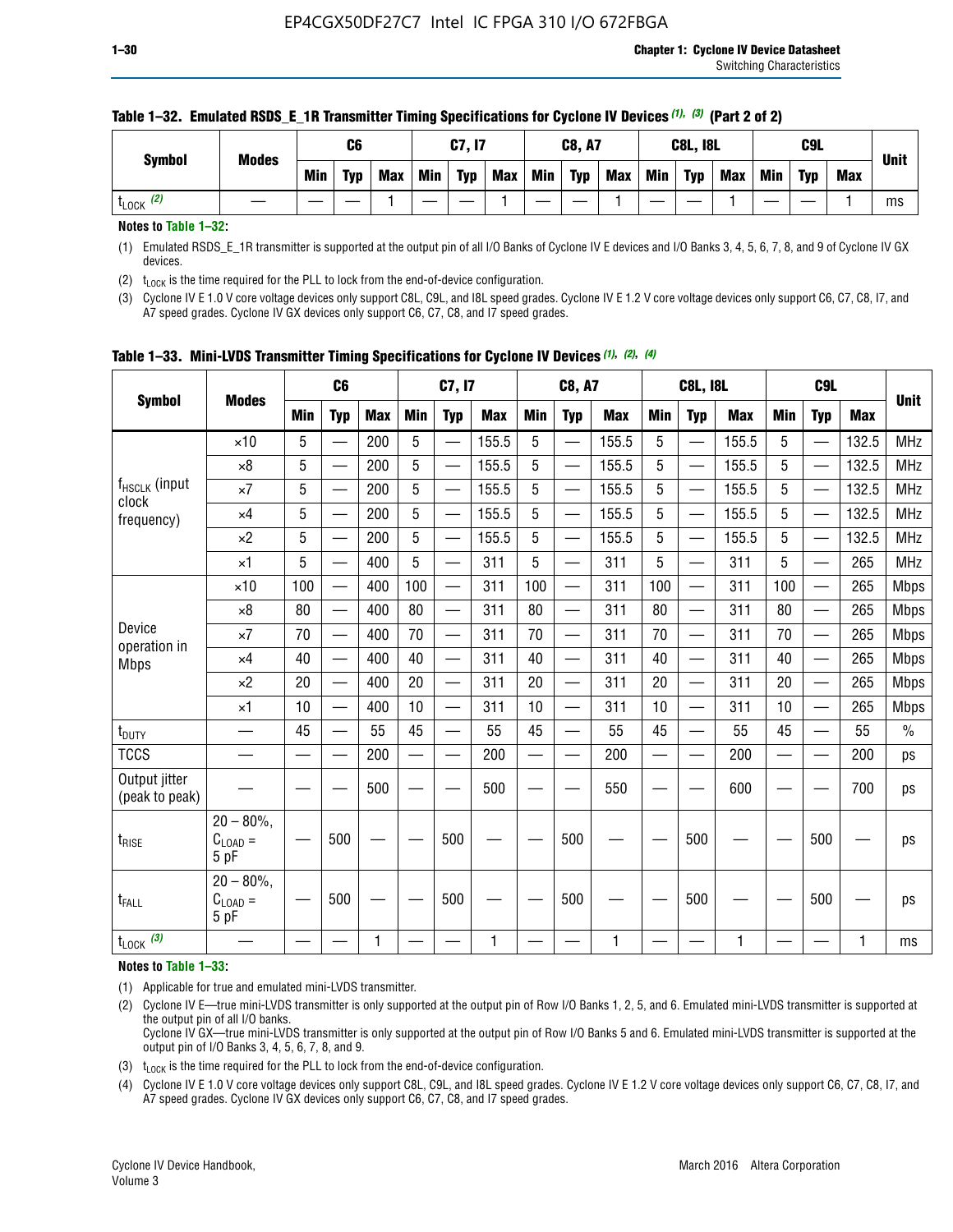|                                 |              |     | C <sub>6</sub> |     | C7, I7     |            | <b>C8, A7</b> |             | <b>C8L, I8L</b> |            | C <sub>9</sub> L |               |
|---------------------------------|--------------|-----|----------------|-----|------------|------------|---------------|-------------|-----------------|------------|------------------|---------------|
| <b>Symbol</b>                   | <b>Modes</b> | Min | <b>Max</b>     | Min | <b>Max</b> | <b>Min</b> | <b>Max</b>    | Min         | <b>Max</b>      | <b>Min</b> | <b>Max</b>       | <b>Unit</b>   |
|                                 | $\times$ 10  | 5   | 420            | 5   | 370        | 5          | 320           | 5           | 320             | 5          | 250              | <b>MHz</b>    |
|                                 | $\times 8$   | 5   | 420            | 5   | 370        | 5          | 320           | $\mathbf 5$ | 320             | 5          | 250              | <b>MHz</b>    |
| f <sub>HSCLK</sub> (input       | $\times 7$   | 5   | 420            | 5   | 370        | 5          | 320           | 5           | 320             | 5          | 250              | MHz           |
| clock<br>frequency)             | $\times 4$   | 5   | 420            | 5   | 370        | 5          | 320           | 5           | 320             | 5          | 250              | <b>MHz</b>    |
|                                 | $\times 2$   | 5   | 420            | 5   | 370        | 5          | 320           | 5           | 320             | 5          | 250              | <b>MHz</b>    |
|                                 | $\times$ 1   | 5   | 420            | 5   | 402.5      | 5          | 402.5         | 5           | 362             | 5          | 265              | <b>MHz</b>    |
|                                 | $\times$ 10  | 100 | 840            | 100 | 740        | 100        | 640           | 100         | 640             | 100        | 500              | <b>Mbps</b>   |
|                                 | $\times 8$   | 80  | 840            | 80  | 740        | 80         | 640           | 80          | 640             | 80         | 500              | <b>Mbps</b>   |
| <b>HSIODR</b>                   | $\times 7$   | 70  | 840            | 70  | 740        | 70         | 640           | 70          | 640             | 70         | 500              | <b>Mbps</b>   |
|                                 | $\times$ 4   | 40  | 840            | 40  | 740        | 40         | 640           | 40          | 640             | 40         | 500              | <b>Mbps</b>   |
|                                 | $\times 2$   | 20  | 840            | 20  | 740        | 20         | 640           | 20          | 640             | 20         | 500              | <b>Mbps</b>   |
|                                 | $\times$ 1   | 10  | 420            | 10  | 402.5      | 10         | 402.5         | 10          | 362             | 10         | 265              | <b>Mbps</b>   |
| t <sub>DUTY</sub>               |              | 45  | 55             | 45  | 55         | 45         | 55            | 45          | 55              | 45         | 55               | $\frac{0}{0}$ |
| <b>TCCS</b>                     |              |     | 200            |     | 200        |            | 200           |             | 200             |            | 200              | ps            |
| Output jitter<br>(peak to peak) |              |     | 500            |     | 500        |            | 550           |             | 600             |            | 700              | ps            |
| $t_{\text{LOCK}}$ (2)           |              |     | 1              |     | 1          |            | 1             |             | 1               |            | 1                | ms            |

**Table 1–34. True LVDS Transmitter Timing Specifications for Cyclone IV Devices** *(1)***,** *(3)*

**Notes to Table 1–34:**

(1) Cyclone IV E—true LVDS transmitter is only supported at the output pin of Row I/O Banks 1, 2, 5, and 6. Cyclone IV GX—true LVDS transmitter is only supported at the output pin of Row I/O Banks 5 and 6.

(2)  $t_{\text{LOCK}}$  is the time required for the PLL to lock from the end-of-device configuration.

(3) Cyclone IV E 1.0 V core voltage devices only support C8L, C9L, and I8L speed grades. Cyclone IV E 1.2 V core voltage devices only support C6, C7, C8, I7, and A7 speed grades. Cyclone IV GX devices only support C6, C7, C8, and I7 speed grades.

|  |  |  |  | Table 1–35. Emulated LVDS Transmitter Timing Specifications for Cyclone IV Devices <sup>(1), (3)</sup> (Part 1 of 2) |  |
|--|--|--|--|----------------------------------------------------------------------------------------------------------------------|--|
|--|--|--|--|----------------------------------------------------------------------------------------------------------------------|--|

| <b>Symbol</b>                             |              | C <sub>6</sub> |            | C7, I7     |            | <b>C8, A7</b> |            | <b>C8L, I8L</b> |            | C <sub>9L</sub> |            |             |
|-------------------------------------------|--------------|----------------|------------|------------|------------|---------------|------------|-----------------|------------|-----------------|------------|-------------|
|                                           | <b>Modes</b> | Min            | <b>Max</b> | <b>Min</b> | <b>Max</b> | <b>Min</b>    | <b>Max</b> | <b>Min</b>      | <b>Max</b> | <b>Min</b>      | <b>Max</b> | Unit        |
|                                           | $\times$ 10  | 5              | 320        | 5          | 320        | 5             | 275        | 5               | 275        | 5               | 250        | <b>MHz</b>  |
|                                           | $\times 8$   | 5              | 320        | 5          | 320        | 5             | 275        | 5               | 275        | 5               | 250        | <b>MHz</b>  |
| $f_{HSCLK}$ (input<br>clock<br>frequency) | $\times 7$   | 5              | 320        | 5          | 320        | 5             | 275        | 5               | 275        | 5               | 250        | <b>MHz</b>  |
|                                           | $\times$ 4   | 5              | 320        | 5          | 320        | 5             | 275        | 5               | 275        | 5               | 250        | <b>MHz</b>  |
|                                           | $\times 2$   | 5              | 320        | 5          | 320        | 5             | 275        | 5               | 275        | 5               | 250        | <b>MHz</b>  |
|                                           | $\times$ 1   | 5              | 402.5      | 5          | 402.5      | 5             | 402.5      | 5               | 362        | 5               | 265        | <b>MHz</b>  |
|                                           | $\times$ 10  | 100            | 640        | 100        | 640        | 100           | 550        | 100             | 550        | 100             | 500        | <b>Mbps</b> |
|                                           | $\times 8$   | 80             | 640        | 80         | 640        | 80            | 550        | 80              | 550        | 80              | 500        | <b>Mbps</b> |
|                                           | $\times 7$   | 70             | 640        | 70         | 640        | 70            | 550        | 70              | 550        | 70              | 500        | <b>Mbps</b> |
| <b>HSIODR</b>                             | $\times$ 4   | 40             | 640        | 40         | 640        | 40            | 550        | 40              | 550        | 40              | 500        | <b>Mbps</b> |
|                                           | $\times 2$   | 20             | 640        | 20         | 640        | 20            | 550        | 20              | 550        | 20              | 500        | <b>Mbps</b> |
|                                           | ×1           | 10             | 402.5      | 10         | 402.5      | 10            | 402.5      | 10              | 362        | 10              | 265        | <b>Mbps</b> |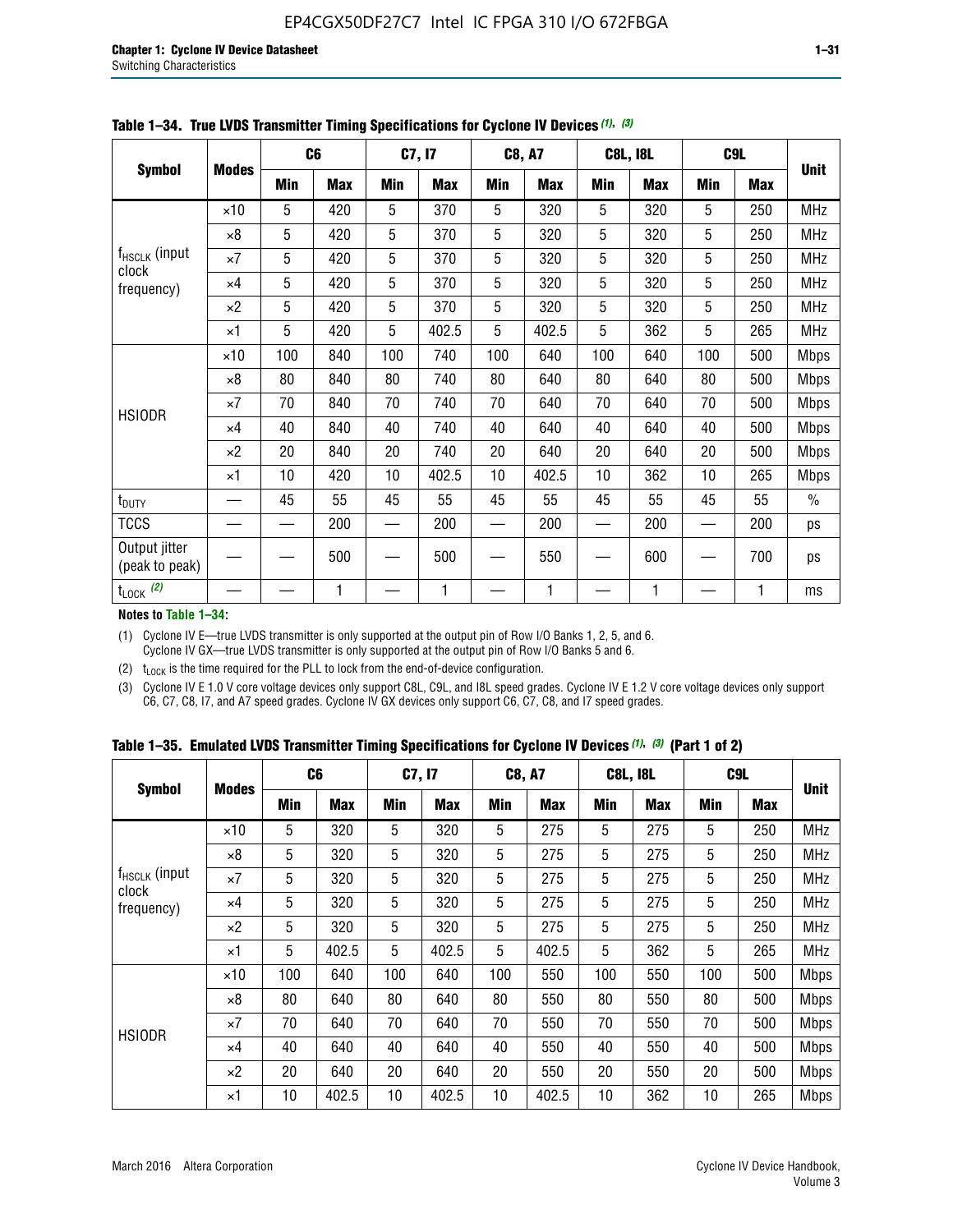|                                 |              | C <sub>6</sub> |            | C7, I7     |            | <b>C8, A7</b> |            | <b>C8L, I8L</b> |            |         | C <sub>9</sub> L |               |
|---------------------------------|--------------|----------------|------------|------------|------------|---------------|------------|-----------------|------------|---------|------------------|---------------|
| <b>Symbol</b>                   | <b>Modes</b> | Min            | <b>Max</b> | <b>Min</b> | <b>Max</b> | <b>Min</b>    | <b>Max</b> | Min             | <b>Max</b> | Min     | <b>Max</b>       | <b>Unit</b>   |
| t <sub>DUTY</sub>               |              | 45             | 55         | 45         | 55         | 45            | 55         | 45              | 55         | 45      | 55               | $\frac{0}{0}$ |
| <b>TCCS</b>                     |              |                | 200        |            | 200        |               | 200        |                 | 200        | —<br>—— | 200              | ps            |
| Output jitter<br>(peak to peak) |              |                | 500        |            | 500        |               | 550        |                 | 600        |         | 700              | ps            |
| $t_{\text{LOCK}}$ (2)           |              |                |            |            |            |               |            |                 |            |         |                  | ms            |

### **Table 1–35. Emulated LVDS Transmitter Timing Specifications for Cyclone IV Devices** *(1)***,** *(3)* **(Part 2 of 2)**

#### **Notes to Table 1–35:**

(1) Cyclone IV E—emulated LVDS transmitter is supported at the output pin of all I/O Banks.

Cyclone IV GX—emulated LVDS transmitter is supported at the output pin of I/O Banks 3, 4, 5, 6, 7, 8, and 9.

(2)  $t_{\text{LOCK}}$  is the time required for the PLL to lock from the end-of-device configuration.

(3) Cyclone IV E 1.0 V core voltage devices only support C8L, C9L, and I8L speed grades. Cyclone IV E 1.2 V core voltage devices only support C6, C7, C8, I7, and A7 speed grades. Cyclone IV GX devices only support C6, C7, C8, and I7 speed grades.

| <b>Symbol</b>                      |              |     | C <sub>6</sub> | C7, I7 |       | <b>C8, A7</b> |            |     | <b>C8L, I8L</b> | C <sub>9</sub> L |     |             |
|------------------------------------|--------------|-----|----------------|--------|-------|---------------|------------|-----|-----------------|------------------|-----|-------------|
|                                    | <b>Modes</b> | Min | <b>Max</b>     | Min    | Max   | Min           | <b>Max</b> | Min | <b>Max</b>      | Min              | Max | <b>Unit</b> |
|                                    | $\times$ 10  | 10  | 437.5          | 10     | 370   | 10            | 320        | 10  | 320             | 10               | 250 | MHz         |
|                                    | ×8           | 10  | 437.5          | 10     | 370   | 10            | 320        | 10  | 320             | 10               | 250 | <b>MHz</b>  |
| f <sub>HSCLK</sub> (input<br>clock | ×7           | 10  | 437.5          | 10     | 370   | 10            | 320        | 10  | 320             | 10               | 250 | <b>MHz</b>  |
| frequency)                         | $\times 4$   | 10  | 437.5          | 10     | 370   | 10            | 320        | 10  | 320             | 10               | 250 | <b>MHz</b>  |
|                                    | $\times 2$   | 10  | 437.5          | 10     | 370   | 10            | 320        | 10  | 320             | 10               | 250 | <b>MHz</b>  |
|                                    | ×1           | 10  | 437.5          | 10     | 402.5 | 10            | 402.5      | 10  | 362             | 10               | 265 | <b>MHz</b>  |
|                                    | $\times$ 10  | 100 | 875            | 100    | 740   | 100           | 640        | 100 | 640             | 100              | 500 | <b>Mbps</b> |
|                                    | $\times 8$   | 80  | 875            | 80     | 740   | 80            | 640        | 80  | 640             | 80               | 500 | <b>Mbps</b> |
| <b>HSIODR</b>                      | ×7           | 70  | 875            | 70     | 740   | 70            | 640        | 70  | 640             | 70               | 500 | <b>Mbps</b> |
|                                    | $\times 4$   | 40  | 875            | 40     | 740   | 40            | 640        | 40  | 640             | 40               | 500 | <b>Mbps</b> |
|                                    | $\times 2$   | 20  | 875            | 20     | 740   | 20            | 640        | 20  | 640             | 20               | 500 | <b>Mbps</b> |
|                                    | ×1           | 10  | 437.5          | 10     | 402.5 | 10            | 402.5      | 10  | 362             | 10               | 265 | <b>Mbps</b> |
| SW                                 |              |     | 400            |        | 400   |               | 400        |     | 550             |                  | 640 | ps          |
| Input jitter<br>tolerance          |              |     | 500            |        | 500   |               | 550        |     | 600             |                  | 700 | ps          |
| $t_{\text{LOCK}}$ (2)              |              |     | 1              |        | 1     |               | 1          |     | 1               |                  | 1   | ms          |

**Table 1–36. LVDS Receiver Timing Specifications for Cyclone IV Devices** *(1)***,** *(3)*

#### **Notes to Table 1–36:**

(1) Cyclone IV E—LVDS receiver is supported at all I/O Banks.

Cyclone IV GX—LVDS receiver is supported at I/O Banks 3, 4, 5, 6, 7, 8, and 9.

(2)  $t_{\text{LOCK}}$  is the time required for the PLL to lock from the end-of-device configuration.

(3) Cyclone IV E 1.0 V core voltage devices only support C8L, C9L, and I8L speed grades. Cyclone IV E 1.2 V core voltage devices only support C6, C7, C8, I7, and A7 speed grades. Cyclone IV GX devices only support C6, C7, C8, and I7 speed grades.

# **External Memory Interface Specifications**

The external memory interfaces for Cyclone IV devices are auto-calibrating and easy to implement.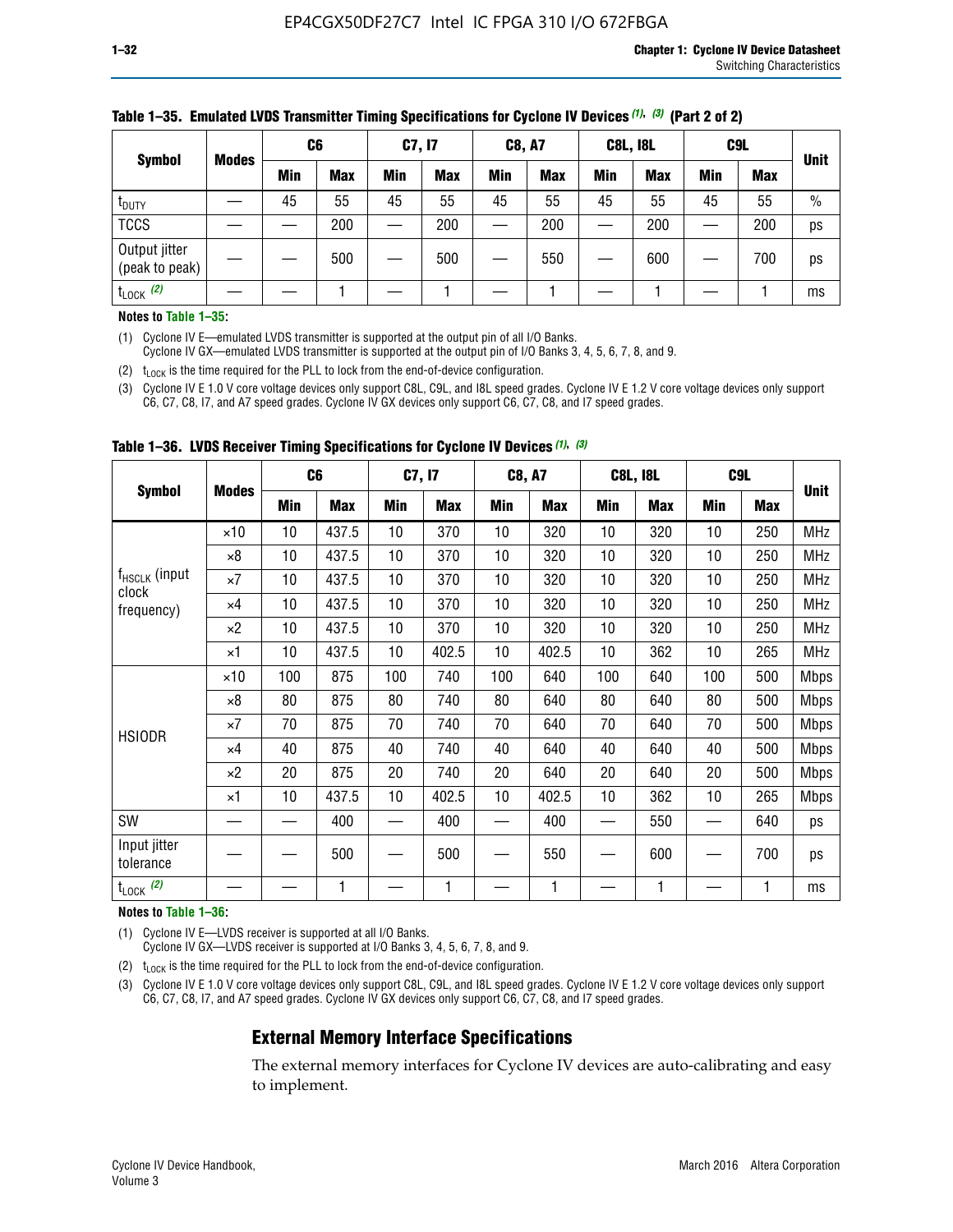**for more information about the supported maximum clock rate, device and pin** planning, IP implementation, and device termination, refer to *[Section III: System](http://www.altera.com/literature/hb/external-memory/emi_intro_specs.pdf)  [Performance Specifications](http://www.altera.com/literature/hb/external-memory/emi_intro_specs.pdf)* of the *External Memory Interface Handbook*.

Table 1–37 lists the memory output clock jitter specifications for Cyclone IV devices.

**Table 1–37. Memory Output Clock Jitter Specifications for Cyclone IV Devices** *(1)***,** *(2)*

| <b>Parameter</b>             | Symbol         | Min    | <b>Max</b> | <b>Unit</b> |
|------------------------------|----------------|--------|------------|-------------|
| Clock period jitter          | $L$ JIT(per)   | $-125$ | 125        | ps          |
| Cycle-to-cycle period jitter | $L$ JIT $(cc)$ | $-200$ | 200        | ps          |
| Duty cycle jitter            | LJIT(duty)     | $-150$ | 150        | рs          |

**Notes to Table 1–37:**

- (1) Memory output clock jitter measurements are for 200 consecutive clock cycles, as specified in the JEDEC DDR2 standard.
- (2) The clock jitter specification applies to memory output clock pins generated using DDIO circuits clocked by a PLL output routed on a global clock (GCLK) network.

# **Duty Cycle Distortion Specifications**

Table 1–38 lists the worst case duty cycle distortion for Cyclone IV devices.

**Table 1–38. Duty Cycle Distortion on Cyclone IV Devices I/O Pins** *(1)***,** *(2), (3)*

| <b>Symbol</b>     | C6  |            | <b>C7, I7</b> |            | <b>C8, I8L, A7</b> |            |     | C <sub>9</sub> L | <b>Unit</b>   |
|-------------------|-----|------------|---------------|------------|--------------------|------------|-----|------------------|---------------|
|                   | Min | <b>Max</b> | Min           | <b>Max</b> | Min                | <b>Max</b> | Min | <b>Max</b>       |               |
| Output Duty Cycle | 45  | 55         | 45            | 55         | 45                 | 55         | 45  | 55               | $\frac{0}{0}$ |

**Notes to Table 1–38:**

(1) The duty cycle distortion specification applies to clock outputs from the PLLs, global clock tree, and IOE driving the dedicated and general purpose I/O pins.

(2) Cyclone IV devices meet the specified duty cycle distortion at the maximum output toggle rate for each combination of I/O standard and current strength.

(3) Cyclone IV E 1.0 V core voltage devices only support C8L, C9L, and I8L speed grades. Cyclone IV E 1.2 V core voltage devices only support C6, C7, C8, I7, and A7 speed grades. Cyclone IV GX devices only support C6, C7, C8, and I7 speed grades.

# **OCT Calibration Timing Specification**

Table 1–39 lists the duration of calibration for series OCT with calibration at device power-up for Cyclone IV devices.

#### **Table 1–39. Timing Specification for Series OCT with Calibration at Device Power-Up for Cyclone IV Devices** *(1)*

| Symbol  | <b>Description</b>                                            | <b>Maximum</b> | <b>Units</b> |
|---------|---------------------------------------------------------------|----------------|--------------|
| LOCTCAL | Duration of series OCT with<br>calibration at device power-up | 20             | μs           |

#### **Note to Table 1–39***:*

(1) OCT calibration takes place after device configuration and before entering user mode.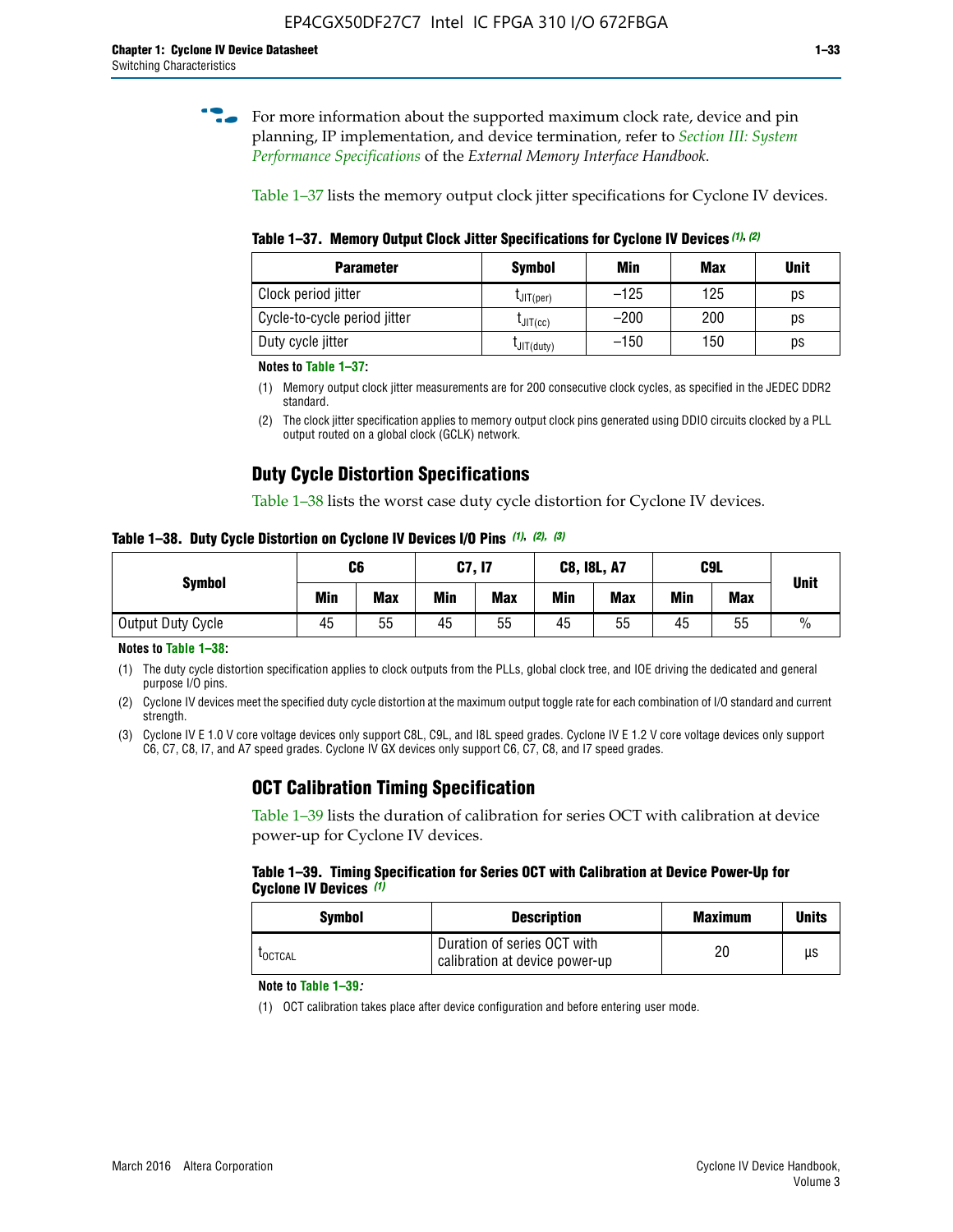# **IOE Programmable Delay**

Table 1–40 and Table 1–41 list the IOE programmable delay for Cyclone IV E 1.0 V core voltage devices.

### **Table 1–40. IOE Programmable Delay on Column Pins for Cyclone IV E 1.0 V Core Voltage Devices** *(1)***,** *(2)*

|                                                                       |                                |    | <b>Number</b><br>Min<br>0f<br><b>Offset</b><br><b>Setting</b> | <b>Max Offset</b>  |            |                    |             |       |    |  |
|-----------------------------------------------------------------------|--------------------------------|----|---------------------------------------------------------------|--------------------|------------|--------------------|-------------|-------|----|--|
| <b>Parameter</b>                                                      | <b>Paths Affected</b>          |    |                                                               | <b>Fast Corner</b> |            | <b>Slow Corner</b> | <b>Unit</b> |       |    |  |
|                                                                       |                                |    |                                                               | C8L                | <b>18L</b> | C8L                | C9L         | 18L   |    |  |
| Input delay from pin to<br>internal cells                             | Pad to I/O<br>dataout to core  |    | 0                                                             | 2.054              | 1.924      | 3.387              | 4.017       | 3.411 | ns |  |
| Input delay from pin to<br>input register                             | Pad to I/O input<br>register   | 8  | 0                                                             | 2.010              | 1.875      | 3.341              | 4.252       | 3.367 | ns |  |
| Delay from output register<br>to output pin                           | I/O output<br>register to pad  | 2  | 0                                                             | 0.641              | 0.631      | 1.111              | 1.377       | 1.124 | ns |  |
| Input delay from<br>dual-purpose clock pin to<br>fan-out destinations | Pad to global<br>clock network | 12 | 0                                                             | 0.971              | 0.931      | 1.684              | 2.298       | 1.684 | ns |  |

#### **Notes to Table 1–40:**

(1) The incremental values for the settings are generally linear. For the exact values for each setting, use the latest version of the Quartus II software.

(2) The minimum and maximum offset timing numbers are in reference to setting **0** as available in the Quartus II software.

| Table 1–41. IOE Programmable Delay on Row Pins for Cyclone IV E 1.0 V Core Voltage Devices (1), (2) |  |  |
|-----------------------------------------------------------------------------------------------------|--|--|
|-----------------------------------------------------------------------------------------------------|--|--|

|                                                                       |                                | <b>Number</b>  |                      | <b>Max Offset</b> |                    |                    |             |       |    |
|-----------------------------------------------------------------------|--------------------------------|----------------|----------------------|-------------------|--------------------|--------------------|-------------|-------|----|
| <b>Parameter</b>                                                      | <b>Paths Affected</b>          | 0f             | Min<br><b>Offset</b> |                   | <b>Fast Corner</b> | <b>Slow Corner</b> | <b>Unit</b> |       |    |
|                                                                       |                                | <b>Setting</b> |                      | C8L               | <b>18L</b>         | C8L                | C9L         | 18L   |    |
| Input delay from pin to<br>internal cells                             | Pad to I/O<br>dataout to core  |                | 0                    | 2.057             | 1.921              | 3.389              | 4.146       | 3.412 | ns |
| Input delay from pin to<br>input register                             | Pad to I/O input<br>register   | 8              | 0                    | 2.059             | 1.919              | 3.420              | 4.374       | 3.441 | ns |
| Delay from output register<br>to output pin                           | I/O output<br>register to pad  | 2              | 0                    | 0.670             | 0.623              | 1.160              | 1.420       | 1.168 | ns |
| Input delay from<br>dual-purpose clock pin to<br>fan-out destinations | Pad to global<br>clock network | 12             | 0                    | 0.960             | 0.919              | 1.656              | 2.258       | 1.656 | ns |

#### **Notes to Table 1–41:**

(1) The incremental values for the settings are generally linear. For the exact values for each setting, use the latest version of the Quartus II software.

(2) The minimum and maximum offset timing numbers are in reference to setting **0** as available in the Quartus II software.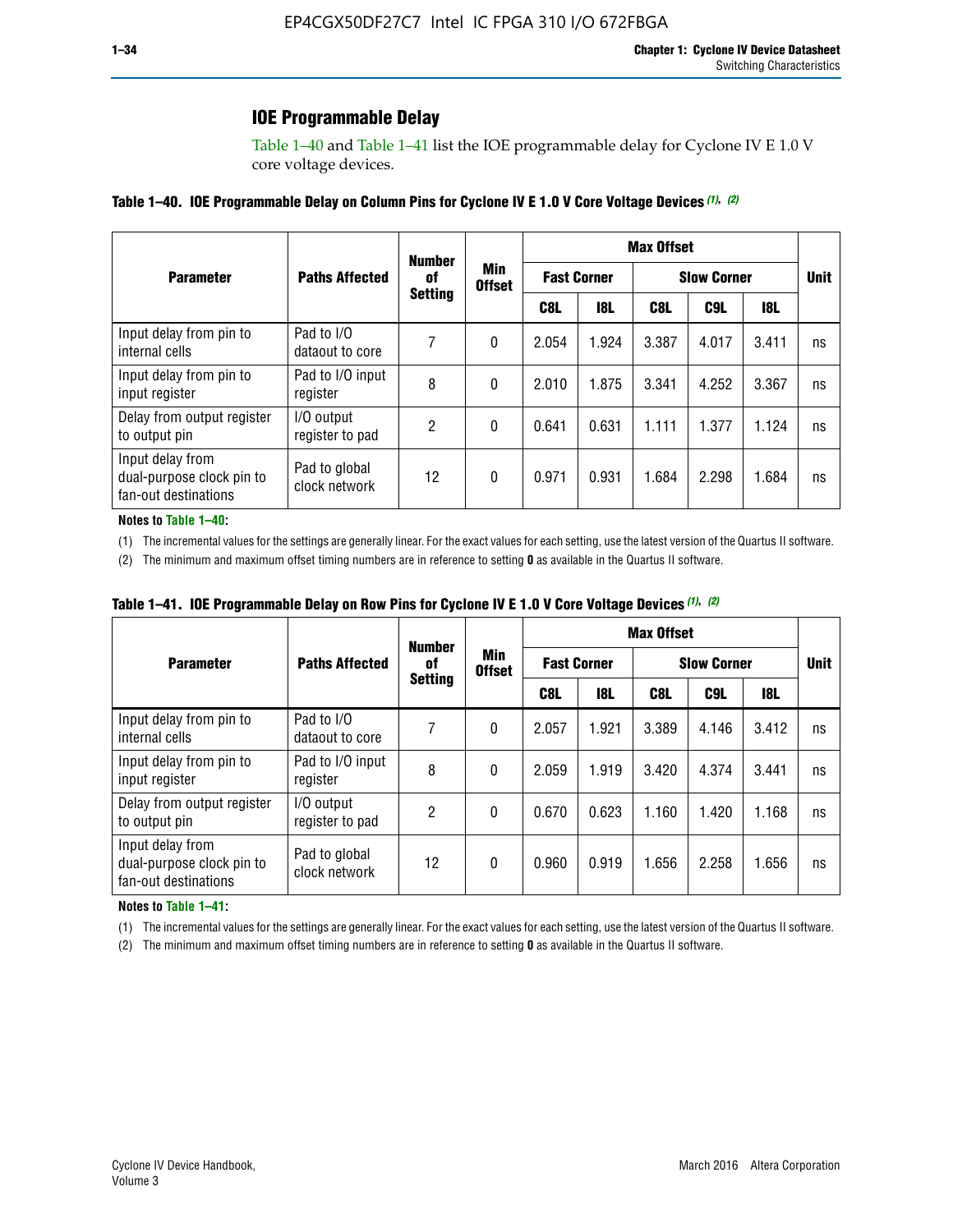Table 1–42 and Table 1–43 list the IOE programmable delay for Cyclone IV E 1.2 V core voltage devices.

|                                                                       |                                   | <b>Number</b>        |                             | <b>Max Offset</b>  |              |           |       |                    |       |               |       |    |
|-----------------------------------------------------------------------|-----------------------------------|----------------------|-----------------------------|--------------------|--------------|-----------|-------|--------------------|-------|---------------|-------|----|
| <b>Parameter</b>                                                      | <b>Paths</b><br><b>Affected</b>   | of<br><b>Setting</b> | <b>Min</b><br><b>Offset</b> | <b>Fast Corner</b> |              |           |       | <b>Slow Corner</b> |       |               |       |    |
|                                                                       |                                   |                      |                             | C <sub>6</sub>     | $\mathbf{I}$ | <b>A7</b> | C6    | C7                 | C8    | $\mathsf{I}7$ | A7    |    |
| Input delay from pin to<br>internal cells                             | Pad to I/O<br>dataout to<br>core  | 7                    | 0                           | 1.314              | 1.211        | 1.211     | 2.177 | 2.340              | 2.433 | 2.388         | 2.508 | ns |
| Input delay from pin to<br>input register                             | Pad to I/O<br>input register      | 8                    | $\Omega$                    | 1.307              | 1.203        | 1.203     | 2.19  | 2.387              | 2.540 | 2.430         | 2.545 | ns |
| Delay from output<br>register to output pin                           | I/O output<br>register to<br>pad  | 2                    | 0                           | 0.437              | 0.402        | 0.402     | 0.747 | 0.820              | 0.880 | 0.834         | 0.873 | ns |
| Input delay from<br>dual-purpose clock pin<br>to fan-out destinations | Pad to global<br>clock<br>network | 12                   | 0                           | 0.693              | 0.665        | 0.665     | 1.200 | 1.379              | 1.532 | 1.393         | 1.441 | ns |

**Table 1–42. IOE Programmable Delay on Column Pins for Cyclone IV E 1.2 V Core Voltage Devices** *(1)***,** *(2)*

**Notes to Table 1–42:**

(1) The incremental values for the settings are generally linear. For the exact values for each setting, use the latest version of the Quartus II software.

(2) The minimum and maximum offset timing numbers are in reference to setting **0** as available in the Quartus II software.

|                                                                       |                                   | <b>Number</b>        |                      |                    |       |       |       | <b>Max Offset</b>  |       |              |       |    |
|-----------------------------------------------------------------------|-----------------------------------|----------------------|----------------------|--------------------|-------|-------|-------|--------------------|-------|--------------|-------|----|
| <b>Parameter</b>                                                      | <b>Paths</b><br><b>Affected</b>   | 0f<br><b>Setting</b> | Min<br><b>Offset</b> | <b>Fast Corner</b> |       |       |       | <b>Slow Corner</b> |       |              |       |    |
|                                                                       |                                   |                      |                      | C6                 | 17    | A7    | C6    | C <sub>7</sub>     | C8    | $\mathbf{I}$ | A7    |    |
| Input delay from pin to<br>internal cells                             | Pad to I/O<br>dataout to<br>core  | 7                    | 0                    | 1.314              | 1.209 | 1.209 | 2.201 | 2.386              | 2.510 | 2.429        | 2.548 | ns |
| Input delay from pin to<br>input register                             | Pad to I/O<br>input register      | 8                    | $\theta$             | 1.312              | 1.207 | 1.207 | 2.202 | 2.402              | 2.558 | 2.447        | 2.557 | ns |
| Delay from output<br>register to output pin                           | I/O output<br>register to<br>pad  | 2                    | $\Omega$             | 0.458              | 0.419 | 0.419 | 0.783 | 0.861              | 0.924 | 0.875        | 0.915 | ns |
| Input delay from<br>dual-purpose clock pin<br>to fan-out destinations | Pad to global<br>clock<br>network | 12                   | 0                    | 0.686              | 0.657 | 0.657 | 1.185 | 1.360              | 1.506 | 1.376        | 1.422 | ns |

**Table 1–43. IOE Programmable Delay on Row Pins for Cyclone IV E 1.2 V Core Voltage Devices** *(1)***,** *(2)*

#### **Notes to Table 1–43:**

(1) The incremental values for the settings are generally linear. For the exact values for each setting, use the latest version of the Quartus II software.

(2) The minimum and maximum offset timing numbers are in reference to setting **0** as available in the Quartus II software.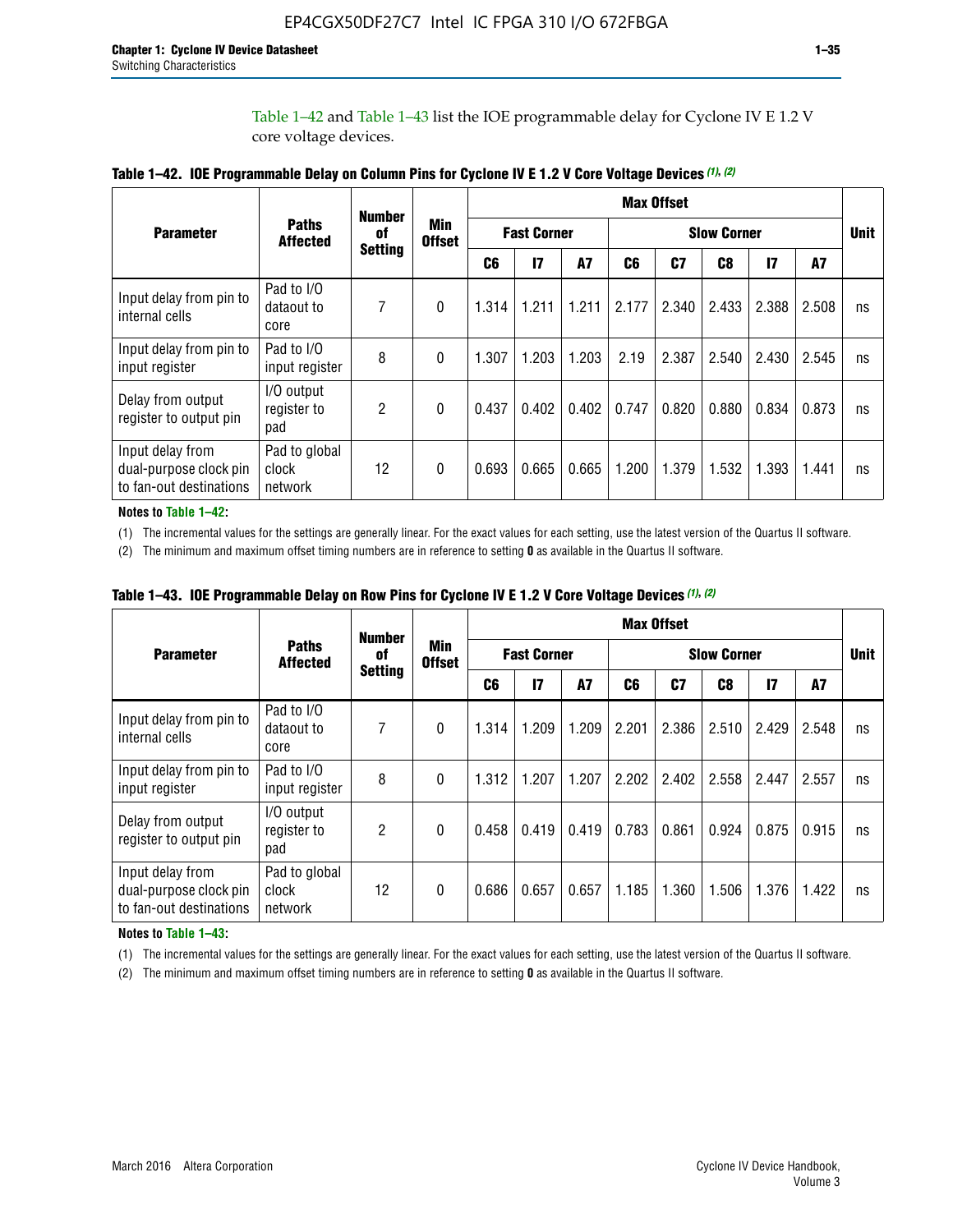Table 1–44 and Table 1–45 list the IOE programmable delay for Cyclone IV GX devices.

|                                                                       |                                   | <b>Number</b>   |                             |       |                    |       | <b>Max Offset</b>  |       |       |    |
|-----------------------------------------------------------------------|-----------------------------------|-----------------|-----------------------------|-------|--------------------|-------|--------------------|-------|-------|----|
| <b>Parameter</b>                                                      | <b>Paths</b><br><b>Affected</b>   | 0f              | <b>Min</b><br><b>Offset</b> |       | <b>Fast Corner</b> |       | <b>Slow Corner</b> |       |       |    |
|                                                                       |                                   | <b>Settings</b> |                             | C6    | $\mathbf{I}$       | C6    | C7                 | C8    | 17    |    |
| Input delay from pin to<br>internal cells                             | Pad to I/O<br>dataout to<br>core  | 7               | $\mathbf{0}$                | 1.313 | 1.209              | 2.184 | 2.336              | 2.451 | 2.387 | ns |
| Input delay from pin to<br>input register                             | Pad to I/O<br>input register      | 8               | $\theta$                    | 1.312 | 1.208              | 2.200 | 2.399              | 2.554 | 2.446 | ns |
| Delay from output<br>register to output pin                           | I/O output<br>register to<br>pad  | $\mathfrak{p}$  | $\mathbf 0$                 | 0.438 | 0.404              | 0.751 | 0.825              | 0.886 | 0.839 | ns |
| Input delay from<br>dual-purpose clock pin<br>to fan-out destinations | Pad to global<br>clock<br>network | 12              | $\mathbf{0}$                | 0.713 | 0.682              | 1.228 | 1.41               | 1.566 | 1.424 | ns |

**Table 1–44. IOE Programmable Delay on Column Pins for Cyclone IV GX Devices** *(1)***,** *(2)*

**Notes to Table 1–44:**

(1) The incremental values for the settings are generally linear. For exact values of each setting, use the latest version of the Quartus II software.

(2) The minimum and maximum offset timing numbers are in reference to setting **0** as available in the Quartus II software.

|                                                                       |                                  | <b>Number</b>   |                             |                    |       |       | <b>Max Offset</b> |             |               |    |
|-----------------------------------------------------------------------|----------------------------------|-----------------|-----------------------------|--------------------|-------|-------|-------------------|-------------|---------------|----|
| <b>Parameter</b>                                                      | <b>Paths</b><br><b>Affected</b>  | 0f              | <b>Min</b><br><b>Offset</b> | <b>Fast Corner</b> |       |       |                   | <b>Unit</b> |               |    |
|                                                                       |                                  | <b>Settings</b> |                             | C6                 | 17    | C6    | C7                | C8          | $\mathsf{I}7$ |    |
| Input delay from pin to<br>internal cells                             | Pad to I/O<br>dataout to<br>core | 7               | $\mathbf{0}$                | 1.314              | 1.210 | 2.209 | 2.398             | 2.526       | 2.443         | ns |
| Input delay from pin to<br>input register                             | Pad to I/O<br>input register     | 8               | $\mathbf{0}$                | 1.313              | 1.208 | 2.205 | 2.406             | 2.563       | 2.450         | ns |
| Delay from output<br>register to output pin                           | I/O output<br>register to<br>pad | $\overline{2}$  | $\mathbf{0}$                | 0.461              | 0.421 | 0.789 | 0.869             | 0.933       | 0.884         | ns |
| Input delay from<br>dual-purpose clock pin<br>to fan-out destinations | Pad to global<br>clock network   | 12              | $\mathbf{0}$                | 0.712              | 0.682 | 1.225 | 1.407             | 1.562       | 1.421         | ns |

**Table 1–45. IOE Programmable Delay on Row Pins for Cyclone IV GX Devices** *(1)***,** *(2)*

#### **Notes to Table 1–45:**

(1) The incremental values for the settings are generally linear. For exact values of each setting, use the latest version of Quartus II software.

(2) The minimum and maximum offset timing numbers are in reference to setting **0** as available in the Quartus II software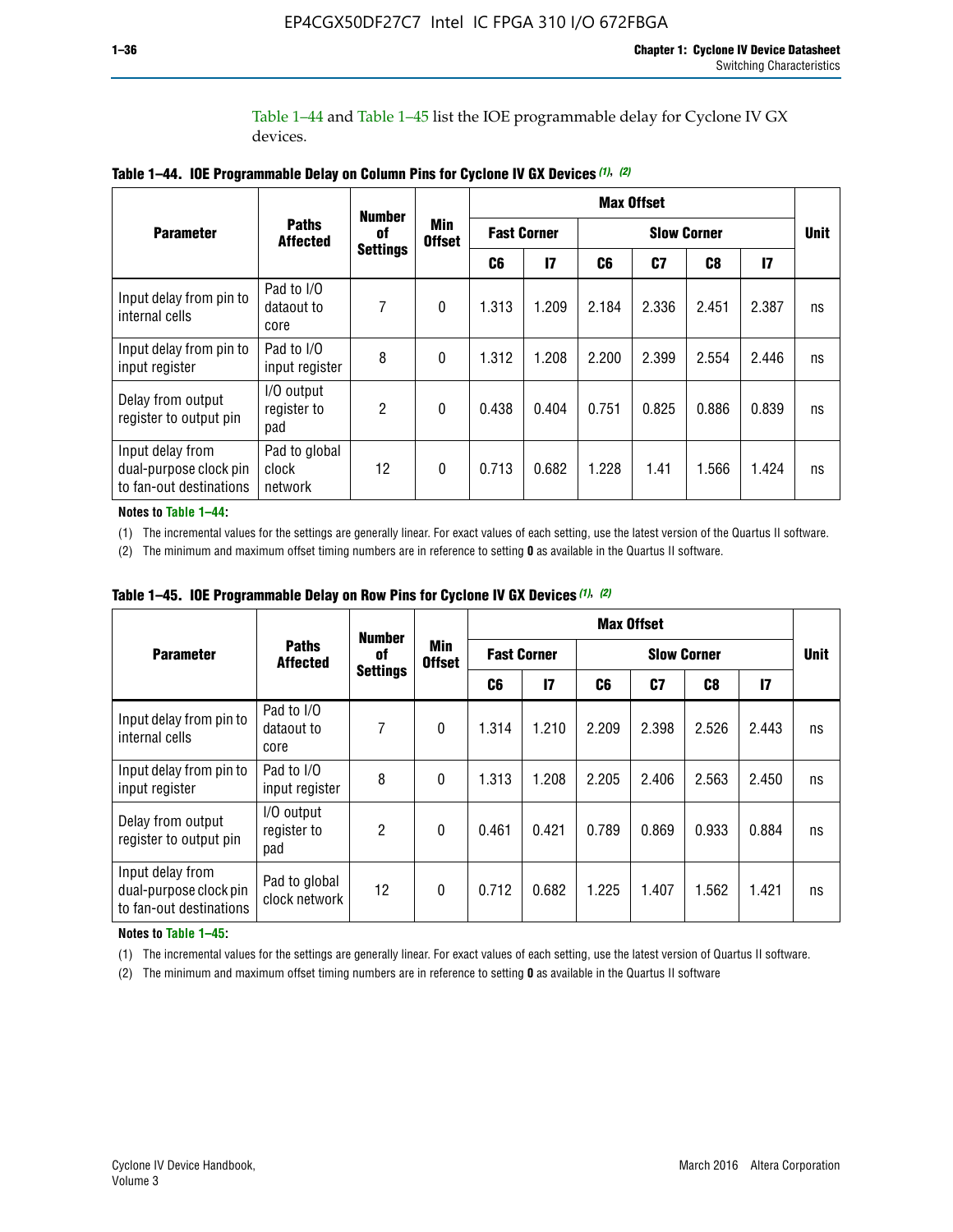# **I/O Timing**

Use the following methods to determine I/O timing:

- the Excel-based I/O Timing
- the Quartus II timing analyzer

The Excel-based I/O timing provides pin timing performance for each device density and speed grade. The data is typically used prior to designing the FPGA to get a timing budget estimation as part of the link timing analysis. The Quartus II timing analyzer provides a more accurate and precise I/O timing data based on the specifics of the design after place-and-route is complete.

**For The Excel-based I/O Timing spreadsheet is downloadable from Cyclone IV Devices** [Literature](http://www.altera.com/literature/lit-cyclone-iv.jsp) website.

# **Glossary**

Table 1–46 lists the glossary for this chapter.

| <b>Letter</b> | <b>Term</b>                                                     | <b>Definitions</b>                                                                                                                               |  |  |  |  |  |  |  |
|---------------|-----------------------------------------------------------------|--------------------------------------------------------------------------------------------------------------------------------------------------|--|--|--|--|--|--|--|
| A             |                                                                 |                                                                                                                                                  |  |  |  |  |  |  |  |
| B             |                                                                 |                                                                                                                                                  |  |  |  |  |  |  |  |
| C             |                                                                 |                                                                                                                                                  |  |  |  |  |  |  |  |
| D             |                                                                 |                                                                                                                                                  |  |  |  |  |  |  |  |
| E             |                                                                 |                                                                                                                                                  |  |  |  |  |  |  |  |
| F             | $f_{\sf HSCLK}$                                                 | High-speed I/O block: High-speed receiver/transmitter input and output clock frequency.                                                          |  |  |  |  |  |  |  |
| G             | <b>GCLK</b>                                                     | Input pin directly to Global Clock network.                                                                                                      |  |  |  |  |  |  |  |
|               | <b>GCLK PLL</b>                                                 | Input pin to Global Clock network through the PLL.                                                                                               |  |  |  |  |  |  |  |
| н             | <b>HSIODR</b>                                                   | High-speed I/O block: Maximum/minimum LVDS data transfer rate (HSIODR = 1/TUI).                                                                  |  |  |  |  |  |  |  |
|               | Input Waveforms<br>for the SSTL<br>Differential I/O<br>Standard | $\frac{1}{\sqrt{1+\frac{1}{2}}}\left\{ \frac{1}{\sqrt{1+\frac{1}{2}}}\right\}$<br><b>V</b> swing<br>$\cdots$ $V_{REF}$<br>\<br>$\sim V_{\rm IL}$ |  |  |  |  |  |  |  |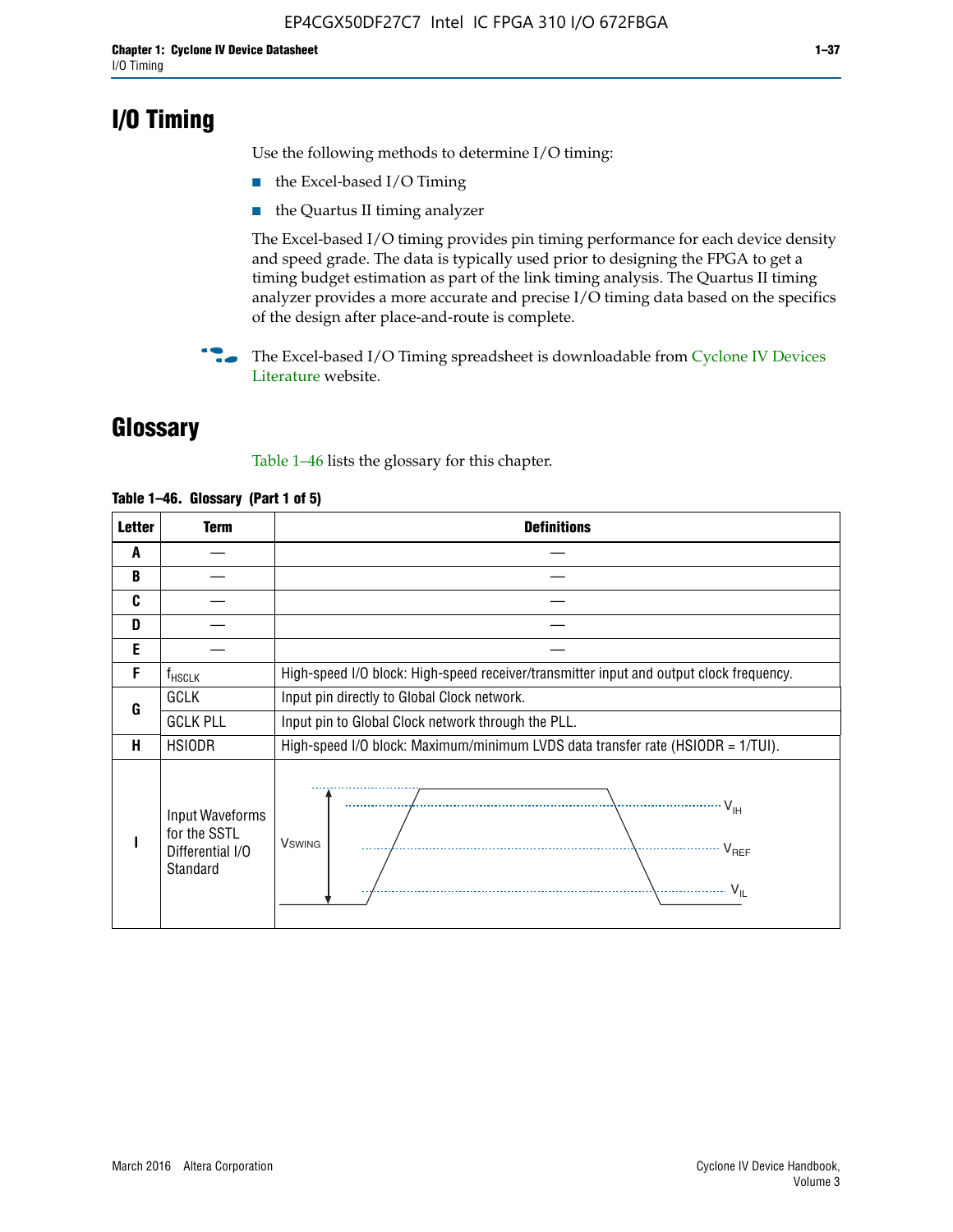# **Table 1–46. Glossary (Part 2 of 5)**

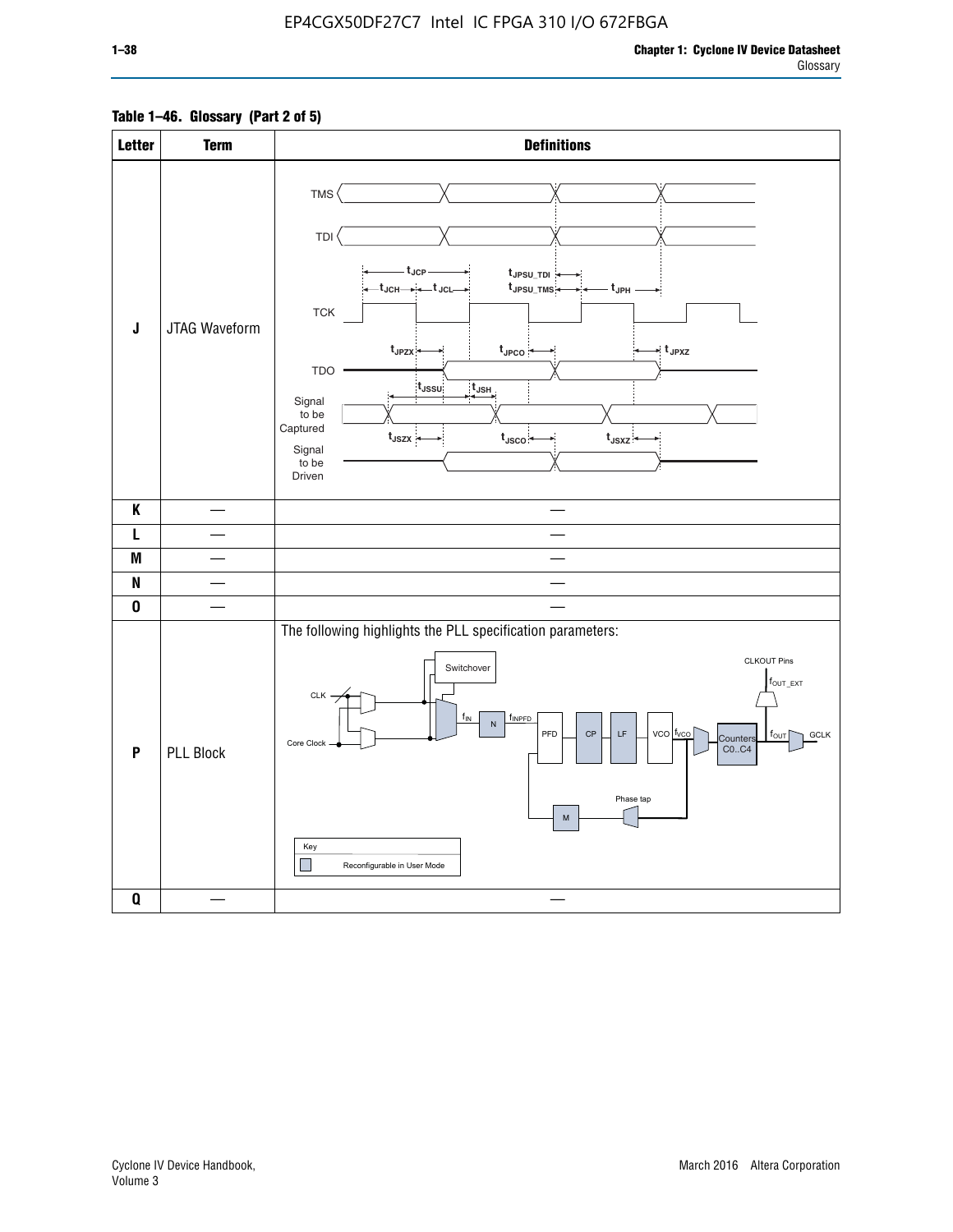# **Table 1–46. Glossary (Part 3 of 5)**

| <b>Letter</b> | <b>Term</b>              | <b>Definitions</b>                                                                                                                                                                              |  |  |  |  |  |  |  |  |
|---------------|--------------------------|-------------------------------------------------------------------------------------------------------------------------------------------------------------------------------------------------|--|--|--|--|--|--|--|--|
|               | $R_L$                    | Receiver differential input discrete resistor (external to Cyclone IV devices).                                                                                                                 |  |  |  |  |  |  |  |  |
|               |                          | Receiver input waveform for LVDS and LVPECL differential standards:                                                                                                                             |  |  |  |  |  |  |  |  |
|               |                          | <b>Single-Ended Waveform</b>                                                                                                                                                                    |  |  |  |  |  |  |  |  |
|               |                          | Positive Channel (p) = $V_{\text{H}}$                                                                                                                                                           |  |  |  |  |  |  |  |  |
|               |                          | $V_{ID}$                                                                                                                                                                                        |  |  |  |  |  |  |  |  |
|               |                          | Negative Channel (n) = $V_{\parallel}$<br>$V_{CM}$                                                                                                                                              |  |  |  |  |  |  |  |  |
|               | Receiver Input           | Ground                                                                                                                                                                                          |  |  |  |  |  |  |  |  |
| R             | Waveform                 |                                                                                                                                                                                                 |  |  |  |  |  |  |  |  |
|               |                          | Differential Waveform (Mathematical Function of Positive & Negative Channel)                                                                                                                    |  |  |  |  |  |  |  |  |
|               |                          |                                                                                                                                                                                                 |  |  |  |  |  |  |  |  |
|               |                          | $V_{ID}$                                                                                                                                                                                        |  |  |  |  |  |  |  |  |
|               |                          | 0V<br>$\mathsf{V}_{\mathsf{ID}}$                                                                                                                                                                |  |  |  |  |  |  |  |  |
|               |                          | $p - n$                                                                                                                                                                                         |  |  |  |  |  |  |  |  |
|               | Receiver input           |                                                                                                                                                                                                 |  |  |  |  |  |  |  |  |
|               | skew margin              | High-speed I/O block: The total margin left after accounting for the sampling window and TCCS.<br>$RSKM = (TUI - SW - TCCS) / 2.$                                                               |  |  |  |  |  |  |  |  |
|               | (RSKM)                   |                                                                                                                                                                                                 |  |  |  |  |  |  |  |  |
|               |                          | $V_{CCIO}$                                                                                                                                                                                      |  |  |  |  |  |  |  |  |
|               |                          |                                                                                                                                                                                                 |  |  |  |  |  |  |  |  |
|               |                          | $V_{\text{OH}}$                                                                                                                                                                                 |  |  |  |  |  |  |  |  |
|               |                          | V <sub>IH(AC)</sub>                                                                                                                                                                             |  |  |  |  |  |  |  |  |
|               |                          | $V_{IH(DC)}$<br>$V_{REF}$                                                                                                                                                                       |  |  |  |  |  |  |  |  |
|               |                          | $V_{IL(DC)}$                                                                                                                                                                                    |  |  |  |  |  |  |  |  |
|               | Single-ended<br>voltage- | VIL(AC)                                                                                                                                                                                         |  |  |  |  |  |  |  |  |
|               | referenced I/O           | $V_{OL}$                                                                                                                                                                                        |  |  |  |  |  |  |  |  |
| S             | Standard                 | $\overline{\mathsf{V}}_\mathsf{SS}^-$                                                                                                                                                           |  |  |  |  |  |  |  |  |
|               |                          |                                                                                                                                                                                                 |  |  |  |  |  |  |  |  |
|               |                          | The JEDEC standard for SSTI and HSTL I/O standards defines both the AC and DC input signal                                                                                                      |  |  |  |  |  |  |  |  |
|               |                          | values. The AC values indicate the voltage levels at which the receiver must meet its timing<br>specifications. The DC values indicate the voltage levels at which the final logic state of the |  |  |  |  |  |  |  |  |
|               |                          | receiver is unambiguously defined. After the receiver input crosses the AC value, the receiver                                                                                                  |  |  |  |  |  |  |  |  |
|               |                          | changes to the new logic state. The new logic state is then maintained as long as the input stays                                                                                               |  |  |  |  |  |  |  |  |
|               |                          | beyond the DC threshold. This approach is intended to provide predictable receiver timing in the<br>presence of input waveform ringing.                                                         |  |  |  |  |  |  |  |  |
|               | SW (Sampling             | High-speed I/O block: The period of time during which the data must be valid to capture it                                                                                                      |  |  |  |  |  |  |  |  |
|               | Window)                  | correctly. The setup and hold times determine the ideal strobe position in the sampling window.                                                                                                 |  |  |  |  |  |  |  |  |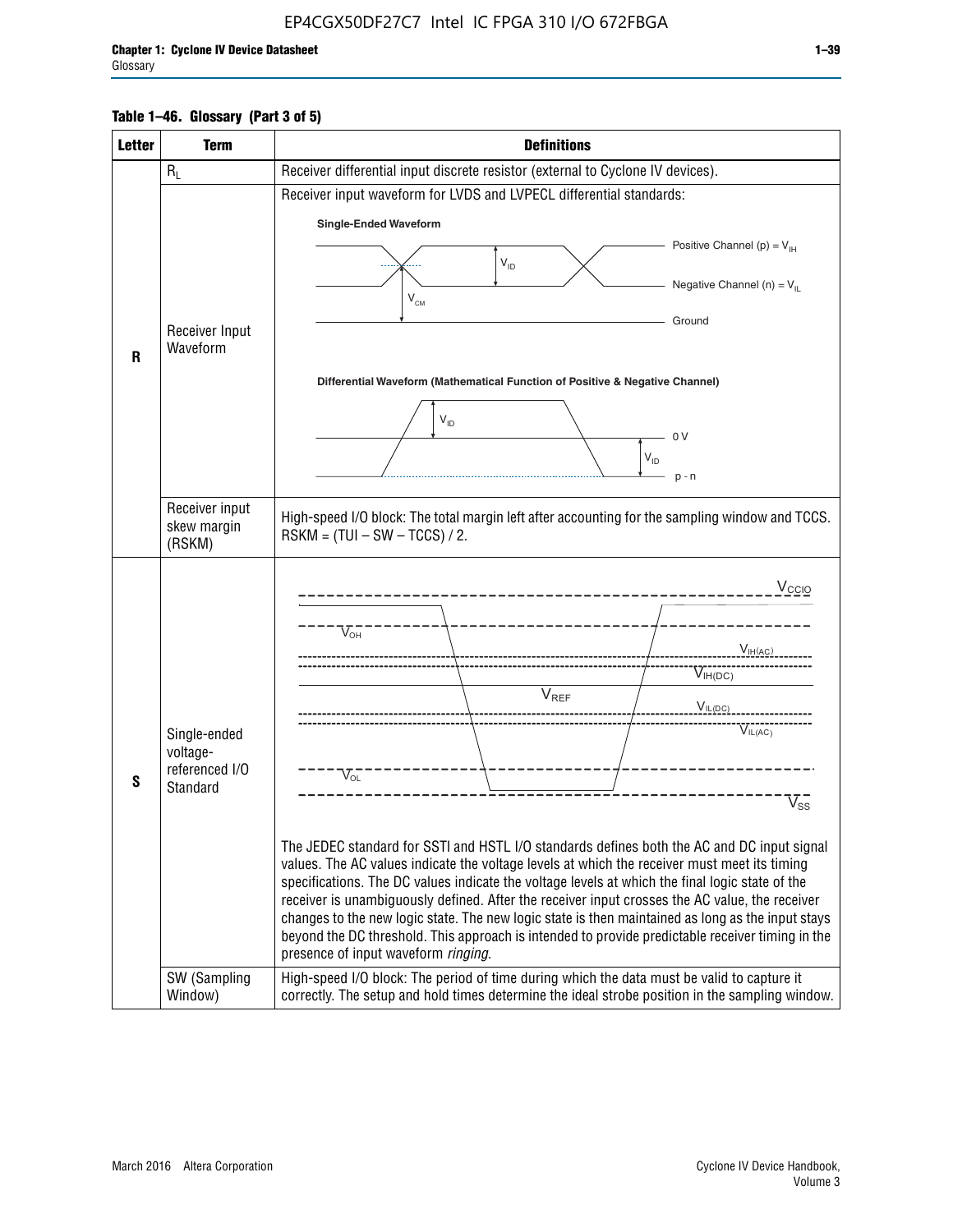| <b>Letter</b> | <b>Term</b>                              | <b>Definitions</b>                                                                                                                                                                                                                                                                                                                                                  |  |  |  |  |  |  |  |
|---------------|------------------------------------------|---------------------------------------------------------------------------------------------------------------------------------------------------------------------------------------------------------------------------------------------------------------------------------------------------------------------------------------------------------------------|--|--|--|--|--|--|--|
|               | $t_{\rm C}$                              | High-speed receiver and transmitter input and output clock period.                                                                                                                                                                                                                                                                                                  |  |  |  |  |  |  |  |
|               | Channel-to-<br>channel-skew<br>(TCCS)    | High-speed I/O block: The timing difference between the fastest and slowest output edges,<br>including t <sub>co</sub> variation and clock skew. The clock is included in the TCCS measurement.                                                                                                                                                                     |  |  |  |  |  |  |  |
|               | $t_{\text{cin}}$                         | Delay from the clock pad to the I/O input register.                                                                                                                                                                                                                                                                                                                 |  |  |  |  |  |  |  |
|               | $t_{CO}$                                 | Delay from the clock pad to the I/O output.                                                                                                                                                                                                                                                                                                                         |  |  |  |  |  |  |  |
|               | $\rm t_{\rm\,}$                          | Delay from the clock pad to the I/O output register.                                                                                                                                                                                                                                                                                                                |  |  |  |  |  |  |  |
|               | $t_{\text{DUTY}}$                        | High-speed I/O block: Duty cycle on high-speed transmitter output clock.                                                                                                                                                                                                                                                                                            |  |  |  |  |  |  |  |
|               | $t_{FALL}$                               | Signal high-to-low transition time (80-20%).                                                                                                                                                                                                                                                                                                                        |  |  |  |  |  |  |  |
|               | $t_H$                                    | Input register hold time.                                                                                                                                                                                                                                                                                                                                           |  |  |  |  |  |  |  |
|               | <b>Timing Unit</b><br>Interval (TUI)     | High-speed I/O block: The timing budget allowed for skew, propagation delays, and data<br>sampling window. (TUI = $1/($ Receiver Input Clock Frequency Multiplication Factor) = $t_c/w$ ).                                                                                                                                                                          |  |  |  |  |  |  |  |
|               | t <sub>injitter</sub>                    | Period jitter on the PLL clock input.                                                                                                                                                                                                                                                                                                                               |  |  |  |  |  |  |  |
|               | t <sub>outjitter_dedclk</sub>            | Period jitter on the dedicated clock output driven by a PLL.                                                                                                                                                                                                                                                                                                        |  |  |  |  |  |  |  |
|               | t <sub>outjitter_io</sub>                | Period jitter on the general purpose I/O driven by a PLL.                                                                                                                                                                                                                                                                                                           |  |  |  |  |  |  |  |
|               | $t_{\rm plicin}$                         | Delay from the PLL inclk pad to the I/O input register.                                                                                                                                                                                                                                                                                                             |  |  |  |  |  |  |  |
| т             | $t_{\text{pll}$ cout                     | Delay from the PLL inclk pad to the I/O output register.                                                                                                                                                                                                                                                                                                            |  |  |  |  |  |  |  |
|               | <b>Transmitter</b><br>Output<br>Waveform | Transmitter output waveforms for the LVDS, mini-LVDS, PPDS and RSDS Differential I/O<br>Standards:<br><b>Single-Ended Waveform</b><br>Positive Channel (p) = $V_{OH}$<br>VOD<br>Negative Channel (n) = $V_{OL}$<br>$V_{OS}$<br>Ground<br>Differential Waveform (Mathematical Function of Positive & Negative Channel)<br>$\rm V_{OD}$<br>0 V<br>$V_{OD}$<br>$p - n$ |  |  |  |  |  |  |  |
|               | $t_{\text{RISE}}$                        | Signal low-to-high transition time (20-80%).                                                                                                                                                                                                                                                                                                                        |  |  |  |  |  |  |  |
|               | $t_{\text{SU}}$                          | Input register setup time.                                                                                                                                                                                                                                                                                                                                          |  |  |  |  |  |  |  |
| U             |                                          |                                                                                                                                                                                                                                                                                                                                                                     |  |  |  |  |  |  |  |

# **Table 1–46. Glossary (Part 4 of 5)**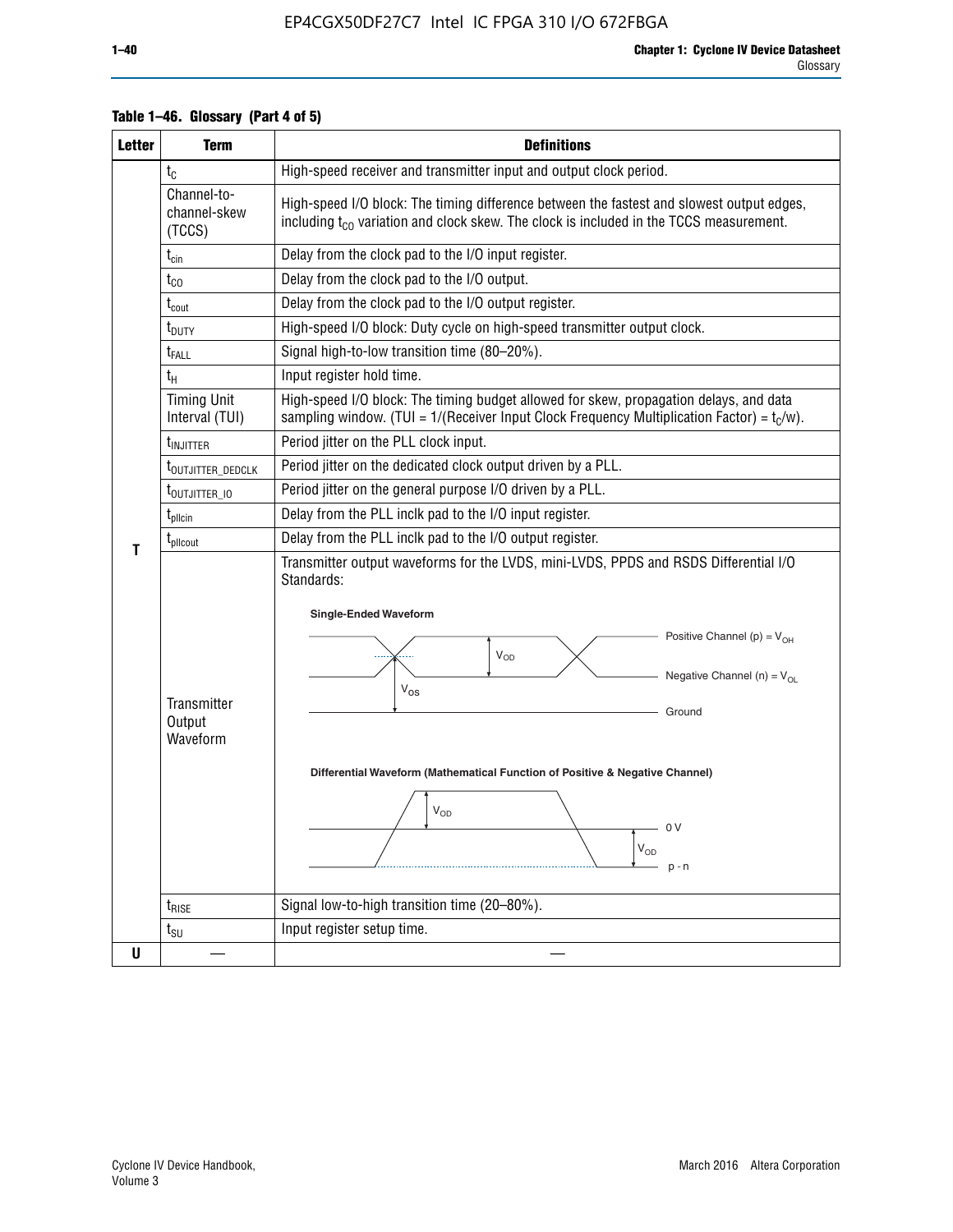# **Table 1–46. Glossary (Part 5 of 5)**

| <b>Letter</b> | <b>Term</b>                             | <b>Definitions</b>                                                                                                                                                                                |  |  |
|---------------|-----------------------------------------|---------------------------------------------------------------------------------------------------------------------------------------------------------------------------------------------------|--|--|
|               | $V_{CM(DC)}$                            | DC common mode input voltage.                                                                                                                                                                     |  |  |
|               | $V_{DIF(AC)}$                           | AC differential input voltage: The minimum AC input differential voltage required for switching.                                                                                                  |  |  |
|               | $V_{DIF(DC)}$                           | DC differential input voltage: The minimum DC input differential voltage required for switching.                                                                                                  |  |  |
|               | V <sub>ICM</sub>                        | Input common mode voltage: The common mode of the differential signal at the receiver.                                                                                                            |  |  |
|               | $V_{ID}$                                | Input differential voltage swing: The difference in voltage between the positive and<br>complementary conductors of a differential transmission at the receiver.                                  |  |  |
|               | $V_{\text{IH}}$                         | Voltage input high: The minimum positive voltage applied to the input that is accepted by the<br>device as a logic high.                                                                          |  |  |
|               | $\mathsf{V}_{\mathsf{IH}(\mathsf{AC})}$ | High-level AC input voltage.                                                                                                                                                                      |  |  |
|               | $V_{IH(DC)}$                            | High-level DC input voltage.                                                                                                                                                                      |  |  |
|               | $V_{IL}$                                | Voltage input low: The maximum positive voltage applied to the input that is accepted by the<br>device as a logic low.                                                                            |  |  |
|               | $V_{IL(AC)}$                            | Low-level AC input voltage.                                                                                                                                                                       |  |  |
|               | $V_{IL(DC)}$                            | Low-level DC input voltage.                                                                                                                                                                       |  |  |
|               | $V_{\text{IN}}$                         | DC input voltage.                                                                                                                                                                                 |  |  |
|               | $\rm V_{\rm OCM}$                       | Output common mode voltage: The common mode of the differential signal at the transmitter.                                                                                                        |  |  |
| $\mathbf{V}$  | $V_{OD}$                                | Output differential voltage swing: The difference in voltage between the positive and<br>complementary conductors of a differential transmission at the transmitter. $V_{OD} = V_{OH} - V_{OL}$ . |  |  |
|               | $V_{OH}$                                | Voltage output high: The maximum positive voltage from an output that the device considers is<br>accepted as the minimum positive high level.                                                     |  |  |
|               | $V_{OL}$                                | Voltage output low: The maximum positive voltage from an output that the device considers is<br>accepted as the maximum positive low level.                                                       |  |  |
|               | $V_{OS}$                                | Output offset voltage: $V_{OS} = (V_{OH} + V_{OL}) / 2$ .                                                                                                                                         |  |  |
|               | $V_{OX (AC)}$                           | AC differential output cross point voltage: the voltage at which the differential output signals<br>must cross.                                                                                   |  |  |
|               | V <sub>REF</sub>                        | Reference voltage for the SSTL and HSTL I/O standards.                                                                                                                                            |  |  |
|               | $V_{REF\,(AC)}$                         | AC input reference voltage for the SSTL and HSTL I/O standards. $V_{REF(AC)} = V_{REF(DC)} +$ noise. The<br>peak-to-peak AC noise on $V_{REF}$ must not exceed 2% of $V_{REF(DC)}$ .              |  |  |
|               | $V_{REF(DC)}$                           | DC input reference voltage for the SSTL and HSTL I/O standards.                                                                                                                                   |  |  |
|               | $V_{\textrm{SWING (AC)}}$               | AC differential input voltage: AC input differential voltage required for switching. For the SSTL<br>differential I/O standard, refer to Input Waveforms.                                         |  |  |
|               | $V_{SWING (DC)}$                        | DC differential input voltage: DC input differential voltage required for switching. For the SSTL<br>differential I/O standard, refer to Input Waveforms.                                         |  |  |
|               | $\text{V}_{\text{TT}}$                  | Termination voltage for the SSTL and HSTL I/O standards.                                                                                                                                          |  |  |
|               | $V_{X(AC)}$                             | AC differential input cross point voltage: The voltage at which the differential input signals must<br>cross.                                                                                     |  |  |
| W             |                                         |                                                                                                                                                                                                   |  |  |
| X             |                                         |                                                                                                                                                                                                   |  |  |
| Y             |                                         |                                                                                                                                                                                                   |  |  |
| $\mathbf{Z}$  |                                         |                                                                                                                                                                                                   |  |  |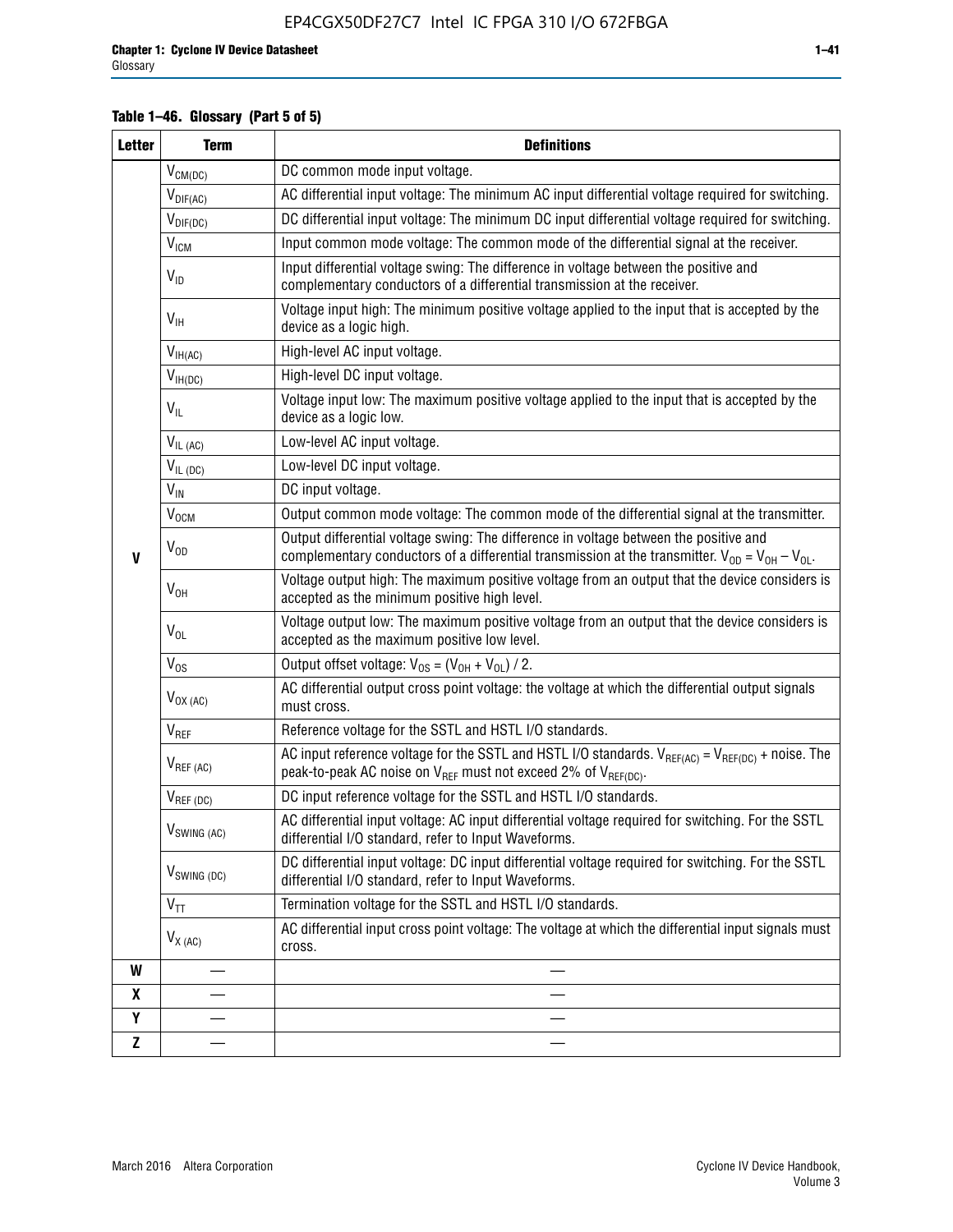# **Document Revision History**

Table 1–47 lists the revision history for this chapter.

| <b>Date</b>      | <b>Version</b> | <b>Changes</b>                                                                                                                                                                                                                            |
|------------------|----------------|-------------------------------------------------------------------------------------------------------------------------------------------------------------------------------------------------------------------------------------------|
| March 2016       | 2.0            | Updated note (5) in Table $1-21$ to remove support for the N148 package.                                                                                                                                                                  |
| October 2014     | 1.9            | Updated maximum value for $V_{CCD, PL}$ in Table 1-1.                                                                                                                                                                                     |
|                  |                | Removed extended temperature note in Table 1-3.                                                                                                                                                                                           |
| December 2013    | 1.8            | Updated Table 1-21 by adding Note (15).                                                                                                                                                                                                   |
| May 2013         | 1.7            | Updated Table 1-15 by adding Note (4).                                                                                                                                                                                                    |
|                  | 1.6            | <b>D</b> Updated the maximum value for $V_1$ , $V_{CCD}$ <sub>PLL</sub> , $V_{CC10}$ , $V_{CC_1CLKIN}$ , $V_{CCH_GXB}$ , and $V_{CCA_GXB}$<br>Table $1-1$ .                                                                               |
|                  |                | $\blacksquare$ Updated Table 1-11 and Table 1-22.                                                                                                                                                                                         |
| October 2012     |                | $\blacksquare$ Updated Table 1-21 to include peak-to-peak differential input voltage for the<br>Cyclone IV GX transceiver input reference clock.                                                                                          |
|                  |                | $\blacksquare$ Updated Table 1-29 to include the typical DCLK value.                                                                                                                                                                      |
|                  |                | <b>Updated the minimum f<sub>HSCLK</sub></b> value in Table 1-31, Table 1-32, Table 1-33,<br>Table 1-34, and Table 1-35.                                                                                                                  |
|                  | 1.5            | ■ Updated "Maximum Allowed Overshoot or Undershoot Voltage", "Operating<br>Conditions", and "PLL Specifications" sections.                                                                                                                |
| November 2011    |                | Updated Table 1-2, Table 1-3, Table 1-4, Table 1-5, Table 1-8, Table 1-9,<br>Table 1-15, Table 1-18, Table 1-19, and Table 1-21.                                                                                                          |
|                  |                | ■ Updated Figure $1-1$ .                                                                                                                                                                                                                  |
|                  | 1.4            | • Updated for the Quartus II software version 10.1 release.                                                                                                                                                                               |
| December 2010    |                | $\blacksquare$ Updated Table 1-21 and Table 1-25.                                                                                                                                                                                         |
|                  |                | $\blacksquare$ Minor text edits.                                                                                                                                                                                                          |
|                  | 1.3            | Updated for the Quartus II software version 10.0 release:                                                                                                                                                                                 |
|                  |                | Updated Table 1-3, Table 1-4, Table 1-21, Table 1-25, Table 1-28, Table 1-30,<br>Table 1-40, Table 1-41, Table 1-42, Table 1-43, Table 1-44, and Table 1-45.                                                                              |
| <b>July 2010</b> |                | ■ Updated Figure $1-2$ and Figure $1-3$ .                                                                                                                                                                                                 |
|                  |                | Removed SW Requirement and TCCS for Cyclone IV Devices tables.                                                                                                                                                                            |
|                  |                | $\blacksquare$ Minor text edits.                                                                                                                                                                                                          |
|                  | 1.2            | Updated to include automotive devices:                                                                                                                                                                                                    |
|                  |                | • Updated the "Operating Conditions" and "PLL Specifications" sections.                                                                                                                                                                   |
| March 2010       |                | $\blacksquare$ Updated Table 1-1, Table 1-8, Table 1-9, Table 1-21, Table 1-26, Table 1-27,<br>Table 1-31, Table 1-32, Table 1-33, Table 1-34, Table 1-35, Table 1-36,<br>Table 1-37, Table 1-38, Table 1-40, Table 1-42, and Table 1-43. |
|                  |                | Added Table 1-5 to include ESD for Cyclone IV devices GPIOs and HSSI I/Os.                                                                                                                                                                |
|                  |                | Added Table 1-44 and Table 1-45 to include IOE programmable delay for<br>Cyclone IV E 1.2 V core voltage devices.                                                                                                                         |
|                  |                | Minor text edits.                                                                                                                                                                                                                         |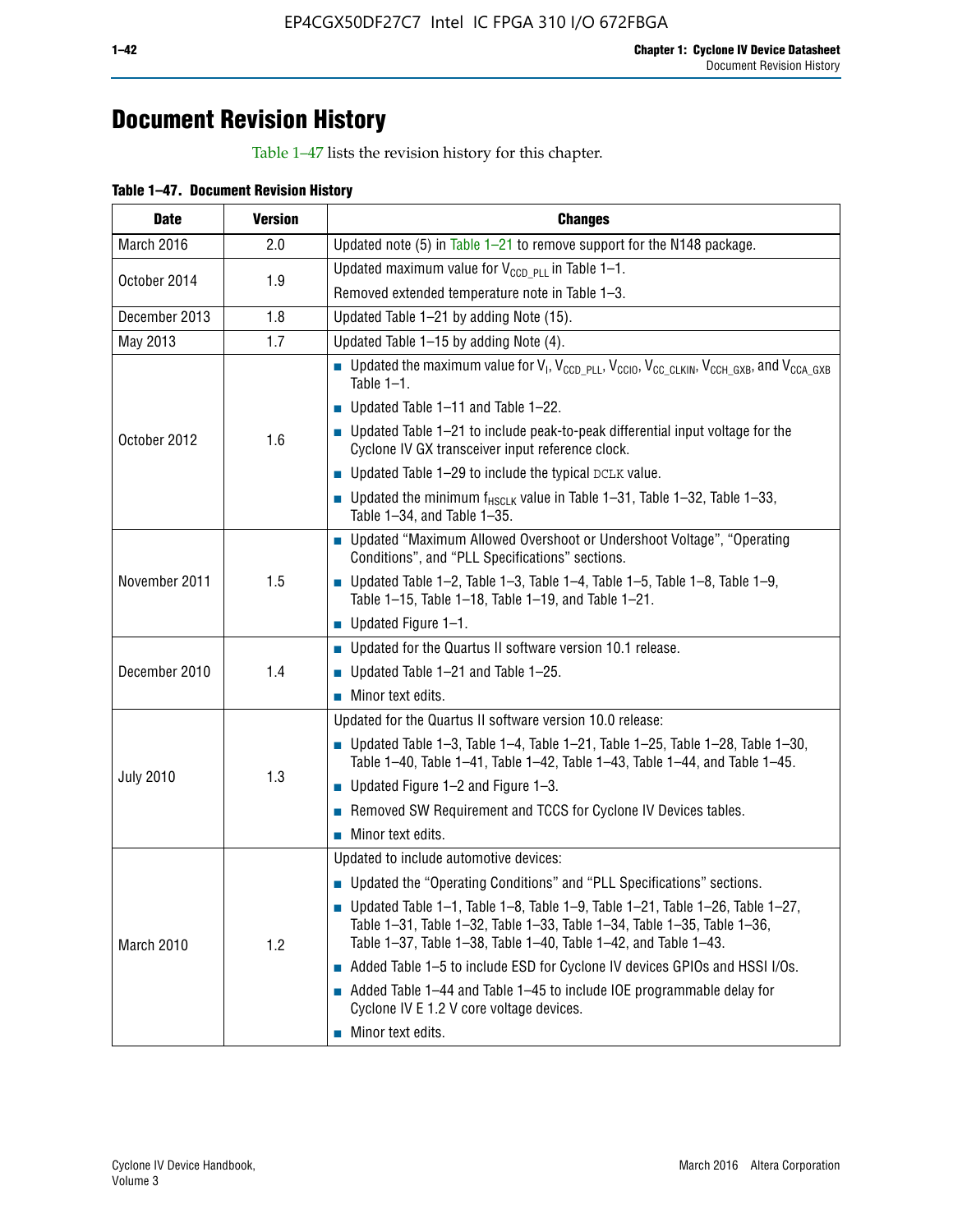# **Table 1–47. Document Revision History**

| <b>Date</b>   | <b>Version</b> | <b>Changes</b>                                                                                                                                                                          |
|---------------|----------------|-----------------------------------------------------------------------------------------------------------------------------------------------------------------------------------------|
| February 2010 | 1.1            | Updated Table 1-3 through Table 1-44 to include information for Cyclone IV E<br>devices and Cyclone IV GX devices for Quartus II software version 9.1 SP1 release.<br>Minor text edits. |
| November 2009 | 1.0            | Initial release.                                                                                                                                                                        |